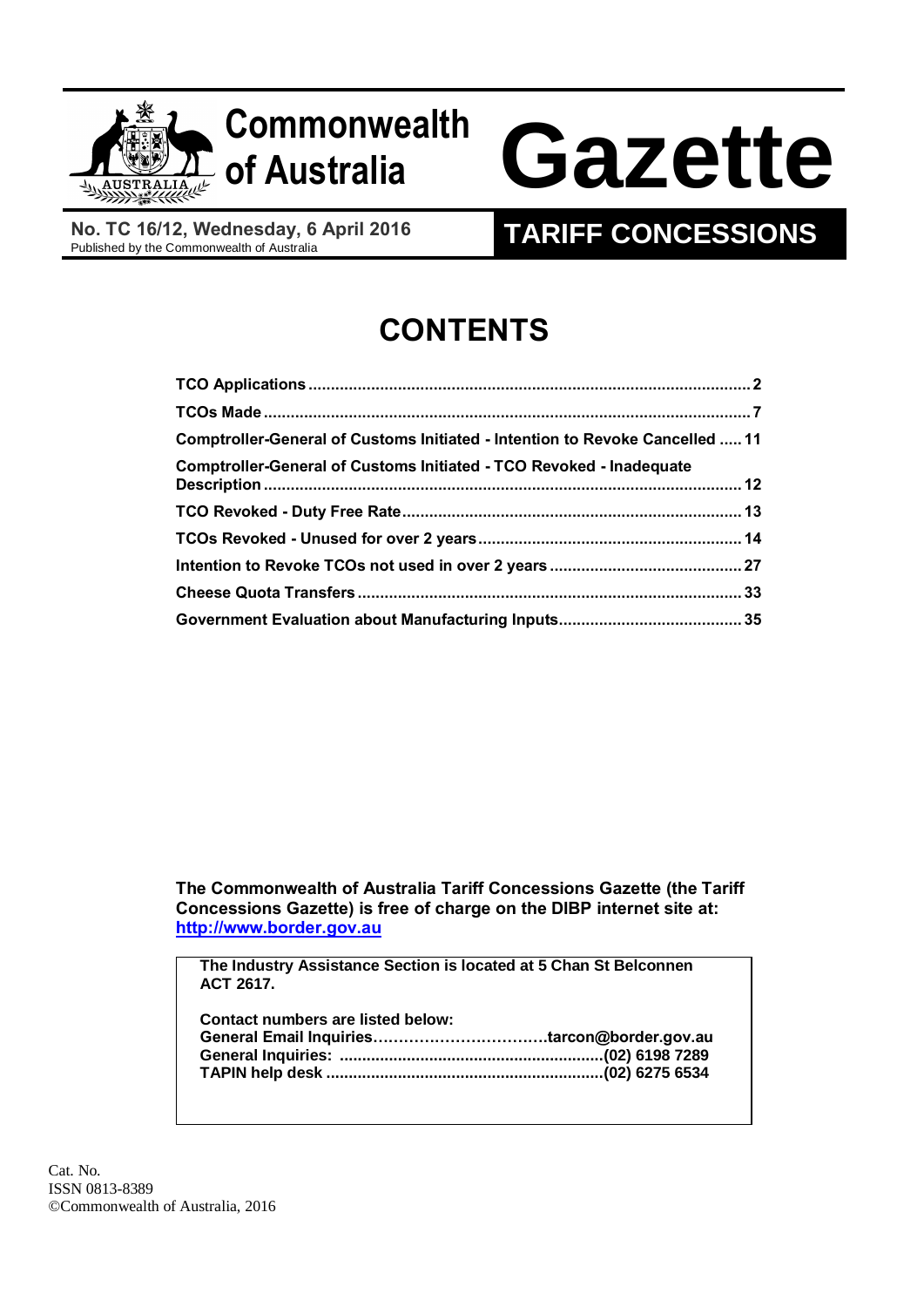#### <span id="page-1-0"></span>**CUSTOMS ACT 1901 - NOTICE PURSUANT TO SECTION 269K(1) - APPLICATIONS MADE FOR TARIFF CONCESSION ORDERS**

Applications have been lodged for Tariff Concession Orders for the goods described in the following TABLE.

Australian manufacturers who wish to contest the granting of a Tariff Concession Order for the goods described are invited to lodge a submission in writing in an approved form. Submissions must be lodged within 50 days of the date of publication of this Notice.

The operative date (Op.) and TC reference number follow the description of goods.

To assist local manufacturers, the use(s) to which the goods can be put follow the description of goods.

Objections to the making of TCO submission forms are available at

### <http://www.border.gov.au/Forms/Documents/b444.pdf>

For guidance on the required description style, phone 02 6198 7289.

| Description of Goods including the<br>Customs Tariff Classification |                                                                                                                                                                                                                                                                                                                           |                | Schedule 4 Item Number<br>General Duty Rate |
|---------------------------------------------------------------------|---------------------------------------------------------------------------------------------------------------------------------------------------------------------------------------------------------------------------------------------------------------------------------------------------------------------------|----------------|---------------------------------------------|
| 3808.92.00                                                          | FUNGICIDES, granular, water dispersible, active constituents<br>being mancozeb AND metalaxyl<br>Op. 15.03.16                                                                                                                                                                                                              | $-$ TC 1610321 | 50                                          |
|                                                                     | Stated Use:<br>For the control of downy mildew and certain other foliar diseases                                                                                                                                                                                                                                          |                |                                             |
|                                                                     | Applicant: UPL AUSTRALIA LIMITED                                                                                                                                                                                                                                                                                          |                | 5%                                          |
| 3918.10.00                                                          | COVERINGS, FLOOR, IMITATION WOOD, polyvinyl chloride,<br>multilayered, having ALL of the following:<br>(a) thickness NOT less than 2 mm and NOT greater than 4.2 mm;<br>(b) length NOT less than 1 200 mm and NOT greater than 1 230<br>mm;<br>(c) width NOT less than 150 mm and NOT greater than 230 mm<br>Op. 09.03.16 | $-$ TC 1609802 | 50                                          |
|                                                                     | Stated Use:<br>To protect and decorate flooring                                                                                                                                                                                                                                                                           |                |                                             |
|                                                                     | Applicant: KENBROCK FLOORING PTY LTD                                                                                                                                                                                                                                                                                      |                | 5%                                          |
| 3920.20.00                                                          | FILM, PRINTING, polypropylene, multi-layered, having shrinkage<br>in the machine direction NOT greater than 19%<br>Op. 02.03.16                                                                                                                                                                                           | $-$ TC 1608743 | 50                                          |
|                                                                     | Stated Use:<br>Manufacturing of labels                                                                                                                                                                                                                                                                                    |                |                                             |
|                                                                     | Applicant: LABELMAKERS GROUP PTY LTD                                                                                                                                                                                                                                                                                      |                | 5%                                          |
| 3920.61.00                                                          | SHEETS, ROOFING, polycarbonate, profiled, embossed underside,<br>having a thickness NOT less than 0.8 mm and NOT greater than<br>$1.25$ mm                                                                                                                                                                                |                | 50                                          |
|                                                                     | Op. 10.03.16                                                                                                                                                                                                                                                                                                              | $-$ TC 1610155 |                                             |
|                                                                     | Stated Use:<br>Constructing roofing and cladding                                                                                                                                                                                                                                                                          |                |                                             |
|                                                                     | Applicant: PALRAM AUSTRALIA PTY LTD                                                                                                                                                                                                                                                                                       |                | 5%                                          |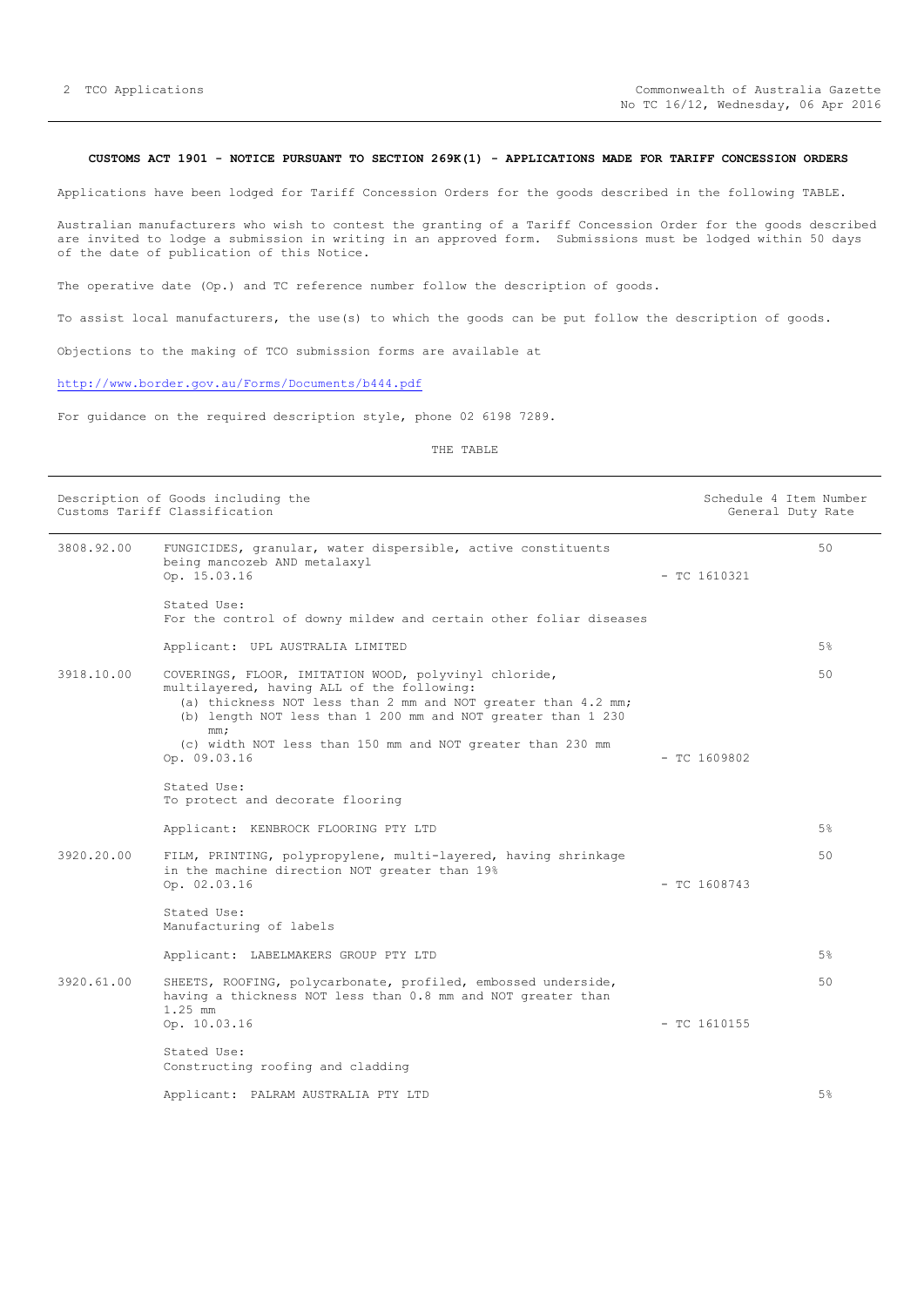|  | TCO Applications |
|--|------------------|
|--|------------------|

|            | Description of Goods including the<br>Customs Tariff Classification                                                                                                                                                                                                                                                                                                                                                                                                                                                                                                                                                                                        |                | Schedule 4 Item Number<br>General Duty Rate |
|------------|------------------------------------------------------------------------------------------------------------------------------------------------------------------------------------------------------------------------------------------------------------------------------------------------------------------------------------------------------------------------------------------------------------------------------------------------------------------------------------------------------------------------------------------------------------------------------------------------------------------------------------------------------------|----------------|---------------------------------------------|
| 6902.10.00 | TAP-HOLES, having a basis of magnesium oxide<br>Op. 24.02.16                                                                                                                                                                                                                                                                                                                                                                                                                                                                                                                                                                                               | $-$ TC 1608260 | 50                                          |
|            | Stated Use:<br>In industrial steel making furnaces                                                                                                                                                                                                                                                                                                                                                                                                                                                                                                                                                                                                         |                |                                             |
|            | Applicant: ONESTEEL NSW PTY LTD                                                                                                                                                                                                                                                                                                                                                                                                                                                                                                                                                                                                                            |                | $5\%$                                       |
| 6914.90.00 | PLATES AND/OR PANELS AND/OR TILES, BALLISTIC ARMOUR, silicon<br>carbide AND boron carbide<br>Op. 10.03.16                                                                                                                                                                                                                                                                                                                                                                                                                                                                                                                                                  | $-$ TC 1610154 | 50                                          |
|            | Stated Use:<br>Ballistic armour components for human, vehicles, aircraft,<br>vessels and buildings protection systems                                                                                                                                                                                                                                                                                                                                                                                                                                                                                                                                      |                |                                             |
|            | Applicant: CRAIG INTERNATIONAL BALLISTICS PTY LTD                                                                                                                                                                                                                                                                                                                                                                                                                                                                                                                                                                                                          |                | 5%                                          |
| 7228.60.10 | BARS OR RODS, high alloy steel, annealed AND peeled, complying<br>with British Standard 970-3:1991 (BS 970-3:1991) Grade 655M13,<br>having ALL of the following:<br>(a) sulphur AND phosphorous content NOT greater than $0.01\$<br>(b) molybdenum content NOT greater than 0.20%;<br>(c) grain size number NOT less than 6.0, complying to American<br>Society for Testing and Materials Standard E112-13<br>(ASTM E112-13);<br>(d) American Society for Testing and Materials Standard E381-<br>01 (ASTM E381-01), ratings NOT greater than S1, R1 OR C1;<br>(e) German Institute of Standardisation 50 602 (DIN 50 602)<br>K4 index NOT greater than 20 |                | 50                                          |
|            | Op. 02.03.16                                                                                                                                                                                                                                                                                                                                                                                                                                                                                                                                                                                                                                               | $-$ TC 1608847 |                                             |
|            | Stated Use:<br>For use in the manufacture of gears and bushes                                                                                                                                                                                                                                                                                                                                                                                                                                                                                                                                                                                              |                |                                             |
|            | Applicant: GLOBAL METALS PTY LTD                                                                                                                                                                                                                                                                                                                                                                                                                                                                                                                                                                                                                           |                | 5%                                          |
| 7321.19.00 | STOVE SETS, portable, solid fuel, including ALL of the<br>following:<br>(a) chimney sections, having a flue diameter NOT greater<br>than 62 mm;<br>(b) spark arrestor;<br>(c) four galvanised threaded legs;<br>(d) mesh floor fire grate;<br>(d) barbecue plates;<br>(e) plate lift handle;<br>(f) steel body, having ALL of the following:<br>(i) NOT less than 200 mm diameter cooking opening;<br>(ii) NOT less than 170 mm diameter feed inlet;<br>(iii) cylindrical mid-portion AND rounded ends<br>Op. 04.03.16<br>Stated Use:                                                                                                                      | $-$ TC 1609385 | 50                                          |
|            | As a portable cooking and heating appliance                                                                                                                                                                                                                                                                                                                                                                                                                                                                                                                                                                                                                |                |                                             |
|            | Applicant: OZPIG INTERNATIONAL PTY LTD                                                                                                                                                                                                                                                                                                                                                                                                                                                                                                                                                                                                                     |                | $5\%$                                       |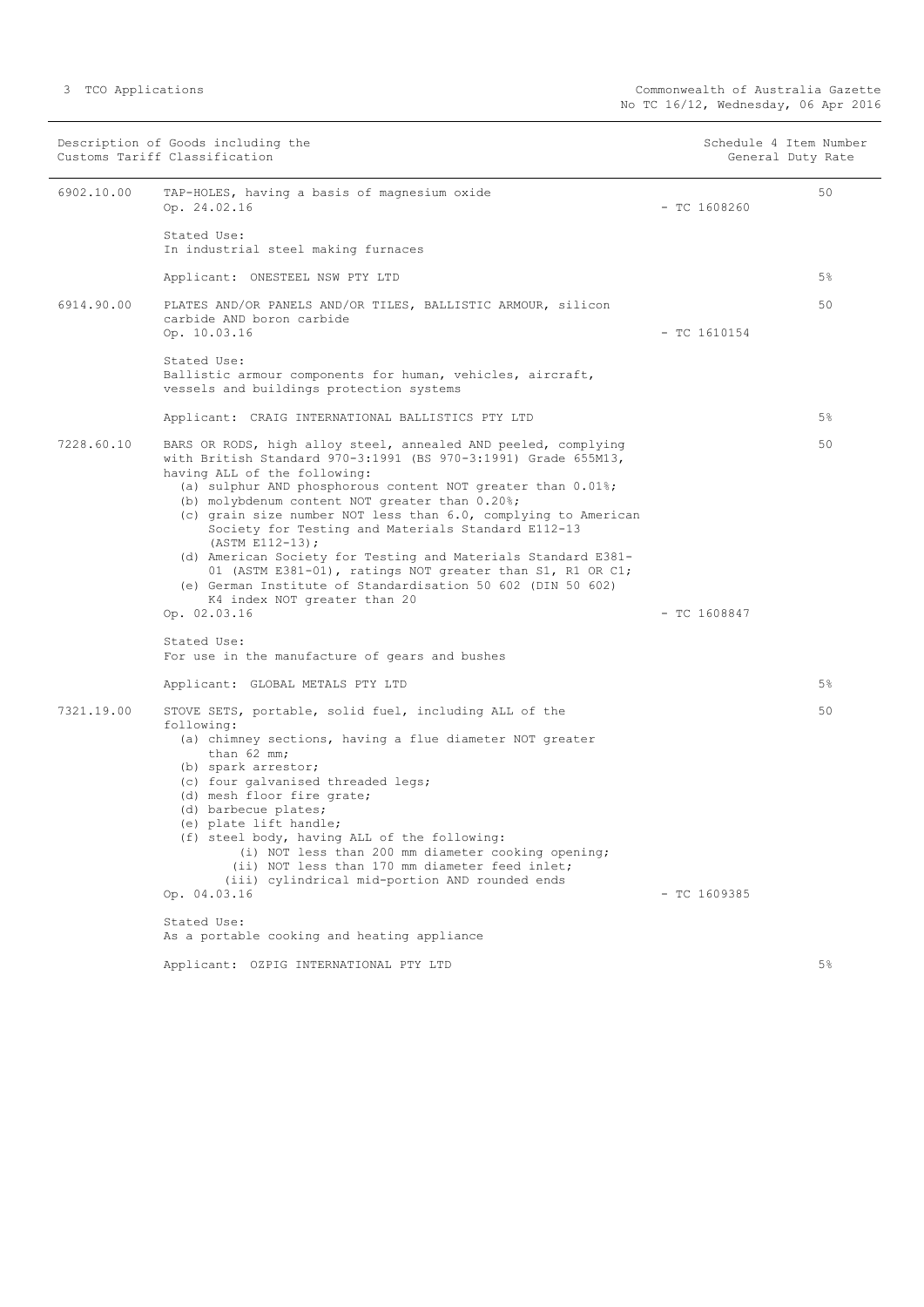|            | Description of Goods including the<br>Customs Tariff Classification                                                                                                                                                                                                                                 | Schedule 4 Item Number<br>General Duty Rate |
|------------|-----------------------------------------------------------------------------------------------------------------------------------------------------------------------------------------------------------------------------------------------------------------------------------------------------|---------------------------------------------|
| 7419.99.00 | COMPONENTS, TRAMWAY OVERHEAD CONTACT LINE, being ANY of the<br>following:<br>(a) hinge clevis;<br>(b) eye clips;<br>(c) contact wire clips;<br>(d) double droppers;<br>(e) droppers;<br>$(f)$ clamps;<br>(g) thimbles;<br>(h) suspension arms;<br>(i) brackets;<br>(j) trigger bows<br>Op. 15.03.16 | 50<br>$-$ TC 1610531                        |
|            | Stated Use:<br>Maintenance and repair of trams for the transportation of<br>passengers                                                                                                                                                                                                              |                                             |
|            | Applicant: KDR VICTORIA PTY LTD                                                                                                                                                                                                                                                                     | 5%                                          |
| 7612.90.00 | STERILISATION CONTAINERS, MEDICAL INSTRUMENT, including ALL of<br>the following;<br>(a) locking mechanisms, having a tamper evident lock;<br>(b) anodised aluminium lid;<br>(c) paper filter;                                                                                                       | 50                                          |
|            | Op. 04.03.16<br>Stated Use:<br>For the sterilisation and tamper proof storage of medical<br>instruments                                                                                                                                                                                             | $-$ TC 1609105                              |
|            | Applicant: MEDICAL & OPTICAL INSTRUMENTS AUSTRALIA PTY LTD                                                                                                                                                                                                                                          | 5%                                          |
| 8208.90.00 | GUILLOTINE BLADES, steel, having ALL of the following:<br>(a) carbon content NOT less than 0.90%;<br>(b) length NOT less than 1 498 mm;<br>(c) thickness NOT greater than 2.1 mm;<br>(d) height NOT less than 30 mm and NOT greater than 55 mm;<br>Op. 03.03.16                                     | 50<br>$-$ TC 1608600                        |
|            | Stated Use:<br>For cutting building products such as fibre cement boards and<br>plasterboards                                                                                                                                                                                                       |                                             |
|            | Applicant: PROTUBE ASIA PTY LTD                                                                                                                                                                                                                                                                     | 5%                                          |
| 8422.20.00 | BUCKET AND PAN WASHING MACHINES, programmable logic controlled,<br>including ALL of the following:<br>$(a)$ pumps;<br>(b) control panels;<br>(c) steam injectors AND/OR immersion heater;<br>(d) wash rack<br>Op. 10.03.16                                                                          | 50<br>$-$ TC 1610157                        |
|            | Stated Use:<br>For washing multi-head weigher scale buckets and feed pans for<br>the food industry                                                                                                                                                                                                  |                                             |
|            | Applicant: P T ASSOCIATES PTY LTD                                                                                                                                                                                                                                                                   | 5%                                          |
| 8430.41.00 | DRILLING RIGS, all wheel drive, diesel engine, including ALL of<br>the following:<br>(a) 45 degree forward angle drilling AND 30 degree backward<br>angle drilling;<br>(b) hole drilling depth NOT exceeding 63 m;<br>(c) water driven in-hole hammer<br>Op. 18.03.16                               | 50<br>$-$ TC 1610816                        |
|            | Stated Use:<br>Production drilling in underground mining                                                                                                                                                                                                                                            |                                             |
|            | Applicant: BYRNECUT AUSTRALIA PTY LTD                                                                                                                                                                                                                                                               | 5%                                          |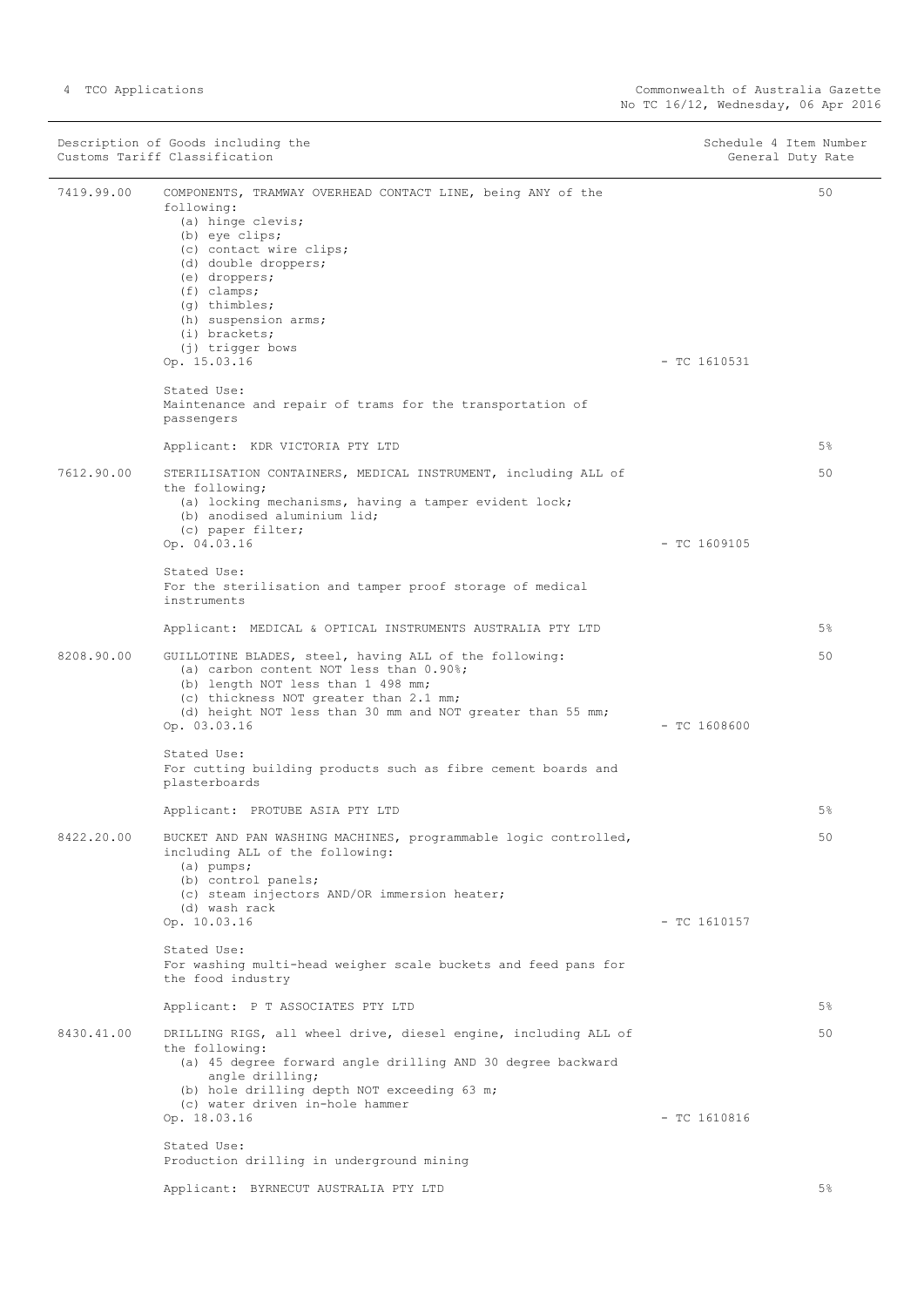|            | Description of Goods including the<br>Customs Tariff Classification                                                                                                                                                                                                                                                                                                 |                | Schedule 4 Item Number<br>General Duty Rate |
|------------|---------------------------------------------------------------------------------------------------------------------------------------------------------------------------------------------------------------------------------------------------------------------------------------------------------------------------------------------------------------------|----------------|---------------------------------------------|
| 8430.50.00 | ROCKBREAKERS, mobile, self-propelled, 4 wheel drive, having BOTH<br>of the following:<br>(a) hydraulic hammer AND boom;<br>(b) operating weight NOT greater than 17 700 kg<br>Op. 07.03.16                                                                                                                                                                          | $-$ TC 1609430 | 50                                          |
|            | Stated Use:<br>Breaking ore in a mining environment                                                                                                                                                                                                                                                                                                                 |                |                                             |
|            | Applicant: MACLEAN ENGINEERING & MARKETING AUSTRALIA PTY LTD                                                                                                                                                                                                                                                                                                        |                | $5\%$                                       |
| 8433.59.90 | BRUSSEL SPROUT HARVESTERS, self-propelled, multiple row, having<br>ALL of the following:<br>(a) multiple knife stripping heads;<br>(b) track laying chassis with enclosed cabins;<br>(c) foot-controlled arms with stalk cutter<br>Op. 08.03.16                                                                                                                     | $-$ TC 1609765 | 50                                          |
|            | Stated Use:<br>For the harvesting of sprouts                                                                                                                                                                                                                                                                                                                        |                |                                             |
|            | Applicant: ELEDA PTY LTD                                                                                                                                                                                                                                                                                                                                            |                | $5\%$                                       |
| 8433.60.00 | FLOWER SORTING MACHINES, including ALL of the following:<br>(a) conveyors;<br>(b) x-ray inspection module;<br>(c) cutters;<br>(d) bunching module                                                                                                                                                                                                                   |                | 50                                          |
|            | Op. 02.03.16                                                                                                                                                                                                                                                                                                                                                        | $-$ TC 1608762 |                                             |
|            | Stated Use:<br>For the sorting and bunching of flowers                                                                                                                                                                                                                                                                                                              |                |                                             |
|            | Applicant: DE BOER FLOWERS AND BULBS                                                                                                                                                                                                                                                                                                                                |                | 5%                                          |
| 8467.29.00 | GROOVE CUTTING AND CIRCULAR SAWING MACHINES, including a blade<br>change case, with OR without EITHER of the following:<br>(a) blades;<br>(b) hexagon wrench<br>Op. 03.03.16                                                                                                                                                                                        | $-$ TC 1609103 | 50                                          |
|            | Stated Use:<br>For cutting or cutting grooves in materials such as wood,<br>plastic and aluminium                                                                                                                                                                                                                                                                   |                |                                             |
|            | Applicant: MAKITA (AUSTRALIA) PTY LTD                                                                                                                                                                                                                                                                                                                               |                | 5%                                          |
| 8483.60.90 | CLUTCHES, FREE WHEEL, roller type, self-lubricating, maximum<br>torque 62 500 Nm                                                                                                                                                                                                                                                                                    |                | 50                                          |
|            | Op. 04.03.16<br>Stated Use:                                                                                                                                                                                                                                                                                                                                         | $-$ TC 1609387 |                                             |
|            | Mechanical interface between induction coupling and diesel engine                                                                                                                                                                                                                                                                                                   |                |                                             |
|            | Applicant: METROWEST ELECTRICAL & COMMUNICATIONS PTY LTD                                                                                                                                                                                                                                                                                                            |                | $5\%$                                       |
| 8502.11.00 | WELDER GENERATORS, AC AND/OR DC, diesel engine driven, whether<br>OR not assembled, including ALL of the following:<br>(a) power output NOT greater than 27 000 W peak;<br>(b) welding AND operator controls;<br>(c) meters AND/OR gauges;<br>(d) electronic engine display;<br>(e) weld output terminals;<br>(f) receptacles AND circuit breakers;<br>Op. 08.03.16 | $-$ TC 1609766 | 50                                          |
|            | Stated Use:                                                                                                                                                                                                                                                                                                                                                         |                |                                             |
|            | For generating electrical power during arc welding                                                                                                                                                                                                                                                                                                                  |                |                                             |
|            | Applicant: ITW AUSTRALIA PTY LTD                                                                                                                                                                                                                                                                                                                                    |                | $5\%$                                       |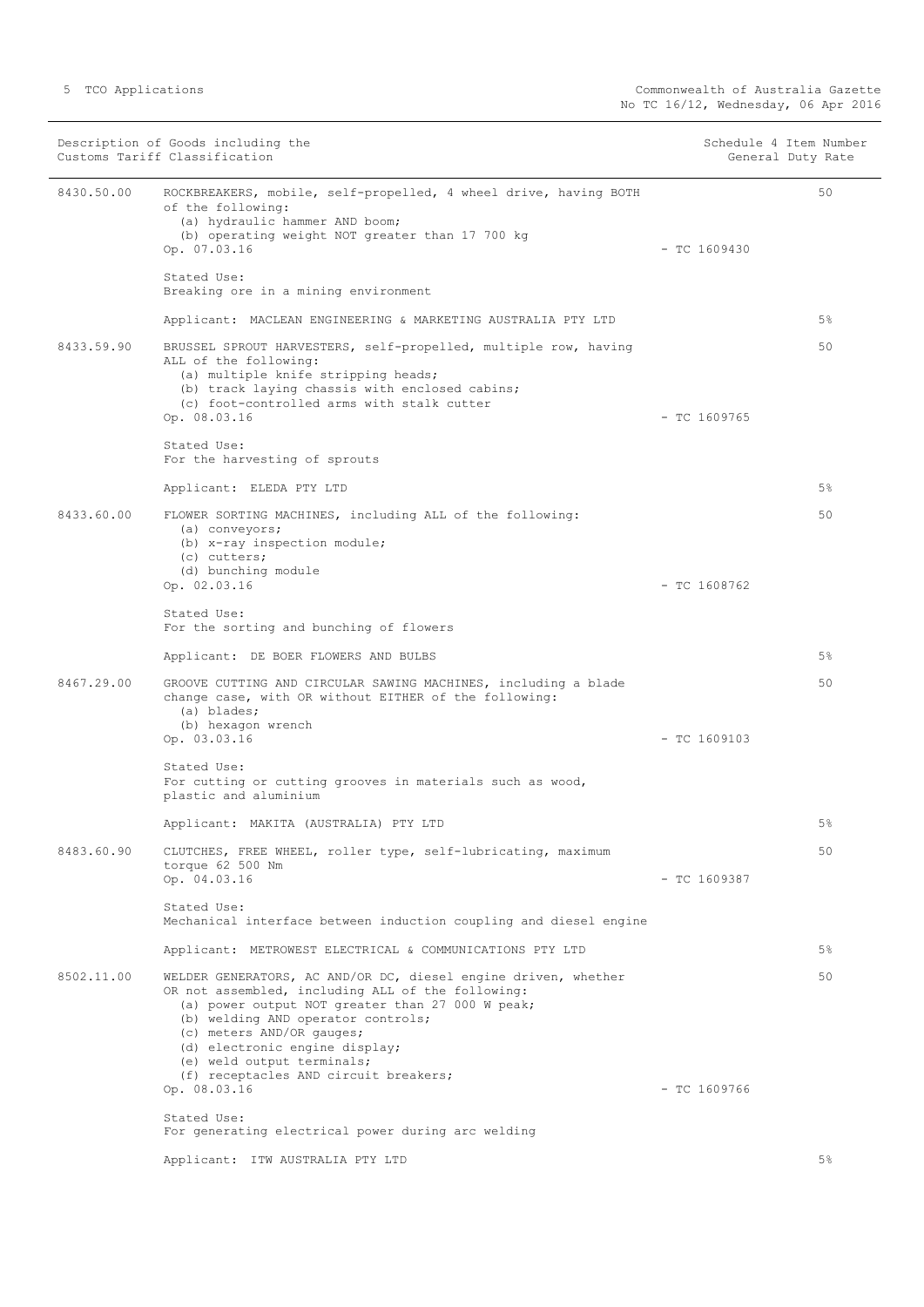|            | Description of Goods including the<br>Customs Tariff Classification                                                                                                                                        | Schedule 4 Item Number<br>General Duty Rate |    |
|------------|------------------------------------------------------------------------------------------------------------------------------------------------------------------------------------------------------------|---------------------------------------------|----|
| 8504.50.90 | INDUCTION COUPLINGS, UNINTERRUPTIBLE POWER SUPPLY (UPS),<br>including BOTH of the following:<br>(a) three-phase outer rotor;<br>(b) inner rotor<br>Op. 04.03.16                                            | $-$ TC 1609388                              | 50 |
|            | Stated Use:<br>Drives the generators as part of power protection system                                                                                                                                    |                                             |    |
|            | Applicant: METROWEST ELECTRICAL & COMMUNICATIONS PTY LTD                                                                                                                                                   |                                             | 5% |
| 8543.90.90 | PARTS, HELICOPTER PILOT NIGHT VISION AND NAVIGATION HELMET, being<br>visors<br>Op. 02.03.16                                                                                                                | $-$ TC 1608761                              | 50 |
|            | Stated Use:<br>As a part of helicopter pilot night vision and navigation<br>helmets to enable the pilots to see images such as navigational<br>and night vision images that are projected from the helmets |                                             |    |
|            | Applicant: THALES AUSTRALIA LIMITED                                                                                                                                                                        |                                             | 5% |
| 9506.91.00 | TRACKS, BICYCLE AND SCOOTER AND SKATE BOARD, modular,<br>having an assembled length NOT less than 35 m including eight OR<br>more 2 m long bumps<br>Op. 04.03.16                                           | $-$ TC 1609386                              | 50 |
|            | Stated Use:<br>In public bike parks, sport and recreation centres, bike resorts<br>and bike parks                                                                                                          |                                             |    |
|            | Applicant: BIKEPARKITECT AUSTRALIA PTY LTD                                                                                                                                                                 |                                             | 5% |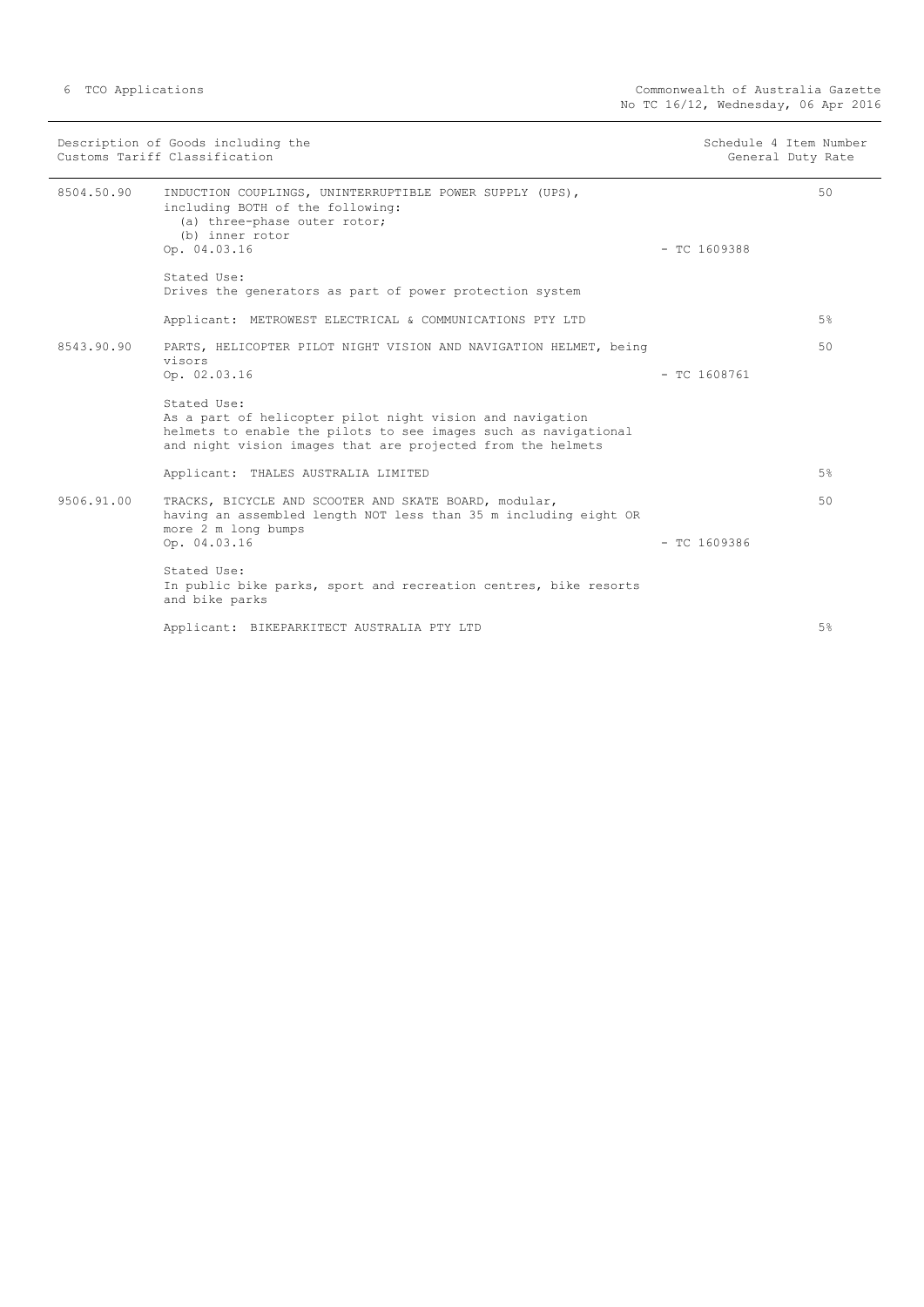# **CUSTOMS ACT 1901 - NOTICE PURSUANT TO SECTION 269R(1) - TARIFF CONCESSION ORDERS MADE**

<span id="page-6-0"></span>Tariff Concession Orders have been made for the goods described in the following TABLE.

The operative date (Op.) and TC reference No. follow the description of goods.

Local manufacturers of substitutable goods may request the revocation of TCOs at any time.

|            | Description of Goods including the<br>Customs Tariff Classification                                                                                                                                                                                                                                                                                                                                                                                                                                                                                                                                                                                                                                                                                                                          |                                 | Schedule 4 Item Number<br>Last Date of Effect |    |
|------------|----------------------------------------------------------------------------------------------------------------------------------------------------------------------------------------------------------------------------------------------------------------------------------------------------------------------------------------------------------------------------------------------------------------------------------------------------------------------------------------------------------------------------------------------------------------------------------------------------------------------------------------------------------------------------------------------------------------------------------------------------------------------------------------------|---------------------------------|-----------------------------------------------|----|
| 3917.40.00 | TAPPING SADDLES, ELECTROFUSION WELD, with OR without pipe<br>cutter, pipe diameter NOT greater than 250 mm<br>Op. 14.12.15                                                                                                                                                                                                                                                                                                                                                                                                                                                                                                                                                                                                                                                                   | Dec. date 23.03.16              | $-$ TC 1544697                                | 50 |
| 4010.11.00 | CONVEYOR BELTS, BUCKET ELEVATOR, having a maximum heat<br>resistance exceeding 115 degrees Celsius<br>Op. 31.12.15                                                                                                                                                                                                                                                                                                                                                                                                                                                                                                                                                                                                                                                                           | Dec. date 04.04.16              | $-$ TC 1600025                                | 50 |
| 5402.34.00 | YARN, polypropylene, air textured, multifilament, dope dyed,<br>having a denier of 690 with tolerances of $+$ OR - 3%<br>Op. 07.01.16                                                                                                                                                                                                                                                                                                                                                                                                                                                                                                                                                                                                                                                        | Dec. date 04.04.16              | $-$ TC 1601148                                | 50 |
| 7326.90.90 | PIPES, SHUNTED SCREEN, OIL AND/OR GAS WELL GRAVEL PACK, with OR<br>without protective sleeves, including BOTH of the following:<br>(a) base pipe;<br>(b) tubes<br>Op. 11.12.15                                                                                                                                                                                                                                                                                                                                                                                                                                                                                                                                                                                                               | Dec. date 31.03.16              | - TC 1544695                                  | 50 |
| 7326.90.90 | WALL AND/OR POLE MOUNTING KITS, FIBRE OPTIC CABLE CLOSURE,<br>having ALL of the following:<br>(a) brackets AND/OR plates AND/OR holders;<br>(b) clamping bands;<br>(c) cable ties;<br>(d) screws AND/OR plugs<br>Op. 04.01.16                                                                                                                                                                                                                                                                                                                                                                                                                                                                                                                                                                | Dec. date 04.04.16 - TC 1600467 |                                               | 50 |
| 8402.90.00 | PARTS, STEAM GENERATOR, POWER GENERATION PLANT, being ANY of the<br>following:<br>(a) inlet transition duct unit;<br>(b) inlet plenum;<br>(c) exhaust hood unit;<br>(d) stack adapter;<br>(e) exhaust stack unit;<br>(f) once through steam generator AND ducting erection joint<br>assembly kits, consisting of BOTH of the following:<br>(i) sheet metal sealing strips AND fastenings;<br>(ii) insulation,<br>(g) piping, valves AND instrumentation consisting of ALL of<br>the following:<br>(i) high pressure AND low pressure vent stack;<br>(ii) high pressure steam outlet piping;<br>(iii) low pressure steam outlet piping;<br>(iv) pilot-operated relief valve piping;<br>(v) high pressure feedwater inlet piping;<br>(vi) low pressure feed water inlet piping<br>Op. 06.01.16 | Dec. date 04.04.16              | $-$ TC 1600940                                | 50 |
| 8427.10.00 | SUCTION LIFTERS, WINDOW OR GLASS, pedestrian operated, self<br>propelled<br>Op. 24.12.15                                                                                                                                                                                                                                                                                                                                                                                                                                                                                                                                                                                                                                                                                                     | Dec. date 24.03.16              | $-$ TC 1600019                                | 50 |
| 8427.20.00 | TRANSPORT VEHICLES, ANODE, including ALL of the following:<br>(a) vehicle frame AND hydraulic lifting arms;<br>(b) upper turning deck;<br>(c) steering traction axles;<br>(d) cabin AND controls;<br>(e) diesel engine                                                                                                                                                                                                                                                                                                                                                                                                                                                                                                                                                                       |                                 |                                               | 50 |
|            | Op. 22.12.15                                                                                                                                                                                                                                                                                                                                                                                                                                                                                                                                                                                                                                                                                                                                                                                 | Dec. date 23.03.16              | $-$ TC 1545946                                |    |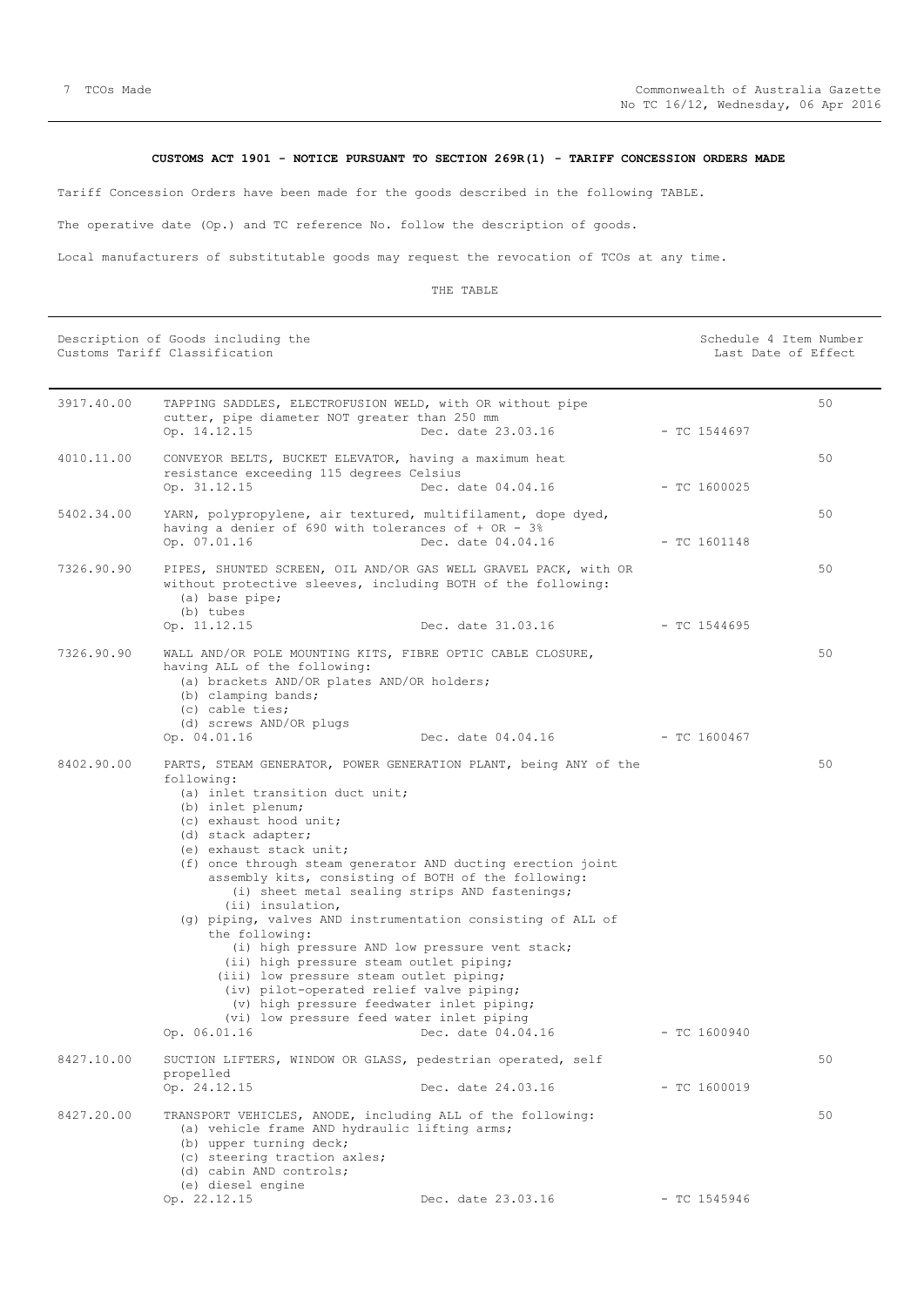Description of Goods including the Schedule 4 Item Number (Schedule 4 Item Number Customs Tariff Classification and the control of the control of the control of Effect Date of Effect

| 8428.90.00 | OVERHEAD MONORAIL LAUNDRY TRANSPORTERS, programmable logic<br>controlled, including ALL of the following:<br>(a) monorail tracks including one OR more of the following<br>components:<br>(ii) weighing rails with load cells;<br>(iii) stop stations;<br>(iv) discharge units with stabilisers;<br>(v) plates AND blocks OR connectors;<br>(vi) suspension trolleys,<br>(b) conveyors AND/OR belts with OR without chutes AND/OR<br>motors;<br>(c) hoists with OR without hoppers AND/OR motors;<br>(d) polyester bags; | (i) straight AND curved OR switching point rails;                |                | 50 |
|------------|--------------------------------------------------------------------------------------------------------------------------------------------------------------------------------------------------------------------------------------------------------------------------------------------------------------------------------------------------------------------------------------------------------------------------------------------------------------------------------------------------------------------------|------------------------------------------------------------------|----------------|----|
|            | (e) bag opening AND/OR closing units;<br>(f) bag stackers AND/OR bag loading stations with hoppers;<br>(g) air cylinders with connectors AND cables;<br>(h) pneumatic chutes                                                                                                                                                                                                                                                                                                                                             |                                                                  |                |    |
|            | Op. 06.01.16                                                                                                                                                                                                                                                                                                                                                                                                                                                                                                             | Dec. date 04.04.16                                               | - TC 1600941   |    |
| 8428.90.00 | SORTERS, GARMENT AND TEXTILE AND LAUNDRY LINEN, programmable<br>logic controlled, including ALL the following:<br>(a) stainless steel bins;<br>(b) loading AND/OR sorting conveyor belts;<br>(c) weighers<br>Op. 07.01.16                                                                                                                                                                                                                                                                                                | Dec. date 04.04.16                                               | $-$ TC 1601151 | 50 |
| 8433.59.90 | HARVESTING CUTTING HEADS, including ALL of the following:<br>(a) feed belts;<br>(b) pulleys;<br>(c) rotary knives;<br>(d) feed rollers;<br>(e) blower;<br>(f) harvester shrouds AND covers<br>Op. 11.12.15                                                                                                                                                                                                                                                                                                               | Dec. date 31.03.16                                               | - TC 1544696   | 50 |
| 8465.92.00 | LOG CHIPPING CANTERS, SAWMILL PROCESSING LINE<br>Op. 13.01.16                                                                                                                                                                                                                                                                                                                                                                                                                                                            | Dec. date 04.04.16 - TC 1602201                                  |                | 50 |
| 8479.89.90 | PRESSURISED CHAMBERS, CEMENT CURING, whether OR not assembled,<br>including ALL of the following:<br>(a) programmable temperature controller;<br>(b) pressure gauges;<br>$(c)$ pump;<br>(d) pressure relief valve                                                                                                                                                                                                                                                                                                        |                                                                  |                | 50 |
|            | Op. 10.12.15                                                                                                                                                                                                                                                                                                                                                                                                                                                                                                             | Dec. date 31.03.16                                               | $-$ TC 1544598 |    |
| 8479.89.90 | of the following:<br>(a) diesel engine;<br>(b) centrifugal suction fan;<br>(c) dual chamber full width blast orifice sweeping head;<br>(d) debris hopper capacity NOT less than 5 m3;<br>(e) water tank,<br>with OR without side sweep brush OR brushes                                                                                                                                                                                                                                                                  | STREET SWEEPER BODY ASSEMBLIES, vehicle mountable, including ALL |                | 50 |
|            | Op. 22.12.15                                                                                                                                                                                                                                                                                                                                                                                                                                                                                                             | Dec. date 04.04.16                                               | $-$ TC 1545944 |    |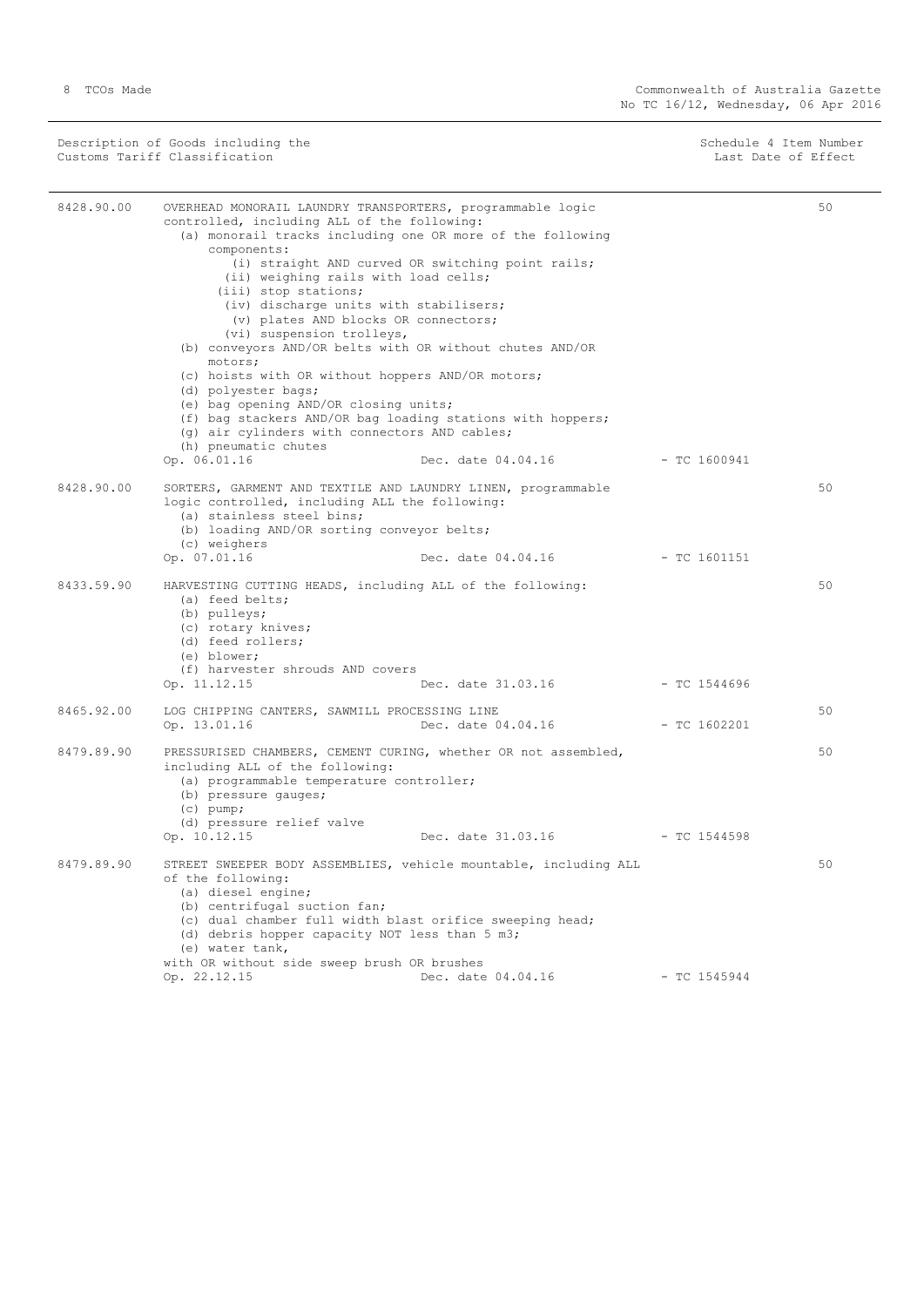Description of Goods including the Schedule 4 Item Number<br>
Customs Tariff Classification<br>
Schedule 4 Item Number<br>
Schedule 4 Item Number Customs Tariff Classification

8479.89.90 CONTROL MODULES, GREASE AND HYDRAULIC, OIL AND/OR GAS EQUIPMENT, whether OR not assembled including ALL of the following: (a) control panel; (b) hydraulic AND pneumatic AND electrical connectors; (c) hydraulic pump; (d) hand pump; (e) grease pumps; (f) bladder type accumulator; (d) grease injection circuits; (h) valves; (i) tank; (j) gauges; (k) hoses AND/OR tubing with OR without connectors, whether OR not on reels; (l) skid mounted steel frame Dec. date 23.03.16 - TC 1545945  $50$ 8479.89.90 WASTE RECYCLING PLANT, having ALL of the following: (a) conveyors; (b) hoppers; (c) shredders; (e) hammer mill; (f) vibrating feeders; (g) screens; (h) control boards Op. 04.01.16 Dec. date 24.03.16 - TC 1600141 50 8479.89.90 PHARMACEUTICAL STORAGE AND DISPENSING MACHINES, programmable logic controlled, whether OR not assembled, including ALL of the following: (a) storage racks AND/OR containers; (b) pickers; (c) barcode reader; (d) control panel; (e) conveyor system, including ALL of the following: (i) conveyor belt; (ii) lifts; (iii) spiral chute, (f) input system, including BOTH of the following: (i) record keeping software;  $(ii)$  sensors<br>Op.  $08.01.16$ Dec. date 04.04.16 - TC 1601241 50 8479.89.90 THREADED TUBULAR TOOL FASTENING AND/OR UNFASTENING MACHINES, OIL AND/OR GAS WELL, hydraulic, programmable logic controlled, whether OR not assembled, including ALL of the following: (a) headstock; (b) tailstock; (c) skid; (d) control cabinet; (e) power cabinet; (f) computer console controls; (g) transfer ball jacks; (h) double cylinder transfer ball lift jack trollies; (i) hinged push AND/OR pull machines; (j) carriageway guides; (k) latch;  $(1)$  safety shield<br>Op.  $11.01.16$ Dec. date 04.04.16 - TC 1601459 50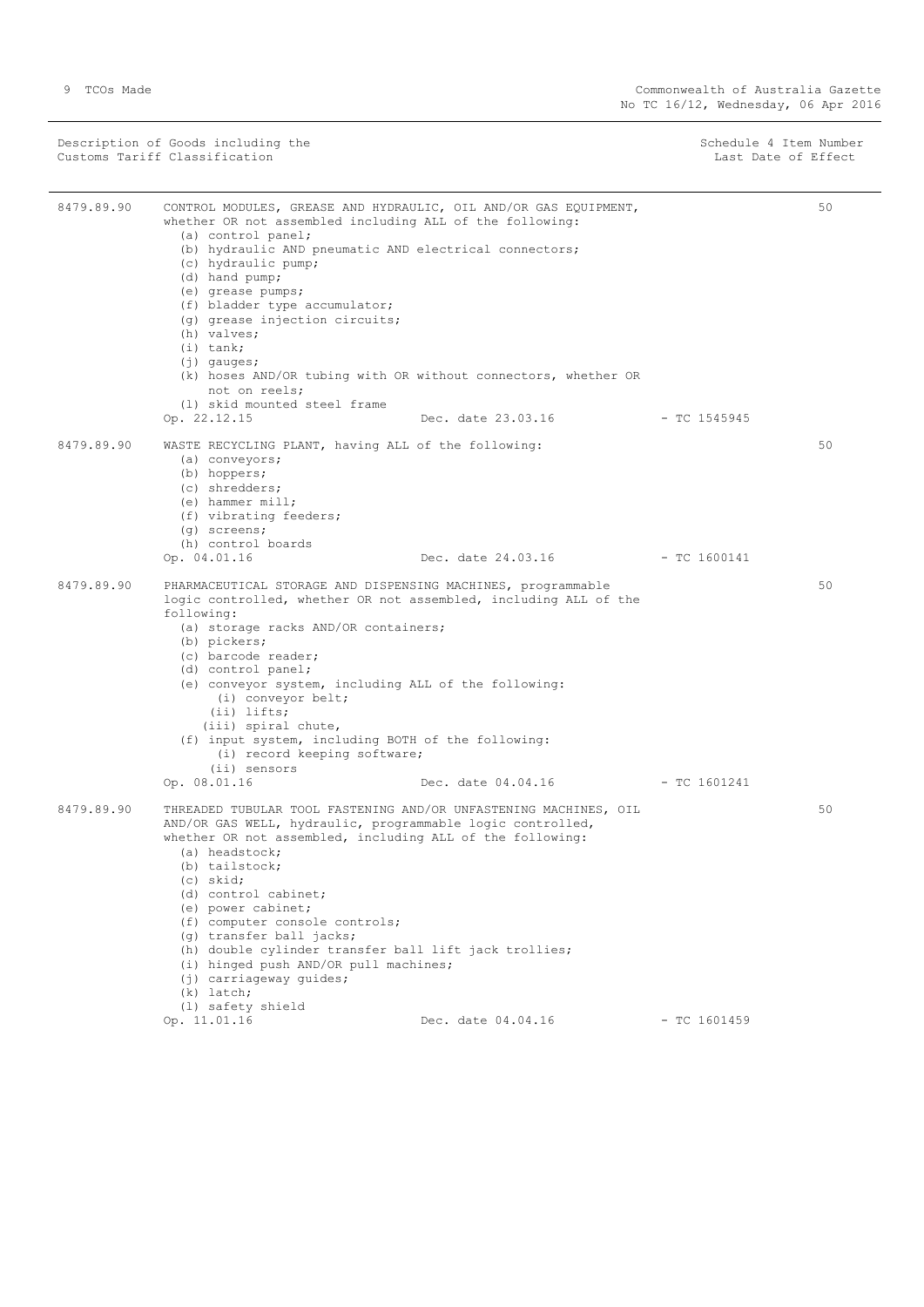Description of Goods including the Schedule 4 Item Number<br>
Customs Tariff Classification<br>
Customs Tariff Classification Customs Tariff Classification

8479.89.90 ENAMELLING MACHINES, programmable logic controlled, including ALL of the following: (a) coating heads; (b) enamel supplying, recirculating AND waste recovery system, including ALL of the following: (i) tanks; (ii) pumps; (iii) enamel recovery trays; (iv) tray outlets, (c) electrical cabinet; (d) conveyor; (e) conveyor holding supports; (f) conveyor nording support<br>(f) conveyor cylinder hooks<br>Op. 13.01.16 Dec. date 04.04.16 - TC 1602033 50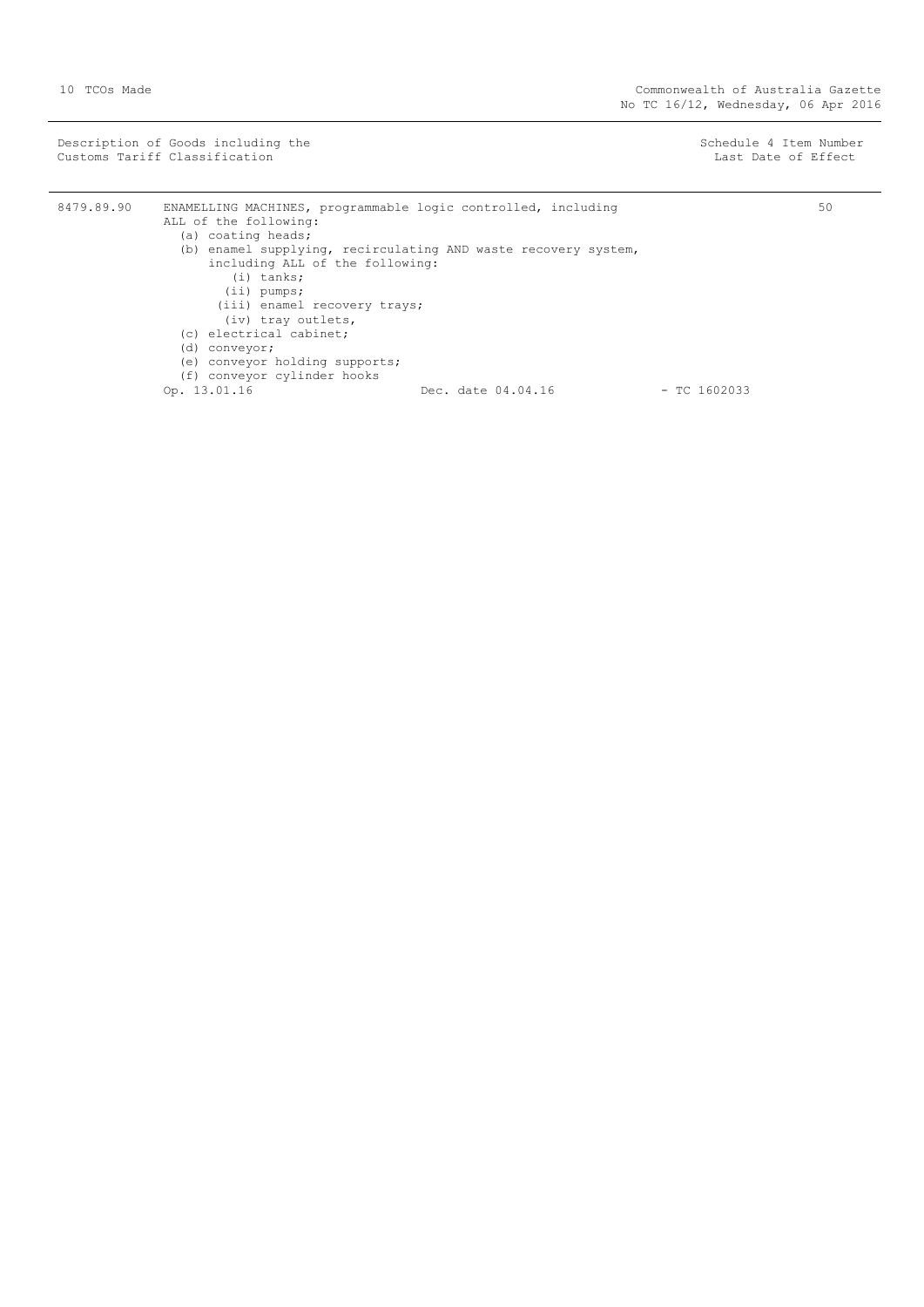## **CUSTOMS ACT 1901**

#### **CANCELLATION OF THE INTENTION TO REVOKE**

<span id="page-10-0"></span>The intention to revoke the Tariff Concession Orders for goods described in the following TABLE have been cancelled.

THE TABLE

Description of Goods including the Schedule 4 Item Number (Schedule 4 Item Number Customs Tariff Classification

| 7306.69.00 | ANY of the following sectional dimensions:<br>Width<br>Length<br>(a) 90 mm<br>$(b)$ 104 mm<br>43 mm<br>$(c)$ 104 mm<br>43 mm<br>Op. 01.01.07                                                                  | TUBES, cold drawn, carbon steel, hollow frame profile, having<br>Wall Thickness<br>$2.0$ mm;<br>41 mm<br>$2.5$ mm;<br>$3.0$ mm<br>Dec. date 08.05.07                                                                                                                | - TC 0705891   | 50 |
|------------|---------------------------------------------------------------------------------------------------------------------------------------------------------------------------------------------------------------|---------------------------------------------------------------------------------------------------------------------------------------------------------------------------------------------------------------------------------------------------------------------|----------------|----|
| 8430.61.00 | SOIL COMPACTION MACHINES, crane suspended<br>Op. 28.07.10                                                                                                                                                     | Dec. date 25.10.10                                                                                                                                                                                                                                                  | $-$ TC 1034710 | 50 |
| 8433.20.00 | MOWERS, REACH, having ALL of the following:<br>(a) PTO hydraulic driven;<br>(b) incorporating flails;<br>(c) reach capacity of 5.2 m to 7 m;<br>remote controlled;<br>throughout reach range;<br>Op. 19.03.98 | (d) electric proportional, electric over hydraulic, cable or<br>(e) parallel arm geometry maintaining constant height<br>(f) self acting cutter head control maintaining preset head<br>angle throughout the entire range of height and reach<br>Dec. date 12.06.98 | $-$ TC 9802416 | 50 |
| 8438.10.90 | ROUNDERS, CONICAL DOUGH MOULDER, having ALL of the<br>following:<br>(c) teflon coated cone and cylinder<br>Op. 22.01.03                                                                                       | (a) infeed and discharge conveyor with driven quiding rollers;<br>(b) height adjustable head positioned guiding roller;<br>Dec. date 22.04.03                                                                                                                       | $-$ TC 0300785 | 50 |
| 8438.10.90 | MIXERS, planetary, having BOTH of the following:<br>800 L:<br>(b) air injection<br>Op. 01.09.04                                                                                                               | (a) batch capacity NOT less than 120 L and NOT greater than<br>Dec. date 26.11.04                                                                                                                                                                                   | $-$ TC 0408975 | 50 |
| 8438.20.00 | (a) pre-dissolving pans;<br>(b) hard candy cookers;<br>(c) colour and flavour mixers;<br>(d) batch rollers;<br>(e) lollipop formers;<br>(f) rope sizers<br>Op. 30.08.07                                       | LOLLIPOP MANUFACTURING LINE, comprising ALL of the following:<br>Dec. date 19.02.08                                                                                                                                                                                 | $-$ TC 0802779 | 50 |
| 8438.20.00 | following:<br>770 mm and NOT greater than 830 mm;<br>(c) collection and discharge hopper<br>Op. 02.09.11                                                                                                      | GRINDING MILLS, whether or not assembled, including ALL of the<br>(a) 3-phase motor, having an output of NOT less than 45 kW;<br>(b) grinding chamber, having a chamber diameter NOT less than<br>Dec. date 28.11.11                                                | $-$ TC 1130077 | 50 |
| 8438.40.00 | LOADERS AND UNLOADERS, KILN<br>Op. 26.02.08                                                                                                                                                                   | Dec. date 16.05.08                                                                                                                                                                                                                                                  | $- TC 0803090$ | 50 |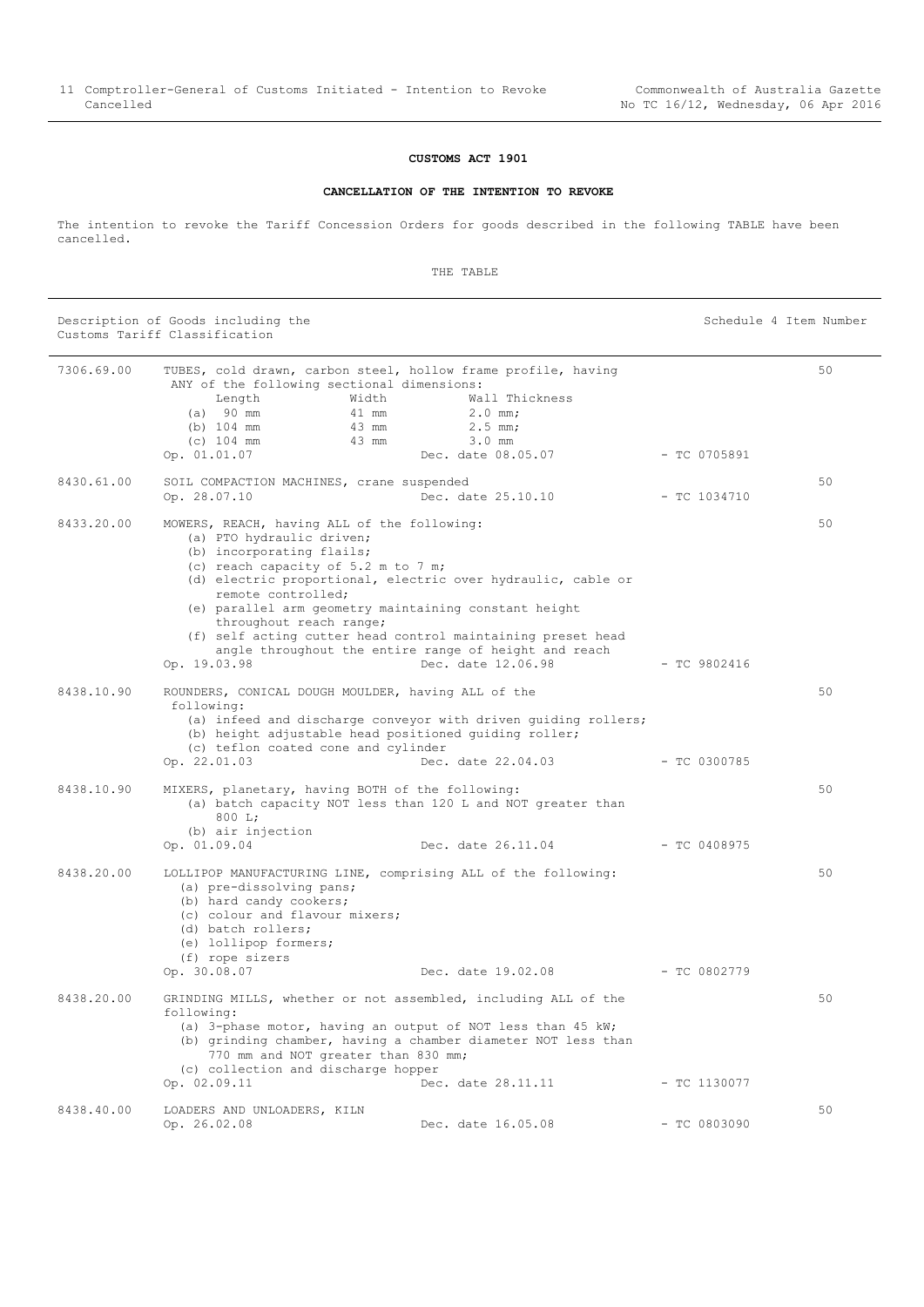12 Comptroller-General of Customs Initiated - Intention to Revoke Cancelled and Comptroller-General of Customs Initiated - TCO Revoked - No TC 16/12, Wednesday, 06 Apr 2016 Inadequate Description Commonwealth of Australia Gazette

Description of Goods including the Schedule 4 Item Number Customs Tariff Classification

| 8438.50.00 | BONING LINES, MEAT, comprising ANY three of the following:<br>(a) electric motors with gear drives;<br>(b) back supports;<br>(c) drop rails;<br>(d) bone pulling posts;<br>(e) hook stops;<br>$(f)$ saws |                    |                | 50 |
|------------|----------------------------------------------------------------------------------------------------------------------------------------------------------------------------------------------------------|--------------------|----------------|----|
|            | Op. 22.08.03                                                                                                                                                                                             | Dec. date 07.11.03 | $-TC$ 0310439  |    |
| 8438.80.00 | COATING LINE, FLOUR, comprising ALL of the following:<br>(a) hoppers;<br>(b) programmable logic controller;<br>(c) wire belt;<br>(d) flour divider;<br>(e) air extractor<br>Op. 27.02.06                 | Dec. date 05.05.06 | $-$ TC 0604394 | 50 |
| 8438.90.10 | PARTS, MALT GERMINATOR AND/OR KILN, being stainless steel<br>variable speed drive louvers<br>Op. 18.02.10                                                                                                | Dec. date 14.05.10 | $-$ TC 1008947 | 50 |
| 8439.99.00 | PARTS, PAPER MAKING MACHINE, being stainless steel frames<br>Op. 26.10.12                                                                                                                                | Dec. date 07.01.13 | $-$ TC 1240939 | 50 |

#### **CUSTOMS ACT 1901**

<span id="page-11-0"></span>**NOTICE PURSUANT TO SECTION 269SE(2) - TARIFF CONCESSION ORDER REVOCATION AT THE INITIATIVE OF THE COMPTROLLER-GENERAL OF CUSTOMS**

The Tariff Concession Order listed in THE TABLE below has been revoked.

THE TABLE

|                                                                                                                                                                                                                                                            | Description of Goods including the<br>Customs Tariff Classification                                       |                    |                | Schedule 4 Item Number<br>Last Date of Effect |
|------------------------------------------------------------------------------------------------------------------------------------------------------------------------------------------------------------------------------------------------------------|-----------------------------------------------------------------------------------------------------------|--------------------|----------------|-----------------------------------------------|
| 7310.29.00                                                                                                                                                                                                                                                 | TINS, PACKAGING, printed, with or without hinged lid, capacity<br>NOT greater than 3.5 kg<br>Op. 26.11.08 | Dec. date 27.02.09 | $-$ TC 0841237 | 50<br>28.02.16                                |
| Order revoked following intention to revoke advertised by the<br>Comptroller-General of Customs in Tariff Concessions Gazette TC<br>16/08 of 2 March 2016.<br>Order revoked due to the TCO wording not containing a full<br>descriptions of the moon could |                                                                                                           |                    |                |                                               |

description of the TCO goods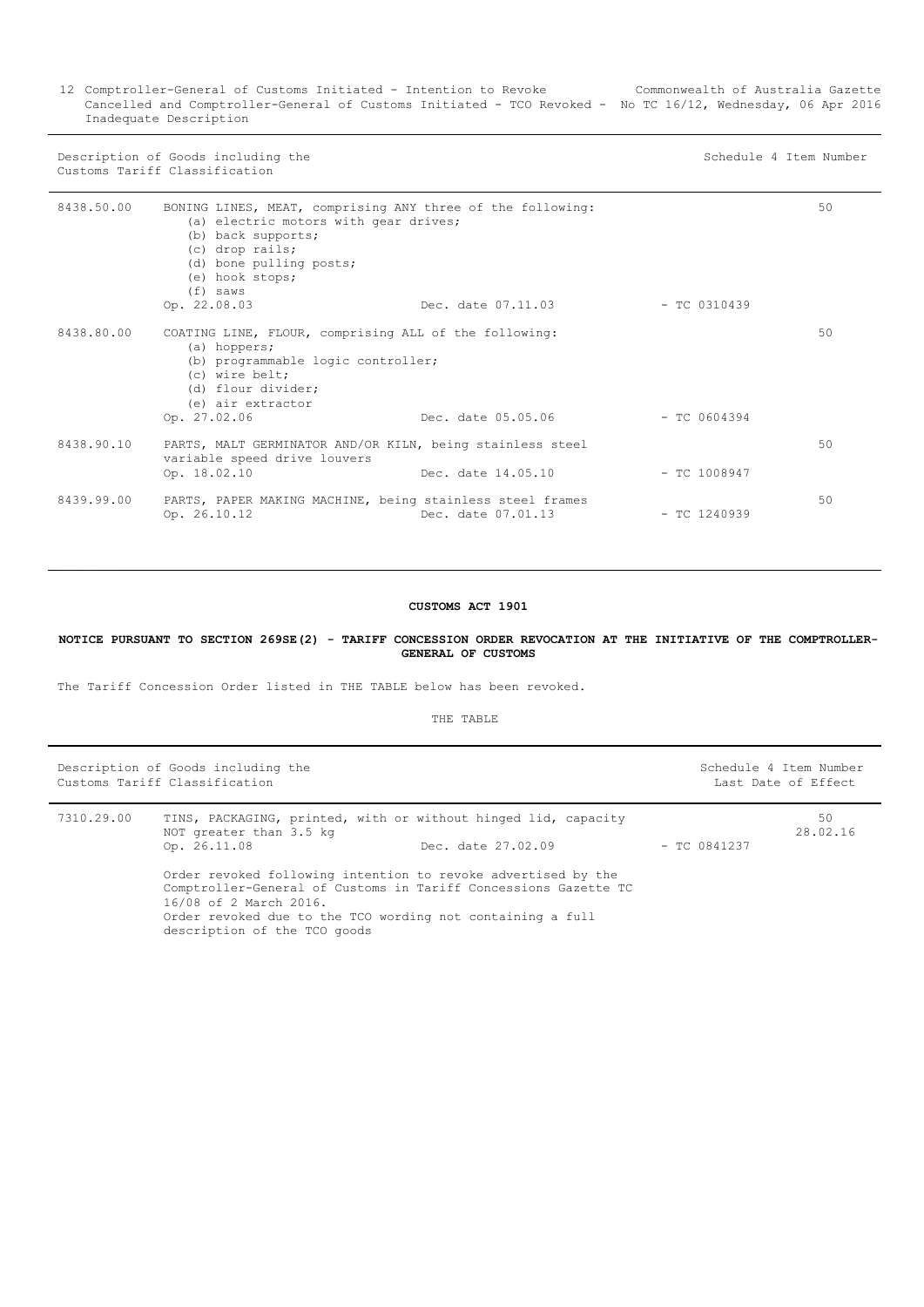#### **CUSTOMS ACT 1901 - NOTICE PURSUANT TO SECTION 269SE(2)**

A TARIFF CONCESSION ORDER REVOKED AT THE INITIATIVE OF THE COMPTROLLER-GENERAL OF CUSTOMS

<span id="page-12-0"></span>The Tariff Concession Order listed in THE TABLE below has been revoked.

#### THE TABLE

|            | Description of Goods including the<br>Customs Tariff Classification                                                                                                                                                                                                                                                                                                                                                  |                    |                | Schedule 4 Item Number<br>Last Date of Effect |
|------------|----------------------------------------------------------------------------------------------------------------------------------------------------------------------------------------------------------------------------------------------------------------------------------------------------------------------------------------------------------------------------------------------------------------------|--------------------|----------------|-----------------------------------------------|
| 8422.30.90 | MAIL PACKAGING LINE, PAPERBOARD WALLET AND PLASTIC CARD<br>AND/OR INTEGRATED CIRCUIT CARD AND/OR MAGNETIC STRIPE CARD<br>AND/OR BOOKLET, having ALL of the following:<br>(a) conveyors;<br>(b) diverters;<br>(c) scanner mount;<br>(d) dryer;<br>(e) printer;<br>(f) turn module;<br>(g) crush roller;<br>(h) folders;<br>(i) hot melt gluer;<br>$(i)$ feeders;<br>(k) vacuum transporter;<br>(1) electrical cabinet | Dec. date 06.01.16 | $-$ TC 1537229 | 50<br>17.03.16                                |
|            | Op. 02.10.15<br>The Tariff Concession Order is no longer required because the<br>concession has been reviewed and classified to a Tariff item with                                                                                                                                                                                                                                                                   |                    |                |                                               |

a free General Tariff Rate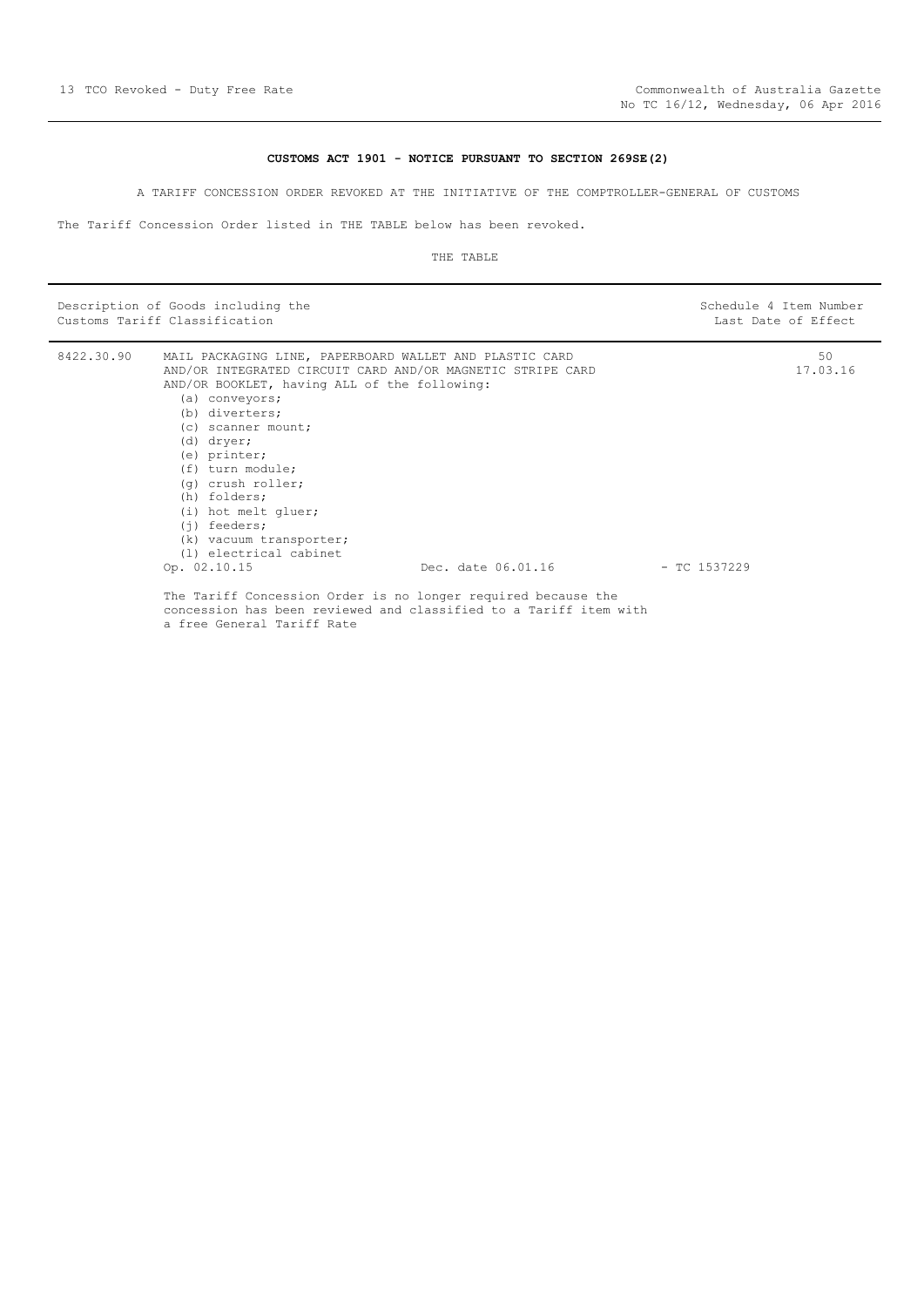#### **CUSTOMS ACT 1901**

#### <span id="page-13-0"></span>**NOTICE PURSUANT TO SECTION 269SE(2) - TARIFF CONCESSION ORDER REVOCATION AT THE INITIATIVE OF IMMIGRATION & BORDER PROTECTION**

The Tariff Concession Orders listed in THE TABLE below have has not been used for at least 2 years and have been revoked under Section 269SD(1A). In transit provisions apply.

The intention to revoke these orders were notified in Gazettes TC 16/07 and TC 16/08 dated 24 February 2016 and 2 March 2016.

Contact: Phone 02 6275 6534, email [tarcon@border.gov.au.](mailto:tarcon@border.gov.au)

|                                                                                                                                                                                                                                                                                                                                                                                                                                                                                                                                                           |                                                                                                                      | Last Date of Effect                             |
|-----------------------------------------------------------------------------------------------------------------------------------------------------------------------------------------------------------------------------------------------------------------------------------------------------------------------------------------------------------------------------------------------------------------------------------------------------------------------------------------------------------------------------------------------------------|----------------------------------------------------------------------------------------------------------------------|-------------------------------------------------|
| LOADERS, UNDERGROUND, electric, articulated, having ALL of the<br>following:<br>(a) electric drive motor;<br>(b) drive speed NOT greater than 19 km/h;<br>(c) tramming capacity NOT greater than 14 000 kg;<br>(d) total loaded weight capacity NOT less than 52 000 kg<br>Dec. date 13.03.09<br>Op. 19.12.08<br>Revoked for 2 years non use. In transit provisions apply                                                                                                                                                                                 |                                                                                                                      | 50<br>22.03.16                                  |
| LOADERS, MINING, electrically operated, articulated, having ALL<br>of the following:<br>(a) electric drive motor;<br>(b) speed NOT greater than 22 km/h;<br>(c) load capacity NOT greater than 14 000 kg;<br>(d) loader weight NOT less than 38 500 kg<br>Op. 24.11.10                                                                                                                                                                                                                                                                                    |                                                                                                                      | 50<br>22.03.16                                  |
| BORING MACHINES, CORE SAMPLER, crawler mounted, having BOTH of<br>the following:<br>(a) sonic drill head;<br>(b) vibration force NOT less than $10$ t/50 Hz and NOT greater<br>than 20 $t/150$ Hz<br>Dec. date 15.07.13<br>Op. 17.04.13<br>Revoked for 2 years non use. In transit provisions apply                                                                                                                                                                                                                                                       | $-$ TC 1313031                                                                                                       | 50<br>22.03.16                                  |
| DRILLING RIGS, MODULAR, diesel powered, programmable logic<br>controlled, comprising ALL of the following:<br>(a) drilling angle NOT less than 6.5 degrees and NOT greater<br>than 15 degrees from horizontal;<br>(b) pulling force NOT less than 400 tonne;<br>(c) pushing mass NOT less than 250 tonne;<br>(d) self erecting with integrated hydraulic supports;<br>(e) mud capacity NOT less than 5 000 psi;<br>(f) rotary torque NOT less than 130 000 N.m;<br>(q) breakout torque NOT greater than 190 000 N.m<br>Op. 28.05.10<br>Dec. date 30.08.10 | $-$ TC 1023820                                                                                                       | 50<br>22.03.16                                  |
|                                                                                                                                                                                                                                                                                                                                                                                                                                                                                                                                                           | Revoked for 2 years non use. In transit provisions apply<br>Revoked for 2 years non use. In transit provisions apply | - TC 0844546<br>Dec. date 28.02.11 - TC 1051882 |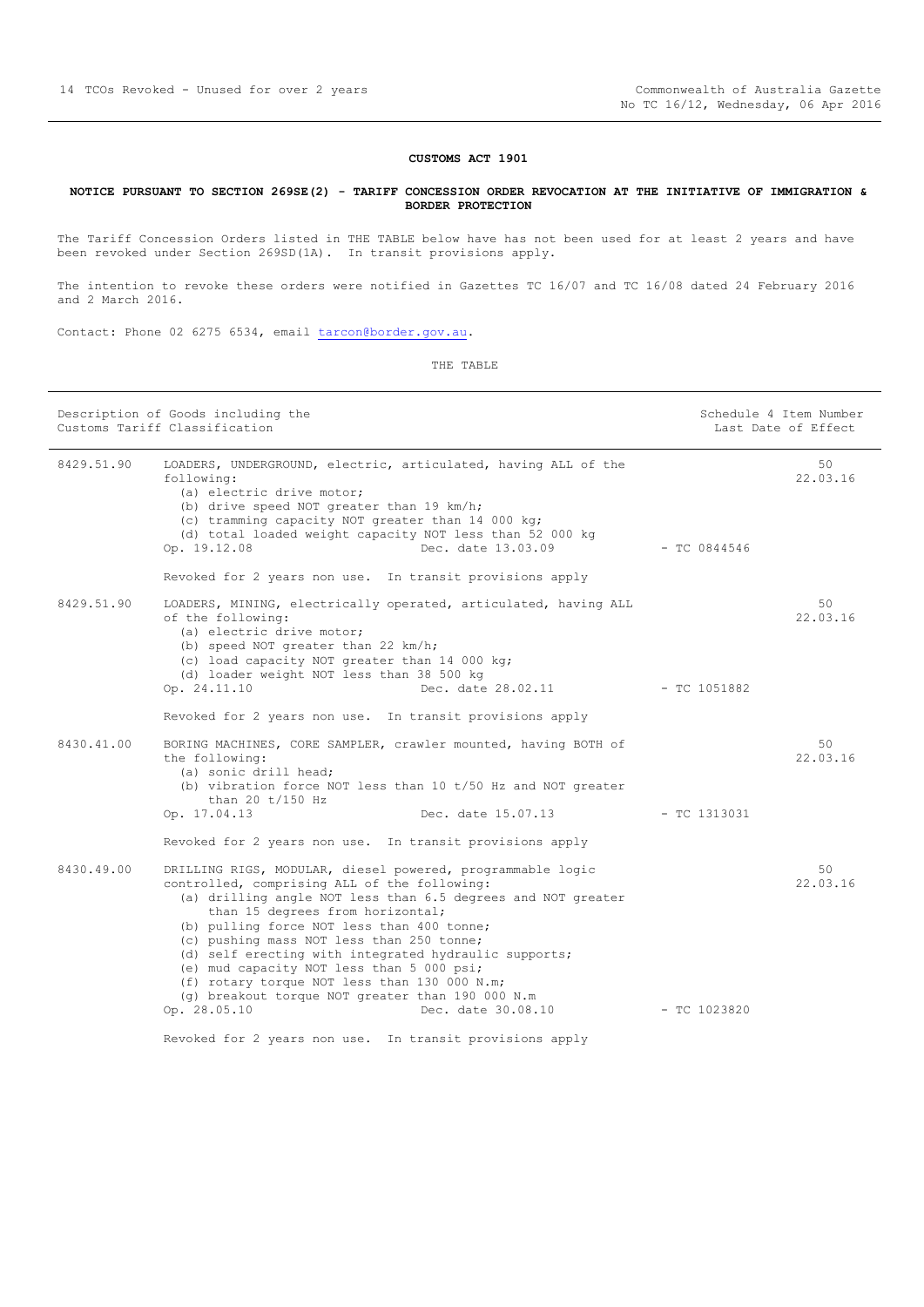| Description of Goods including the<br>Customs Tariff Classification |                                                                                                                                                                                                                                                                                                                                                                                                                                                                                                                                                                                                              |                | Schedule 4 Item Number<br>Last Date of Effect |
|---------------------------------------------------------------------|--------------------------------------------------------------------------------------------------------------------------------------------------------------------------------------------------------------------------------------------------------------------------------------------------------------------------------------------------------------------------------------------------------------------------------------------------------------------------------------------------------------------------------------------------------------------------------------------------------------|----------------|-----------------------------------------------|
| 8430.49.00                                                          | DRILLING RIGS, diesel powered, programmable logic controlled,<br>comprising ALL of the following:<br>(a) drilling angle NOT less than 6.5 degrees and NOT greater<br>than 15 degrees from horizontal;<br>(b) pulling force NOT less than 250 tonne;<br>(c) pushing force NOT less than 150 tonne;<br>(d) self erecting with integrated hydraulic supports;<br>(e) mud capacity NOT less than 5 000 psi;<br>(f) rotary torque NOT less than 90 000 N.m;<br>(g) breakout torque NOT greater than 190 000 N.m<br>Op. 28.05.10<br>Dec. date 30.08.10<br>Revoked for 2 years non use. In transit provisions apply | - TC 1023822   | 50<br>22.03.16                                |
| 8431.20.00                                                          | CHASSIS, PEDESTRIAN OPERATED LIFT TRUCKS, fitted with hydraulic<br>hoses but NOT fitted with masts or other lifting equipment,<br>having ALL of the following:<br>(a) centre mounted tiller control handle incorporating speed,<br>raise and lower controls, and horn and reverse buttons;<br>(b) straddle legs with inside straddle width greater than 800 mm<br>but NOT greater than 1 300 mm;<br>(c) electric traction motor greater than 0.5 kW but not greater<br>than 1.6 kW at a 60 minute rating;<br>(d) drive and load wheels                                                                       |                | 50<br>22.03.16                                |
|                                                                     | Op. 11.11.05<br>Dec. date 30.01.06<br>Revoked for 2 years non use. In transit provisions apply                                                                                                                                                                                                                                                                                                                                                                                                                                                                                                               | - TC 0515975   |                                               |
| 8431.20.00                                                          | PARTS, FORK LIFT, being wheels having a diameter NOT less than<br>55 cm and NOT greater than 63 cm<br>Op. 05.12.05<br>Dec. date 03.03.06<br>Revoked for 2 years non use. In transit provisions apply                                                                                                                                                                                                                                                                                                                                                                                                         | - TC 0516750   | 50<br>22.03.16                                |
| 8431.39.00                                                          | PARTS, STRUCTURAL, BOGIE REMOVAL SYSTEM, LOCOMOTIVE AND/OR<br>RAILWAY ROLLING STOCK, programmable logic controlled, being ANY<br>of the following:<br>(a) lifter bases and/or base frames and/or main frames;<br>(b) bogie lift platforms;<br>(c) brackets and/or quides and/or yokes;<br>(d) columns and/or plates and/or supports and/or support<br>blocks;<br>(e) safety quards;<br>(f) shaft retainers;<br>(q) side shifter tables and/or end retainers;<br>(h) wheel support arms and/or wheel chocks and/or wheel chock<br>clevis;<br>(i) welded rail beams                                            |                | 50<br>22.03.16                                |
|                                                                     | Op. 04.12.08<br>Dec. date 27.02.09<br>Revoked for 2 years non use. In transit provisions apply                                                                                                                                                                                                                                                                                                                                                                                                                                                                                                               | - TC 0842566   |                                               |
| 8431.39.00                                                          | PARTS, AUTOMATED ALUMINA DISTRIBUTION SYSTEM, being EITHER of<br>the following:<br>(a) distribution or repartition bins;<br>(b) fluidisation bins                                                                                                                                                                                                                                                                                                                                                                                                                                                            |                | 50<br>22.03.16                                |
|                                                                     | Op. 19.01.09<br>Dec. date 14.04.09                                                                                                                                                                                                                                                                                                                                                                                                                                                                                                                                                                           | $-$ TC 0901573 |                                               |
|                                                                     | Revoked for 2 years non use. In transit provisions apply                                                                                                                                                                                                                                                                                                                                                                                                                                                                                                                                                     |                |                                               |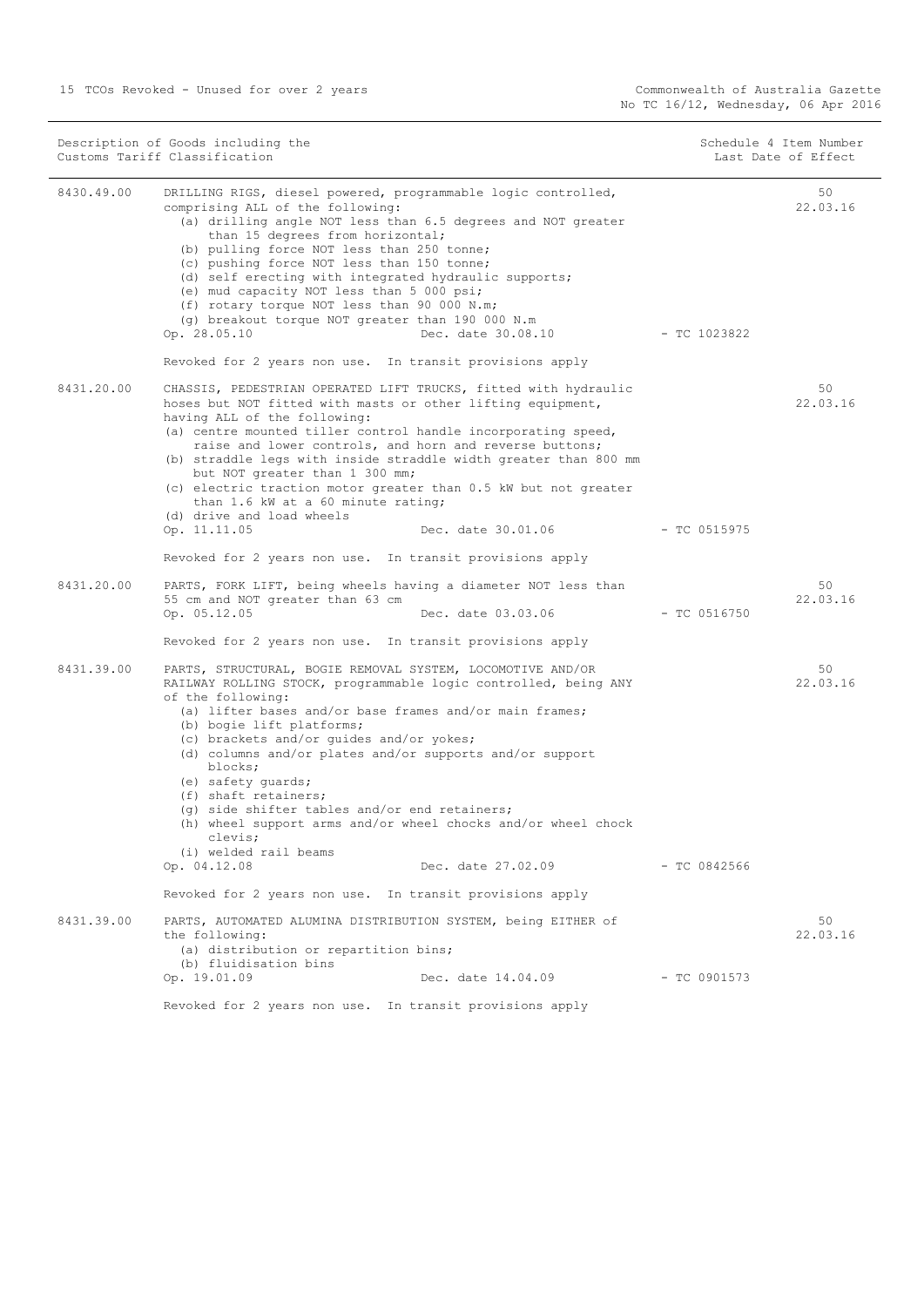|            | Description of Goods including the<br>Customs Tariff Classification                                                                                                                                                                                                                                                                                                                                                                                                                                                                                                                                    |                                 | Schedule 4 Item Number<br>Last Date of Effect |
|------------|--------------------------------------------------------------------------------------------------------------------------------------------------------------------------------------------------------------------------------------------------------------------------------------------------------------------------------------------------------------------------------------------------------------------------------------------------------------------------------------------------------------------------------------------------------------------------------------------------------|---------------------------------|-----------------------------------------------|
| 8431.39.00 | PARTS, STRUCTURAL, BOGIE REMOVAL SYSTEM, LOCOMOTIVE AND/OR<br>RAILWAY ROLLING STOCK, programmable logic controlled, being ANY<br>of the following:<br>(a) headstock weldments with or without pillow block bearing<br>spacers;<br>(b) saddle weldments with or without stop blocks;<br>(c) rail quides and/or tailstock;<br>(d) rail pads and packers and rail stops;<br>(e) rail drives and rail idle rollers;<br>(f) switch mounts and actuator rod mounts;<br>(g) shot pins and shot pin limit strikers and shot pin flap<br>clamps;<br>(h) torque arm bosses<br>Op. 20.03.09<br>Dec. date 05.06.09 |                                 | 50<br>22.03.16<br>- TC 0909591                |
|            | Revoked for 2 years non use. In transit provisions apply                                                                                                                                                                                                                                                                                                                                                                                                                                                                                                                                               |                                 |                                               |
| 8431.39.00 | PARTS, STACKER CRANE, being ANY of the following:<br>(a) top wheels;<br>(b) side quide rollers;<br>(c) trailer wheels;<br>(d) fork unit racks;<br>(e) trolley brackets<br>Op. 06.10.09                                                                                                                                                                                                                                                                                                                                                                                                                 | Dec. date 30.12.09              | 50<br>22.03.16<br>- TC 0937558                |
|            | Revoked for 2 years non use. In transit provisions apply                                                                                                                                                                                                                                                                                                                                                                                                                                                                                                                                               |                                 |                                               |
| 8431.39.00 | PARTS, SHIP MOORING SYSTEM, being berthing suction pads<br>Op. 03.03.10<br>Dec. date 28.05.10                                                                                                                                                                                                                                                                                                                                                                                                                                                                                                          |                                 | 50<br>$-$ TC 1011179<br>22.03.16              |
|            | Revoked for 2 years non use. In transit provisions apply                                                                                                                                                                                                                                                                                                                                                                                                                                                                                                                                               |                                 |                                               |
| 8431.39.00 | PARTS, CENTRE LINE CONVEYOR, ANODE HANDLING AND TRANSFER<br>SYSTEM, being ANY of the following:<br>(a) infill plates or quide plates;<br>(b) pullbar linkage assemblies;<br>(c) quides and rails;<br>(d) trestles;<br>(e) towers;<br>(f) floor and/or gallery assemblies<br>Op. 08.04.10                                                                                                                                                                                                                                                                                                               | Dec. date 25.06.10 - TC 1016398 | 50<br>22.03.16                                |
|            | Revoked for 2 years non use. In transit provisions apply                                                                                                                                                                                                                                                                                                                                                                                                                                                                                                                                               |                                 |                                               |
| 8431.39.00 | PARTS, FUNICULAR RAILWAY, being drive systems having ALL of the<br>following:<br>(a) programmable logic controller (PLC);<br>(b) variable frequency drive;<br>(c) AC asynchronous motor                                                                                                                                                                                                                                                                                                                                                                                                                |                                 | 50<br>22.03.16                                |
|            | Op. 23.12.10                                                                                                                                                                                                                                                                                                                                                                                                                                                                                                                                                                                           | Dec. date 21.03.11              | - TC 1055950                                  |
|            | Revoked for 2 years non use. In transit provisions apply                                                                                                                                                                                                                                                                                                                                                                                                                                                                                                                                               |                                 |                                               |
| 8431.39.00 | PARTS, SUBMERGED ARC FURNACE CHARGING SYSTEM, being EITHER of<br>the following:<br>(a) feed chutes;<br>(b) feed chute tips                                                                                                                                                                                                                                                                                                                                                                                                                                                                             |                                 | 50<br>22.03.16                                |
|            | Op. 02.02.11                                                                                                                                                                                                                                                                                                                                                                                                                                                                                                                                                                                           | Dec. date 28.04.11              | $-$ TC 1104810                                |
|            | Revoked for 2 years non use. In transit provisions apply                                                                                                                                                                                                                                                                                                                                                                                                                                                                                                                                               |                                 |                                               |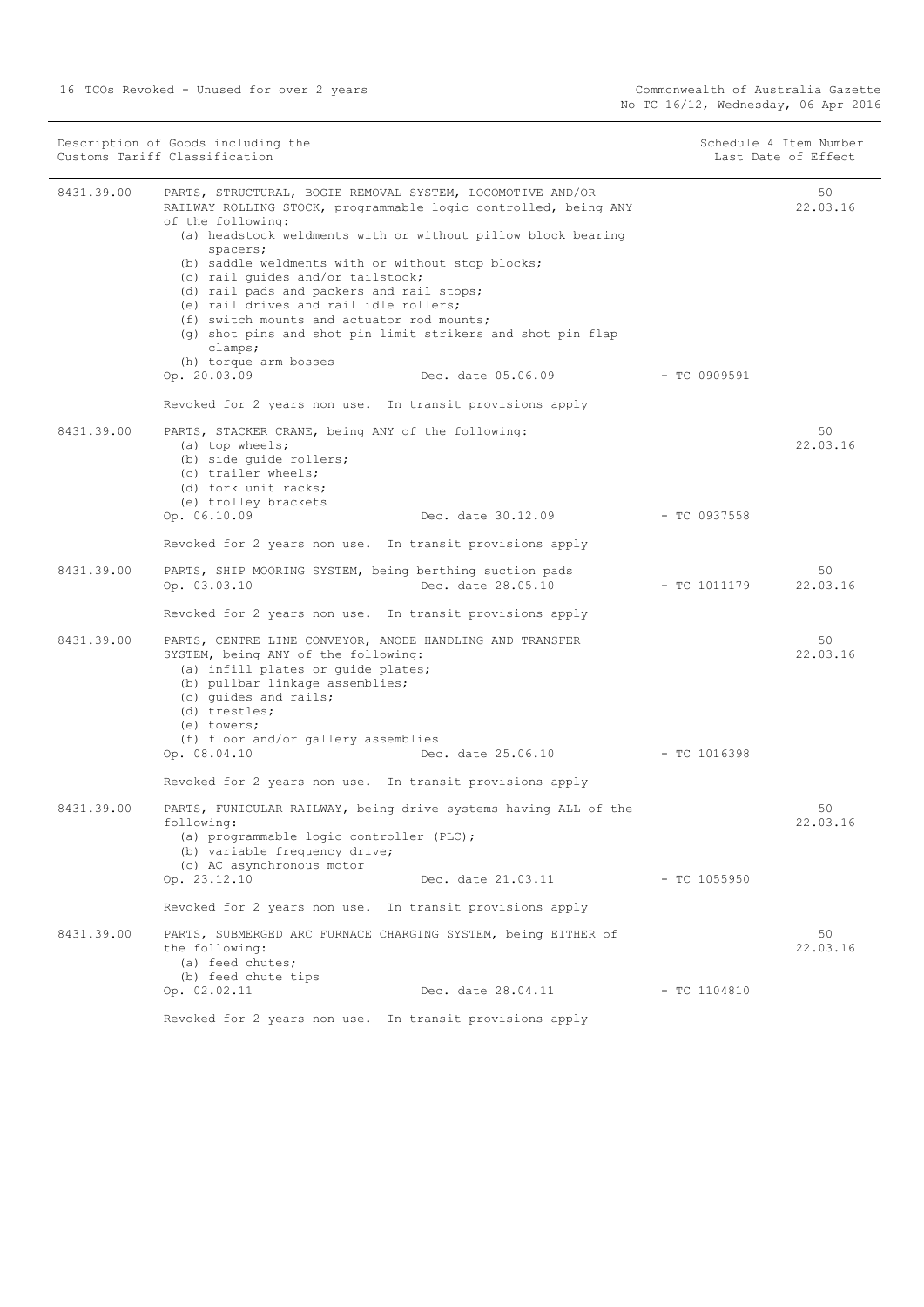$\overline{\phantom{a}}$ 

|              | Description of Goods including the<br>Customs Tariff Classification                                                                                                                                                                                                                                                                                                                                                                                                                                                                                                                                                                            |                                 | Schedule 4 Item Number<br>Last Date of Effect |  |
|--------------|------------------------------------------------------------------------------------------------------------------------------------------------------------------------------------------------------------------------------------------------------------------------------------------------------------------------------------------------------------------------------------------------------------------------------------------------------------------------------------------------------------------------------------------------------------------------------------------------------------------------------------------------|---------------------------------|-----------------------------------------------|--|
| 8431.39.00   | PARTS, SLEWING SCREW CONVEYOR SHIPLOADER HAVING A BULK CEMENT<br>LOADING CAPACITY NOT LESS THAN 900 TONNES PER HOUR, being ALL of<br>the following:<br>(a) inner horizontal arm structural support sub-assembly,<br>including ALL of the following:<br>(i) horizontal arm support;<br>(ii) platforms;<br>(iii) platform handrails;<br>(iv) ladders;<br>(v) luffing wires attachment,<br>(b) upper turret main support sub-assembly, including ALL of<br>the following:<br>(i) upper turret support frame;<br>(ii) platforms;<br>(iii) platform handrails;<br>(iv) stairways;<br>(v) fixing brackets,<br>(c) horizontal arm inlet loading chute |                                 | 50<br>22.03.16                                |  |
|              | Op. 27.04.12                                                                                                                                                                                                                                                                                                                                                                                                                                                                                                                                                                                                                                   | Dec. date 09.07.12 - TC 1213531 |                                               |  |
| 8431, 39, 00 | Revoked for 2 years non use. In transit provisions apply<br>PARTS, GOB DISTRIBUTOR, being componentry under the following<br>descriptions:<br>(a) distributor;<br>(b) gob interceptor;<br>(c) delivery support<br>Op. 08.11.93<br>Dec. date 04.03.94                                                                                                                                                                                                                                                                                                                                                                                           | $-$ TC 9313109                  | 50<br>22.03.16                                |  |
|              | Revoked for 2 years non use. In transit provisions apply                                                                                                                                                                                                                                                                                                                                                                                                                                                                                                                                                                                       |                                 |                                               |  |
| 8431.43.00   | PARTS, ROTARY STEERING DRILLING TOOL, being upgrade kits<br>comprising ALL of the following:<br>(a) upper and lower magnetic housings;<br>(b) spacers incorporating magnetic housings;<br>(c) upper torquers;<br>(d) impeller spacer sleeves                                                                                                                                                                                                                                                                                                                                                                                                   |                                 | 50<br>22.03.16                                |  |
|              | Op. 01.10.10<br>Dec. date 07.01.11<br>Revoked for 2 years non use. In transit provisions apply                                                                                                                                                                                                                                                                                                                                                                                                                                                                                                                                                 | $-$ TC 1044710                  |                                               |  |
| 8431.43.00   | PARTS, ROCK AND EARTH BORING MACHINE, being rotary diamond<br>tipped corers<br>Dec. date 26.09.12<br>Op. 28.06.12                                                                                                                                                                                                                                                                                                                                                                                                                                                                                                                              | - TC 1222615                    | 50<br>22.03.16                                |  |
|              | Revoked for 2 years non use. In transit provisions apply                                                                                                                                                                                                                                                                                                                                                                                                                                                                                                                                                                                       |                                 |                                               |  |
| 8431.49.90   | PARTS, MECHANICAL SHOVEL, having a shovel volume capacity of NOT<br>less than 5 cubic metres, being EITHER of the following:<br>$(a)$ carbodies;<br>(b) crawler side frames with or without rollers and/or track<br>pads<br>Dec. date 18.05.07<br>Op. 01.03.07                                                                                                                                                                                                                                                                                                                                                                                 | $-$ TC 0703392                  | 50<br>22.03.16                                |  |
|              | Revoked for 2 years non use. In transit provisions apply                                                                                                                                                                                                                                                                                                                                                                                                                                                                                                                                                                                       |                                 |                                               |  |
| 8431.49.90   | PARTS, ALUMINIUM POTLINE CELL TENDING ASSEMBLY, being sub-<br>assemblies comprising ANY of the following:<br>(a) bogeys and beams;<br>(b) handrails;<br>(c) platforms and/or bridges;<br>(d) stairs;<br>(e) girders, incorporating crane rails;<br>(f) bath (residue) deliverers;<br>(g) anode cleaning shovels;<br>(h) crust breakers;<br>(i) anode extractors;<br>(j) taping and/or tools trolleys;<br>(k) anode gauges;                                                                                                                                                                                                                     |                                 | 50<br>22.03.16                                |  |
|              | (1) operator cabins, with or without air conditioners<br>Op. 19.06.09<br>Dec. date 11.09.09                                                                                                                                                                                                                                                                                                                                                                                                                                                                                                                                                    | $-$ TC 0920923                  |                                               |  |

Revoked for 2 years non use. In transit provisions apply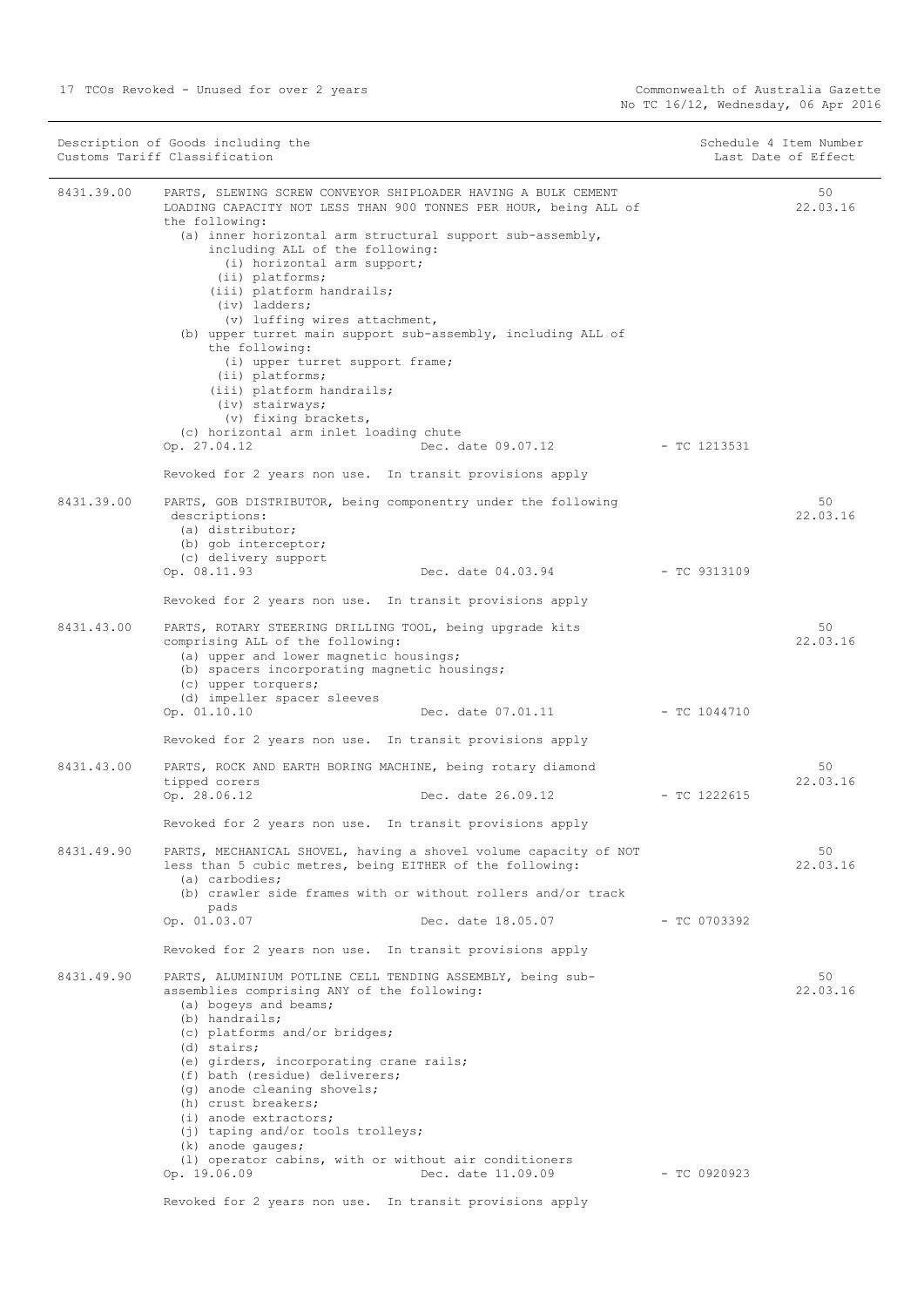| Description of Goods including the<br>Customs Tariff Classification |                                                                                                                                                                                                                                                                                                                                                                                                                                                                                                                                                                                                                                                                                                                                                                                                                                                                                                                                                                                                 | Schedule 4 Item Number<br>Last Date of Effect |                |
|---------------------------------------------------------------------|-------------------------------------------------------------------------------------------------------------------------------------------------------------------------------------------------------------------------------------------------------------------------------------------------------------------------------------------------------------------------------------------------------------------------------------------------------------------------------------------------------------------------------------------------------------------------------------------------------------------------------------------------------------------------------------------------------------------------------------------------------------------------------------------------------------------------------------------------------------------------------------------------------------------------------------------------------------------------------------------------|-----------------------------------------------|----------------|
| 8431.49.90                                                          | PARTS, OVERHEAD TRAVELLING CRANE, being rail assemblies<br>comprising ALL of the following:<br>$(a)$ rails;<br>(b) rail clips;<br>(c) left and/or right locking blocks, including pneumatic<br>cylinders;<br>(e) detection plates and/or supports                                                                                                                                                                                                                                                                                                                                                                                                                                                                                                                                                                                                                                                                                                                                               |                                               | 50<br>22.03.16 |
|                                                                     | Dec. date 16.10.09<br>Op. 30.07.09<br>Revoked for 2 years non use. In transit provisions apply                                                                                                                                                                                                                                                                                                                                                                                                                                                                                                                                                                                                                                                                                                                                                                                                                                                                                                  | - TC 0927614                                  |                |
| 8431.49.90                                                          | PARTS, SMELTER CRANE AND TOOL TROLLEY, being ANY of the<br>following:<br>(a) driving wheels;<br>(b) idle wheels;<br>(c) quiding wheels                                                                                                                                                                                                                                                                                                                                                                                                                                                                                                                                                                                                                                                                                                                                                                                                                                                          |                                               | 50<br>22.03.16 |
|                                                                     | Op. 28.08.09<br>Dec. date 20.11.09 - TC 0931866                                                                                                                                                                                                                                                                                                                                                                                                                                                                                                                                                                                                                                                                                                                                                                                                                                                                                                                                                 |                                               |                |
|                                                                     | Revoked for 2 years non use. In transit provisions apply                                                                                                                                                                                                                                                                                                                                                                                                                                                                                                                                                                                                                                                                                                                                                                                                                                                                                                                                        |                                               |                |
| 8431.49.90                                                          | PARTS, CARBON BAKE FACILITY, FURNACE TENDING ASSEMBLY, with OR<br>without operator cabins, being EITHER of the following:<br>(A) overhead travelling crane sub-assembly, comprising ALL of<br>the following:<br>(a) long travel trolleys, having ALL of the following:<br>(i) end truck lines (fabricated beams);<br>(ii) girders AND/OR rails;<br>(iii) frame work, being access stairs and ladders<br>and quard rails and platforms and hoist frames,<br>(b) cross (main) travel trolleys, having BOTH of the<br>following:<br>(i) end truck lines (fabricated beams);<br>(ii) frame work, being access stairs and ladders and<br>quard rails and platforms and hoist frames,<br>(c) main hanging platform, having access stairs or<br>ladders or quard rails or hatches;<br>(d) pneumatic conveyance assembly, having ALL of the<br>following:<br>(i) air compressor;<br>(ii) hoppers AND/OR cyclones;<br>(iii) filters;<br>(iv) coolers,<br>$(e)$ jaws;<br>(f) grab beams and lifting beams |                                               | 50<br>22.03.16 |
|                                                                     | (B) anode handling sub-assembly, comprising ALL of the<br>following:<br>(a) flue wall assembly, comprising BOTH the following:<br>(i) brushes;<br>(ii) straighteners,<br>(b) double scissor grabs;<br>(c) anode grabs OR jaws;<br>(d) sucking and filling pipes;<br>(e) vacuum pumps;<br>(f) axial fans;<br>(g) hoists;<br>(h) electric panels;                                                                                                                                                                                                                                                                                                                                                                                                                                                                                                                                                                                                                                                 |                                               |                |
|                                                                     | (i) cabling<br>Op. 03.11.10<br>Dec. date 07.02.11                                                                                                                                                                                                                                                                                                                                                                                                                                                                                                                                                                                                                                                                                                                                                                                                                                                                                                                                               | - TC 1048997                                  |                |
|                                                                     | Revoked for 2 years non use. In transit provisions apply                                                                                                                                                                                                                                                                                                                                                                                                                                                                                                                                                                                                                                                                                                                                                                                                                                                                                                                                        |                                               |                |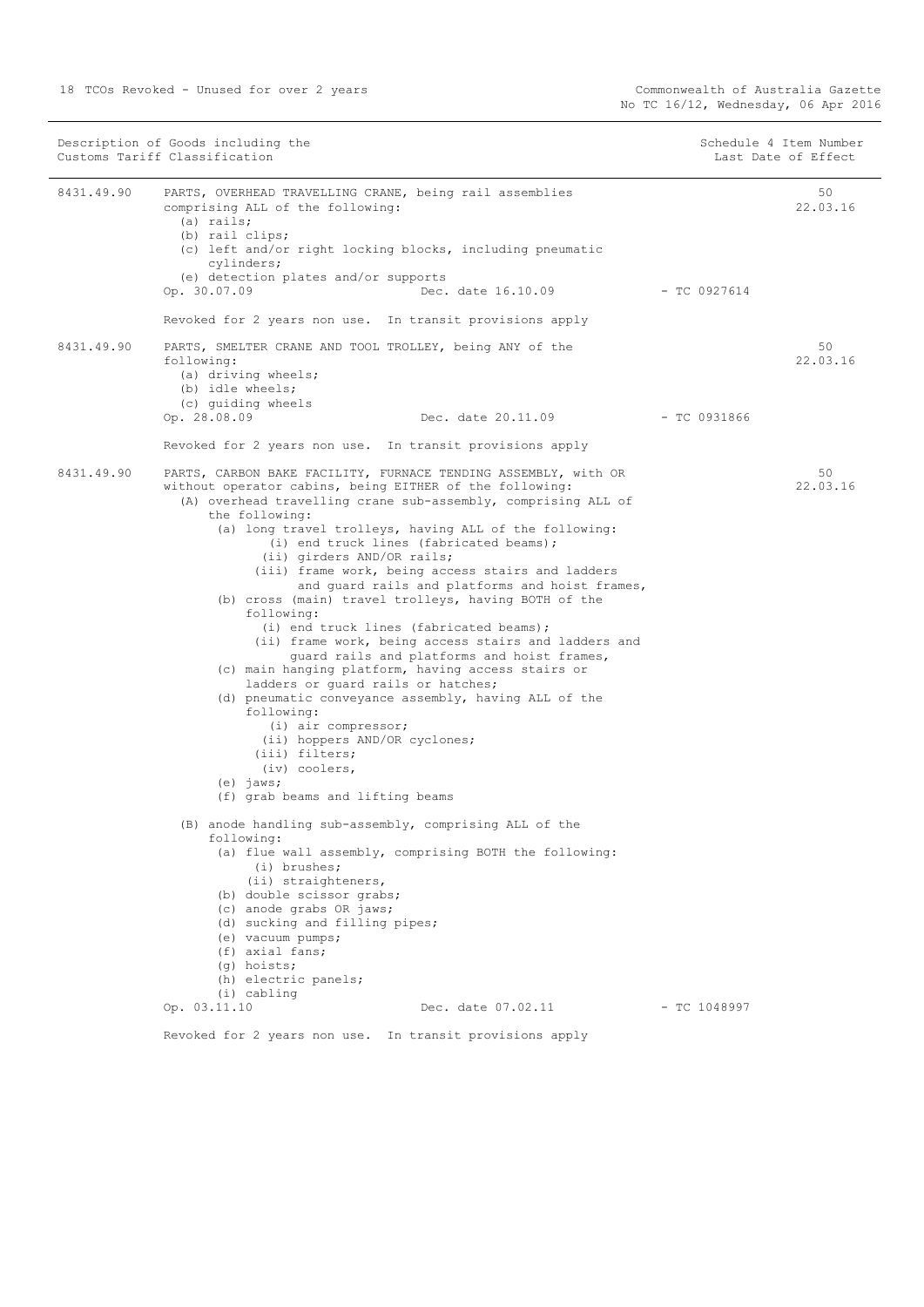| Description of Goods including the<br>Customs Tariff Classification |                                                                                                                                                                                                                                                                                                                                                                                                                                                            |                                                                   | Schedule 4 Item Number<br>Last Date of Effect |                |
|---------------------------------------------------------------------|------------------------------------------------------------------------------------------------------------------------------------------------------------------------------------------------------------------------------------------------------------------------------------------------------------------------------------------------------------------------------------------------------------------------------------------------------------|-------------------------------------------------------------------|-----------------------------------------------|----------------|
| 8431.49.90                                                          | PARTS, SNOW GROOMER BLADE, being ANY of the following:<br>(a) adaptors;<br>(b) rakes;<br>(c) hooks;<br>$(d)$ frames;<br>(e) deflectors;<br>$(f)$ covers;<br>(q) teeth blocks;<br>(h) adaptor assemblies                                                                                                                                                                                                                                                    |                                                                   |                                               | 50<br>22.03.16 |
|                                                                     | Op. 16.12.11                                                                                                                                                                                                                                                                                                                                                                                                                                               | Dec. date 12.04.12                                                | - TC 1141970                                  |                |
|                                                                     | Revoked for 2 years non use. In transit provisions apply                                                                                                                                                                                                                                                                                                                                                                                                   |                                                                   |                                               |                |
| 8431.49.90                                                          | (a) lift arm panels;<br>(b) lift frame covers;<br>(c) lift frames;<br>(d) lift trolleys                                                                                                                                                                                                                                                                                                                                                                    | PARTS, LIFTING SYSTEM, TUNNEL BORING, being ANY of the following: |                                               | 50<br>22.03.16 |
|                                                                     | Op. 04.07.13                                                                                                                                                                                                                                                                                                                                                                                                                                               | Dec. date 23.09.13                                                | - TC 1322798                                  |                |
|                                                                     | Revoked for 2 years non use. In transit provisions apply                                                                                                                                                                                                                                                                                                                                                                                                   |                                                                   |                                               |                |
| 8436.21.00                                                          | LINES, POULTRY HATCHERY, comprising ALL of the following;<br>(a) transferers and unloaders;<br>(b) eqq candlers;<br>(c) washers;<br>(d) stackers and de-stackers;<br>(e) chick and shell separators;<br>(f) chick counters;<br>(q) macerators;<br>(h) dryers;<br>$(i)$ setters;<br>$(i)$ hatchers;<br>(k) fluff rooms;<br>(1) fumigation rooms;<br>$(m)$ doors;<br>(n) ceiling panels;<br>(o) wall panels;<br>(p) trolleys;<br>(q) baskets<br>Op. 21.03.07 | Dec. date 08.06.07 - TC 0704178                                   |                                               | 50<br>22.03.16 |
|                                                                     | Revoked for 2 years non use. In transit provisions apply                                                                                                                                                                                                                                                                                                                                                                                                   |                                                                   |                                               |                |
| 8436.29.00                                                          | LAYER CAGE BATTERY SYSTEM, comprising ALL of the following:<br>(a) feeders;<br>(b) eqq collectors;<br>(c) drinking systems;<br>(d) manure removal systems                                                                                                                                                                                                                                                                                                  |                                                                   |                                               | 50<br>22.03.16 |
|                                                                     | Op. 01.11.07                                                                                                                                                                                                                                                                                                                                                                                                                                               | Dec. date 16.01.08                                                | $-$ TC 0718726                                |                |
|                                                                     | Revoked for 2 years non use. In transit provisions apply                                                                                                                                                                                                                                                                                                                                                                                                   |                                                                   |                                               |                |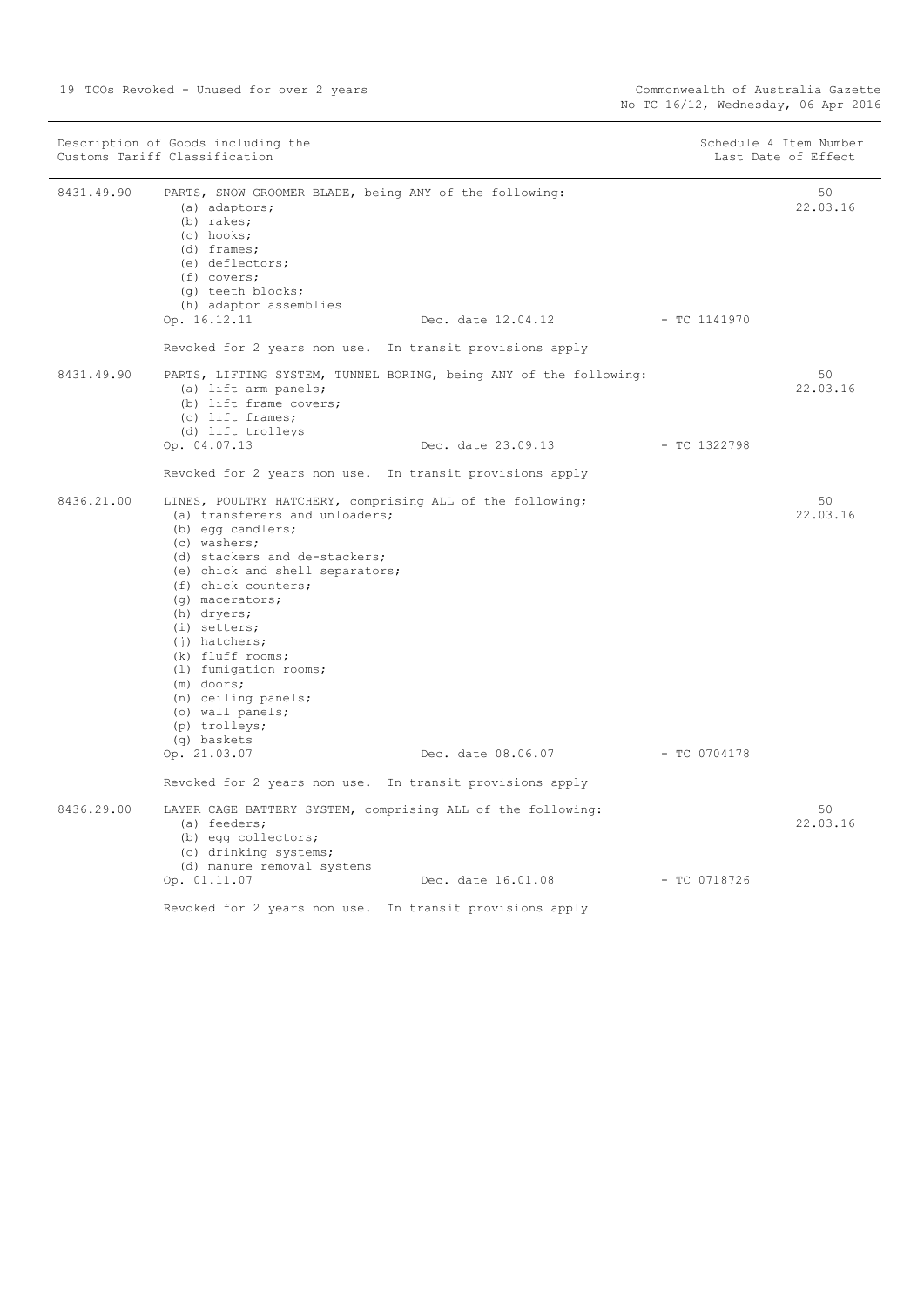50

Description of Goods including the Schedule 4 Item Number<br>
Customs Tariff Classification<br>
Schedule 4 Item Number<br>
Schedule 4 Item Number Customs Tariff Classification 8436.29.00 CAGES, POULTRY REARING, having ALL of the following: (a) galvanised wire and pressed metal cages and stands; (b) feeding and watering system, comprising ALL of the following: (i) travelling hoppers; (ii) hoppers to feed up to six cages high; (iii) adjustable feed trough; (iv) stainless steel drink nipples; (v) electronic controls; (vi) V trough; (c) conveyor belt manure collection system comprising ALL of the following: (i) polypropylene endless belts; (ii) geared motors; (iii) roller drives; (iv) stainless steel belt cleaners; (v) air inlet flap controller; (vi) cooling pads Op. 10.12.97 Dec. date 27.02.98 - TC 9710929 Revoked for 2 years non use. In transit provisions apply 50 29.03.16 8436.29.00 LAYER CAGE BATTERY SYSTEMS, having ALL of the following: (a) galvanised wire and pressed metal cages and stands; (b) egg collection and conveyors from all levels; (c) feeding and watering system, comprising ALL of the following: (i) travelling hoppers; 50 29.03.16

- (ii) adjustable feed shuttle;
- (iii) electronic controls;
- (iv) stainless steel drink nipples;
- (v) V trough built into air ducts;
- (d) manure collection and drying system, comprising ALL of
	- the following:
		- (i) polypropylene endless belts;
		- (ii) geared motors;
		- (iii) roller drives;
	- (iv) stainless steel belt cleaners;
	- (v) manure conveyor; (vi) shed delivery conveyor
- Op. 26.03.98 Dec. date 05.06.98 TC 9802587 Revoked for 2 years non use. In transit provisions apply 8436.29.00 CAGES, EGG PRODUCTION, including manure collector Op. 01.09.99 Dec. date 19.11.99 - TC 9906702 Revoked for 2 years non use. In transit provisions apply 29.03.16
- 8436.80.90 SAWS, HELICOPTER, vertical uppercut<br>Op. 24.09.08 Dec. date 12.12.08 - TC 0832574 Revoked for 2 years non use. In transit provisions apply 50 29.03.16 8436.80.90 WOOD CHIPPERS, truck mounted, having ALL of the following: (a) logging crane; (b) chip bin; (c) chipper drum diameter NOT less than 800 mm; (d) diesel engine Op. 01.03.10 Dec. date 21.05.10 - TC 1011497 50 29.03.16

Revoked for 2 years non use. In transit provisions apply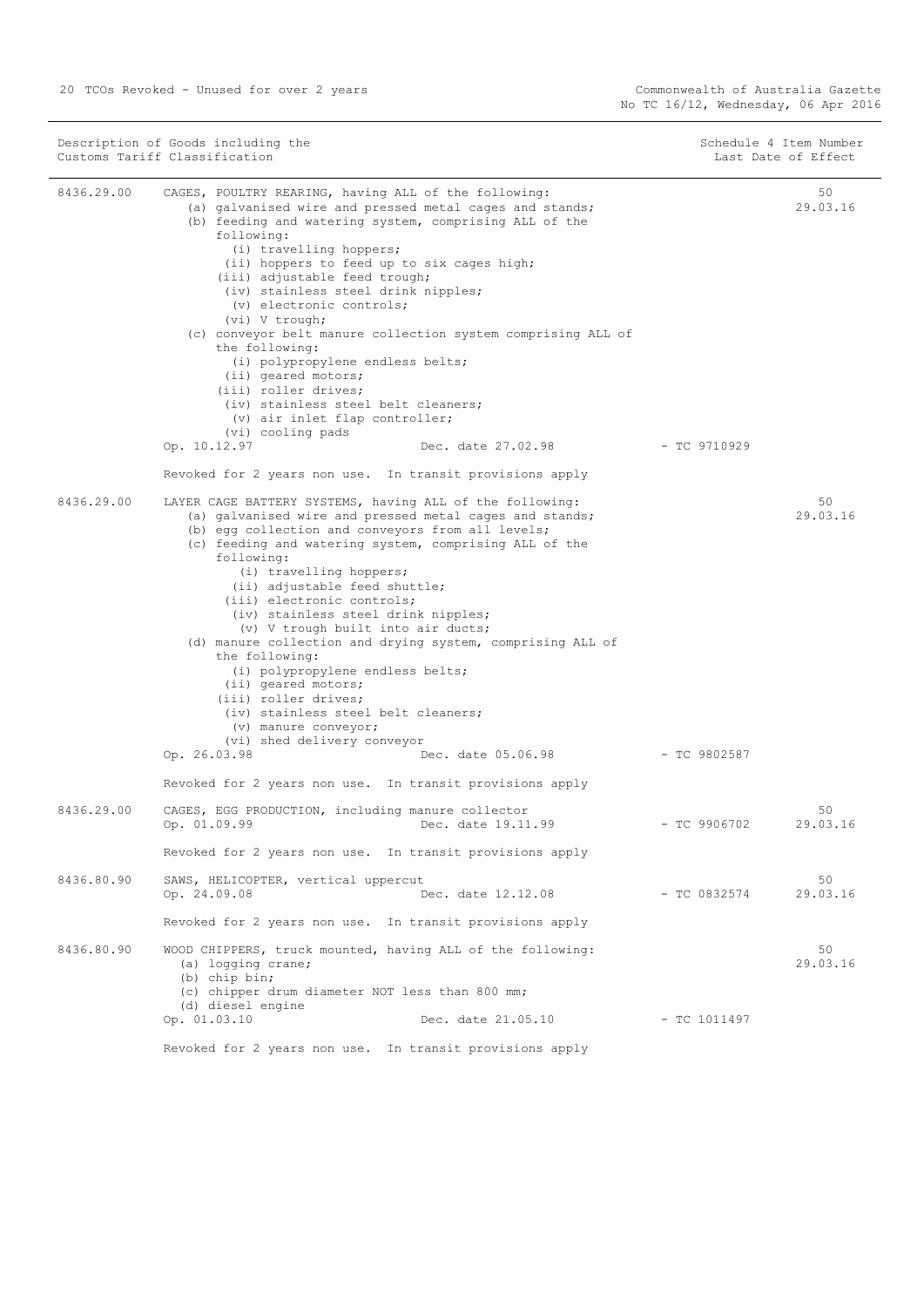|            | Description of Goods including the<br>Customs Tariff Classification                                                                                                                                                                                                                                                                                                                                  |                                                                                       |                | Schedule 4 Item Number<br>Last Date of Effect |
|------------|------------------------------------------------------------------------------------------------------------------------------------------------------------------------------------------------------------------------------------------------------------------------------------------------------------------------------------------------------------------------------------------------------|---------------------------------------------------------------------------------------|----------------|-----------------------------------------------|
| 8436.80.90 | TUNNELS AND/OR ROOMS, MUSHROOM HORTICULTURE, having ALL of the<br>following:<br>than $25$ m;<br>(b) picking trolleys AND racks;<br>(c) air handlers;<br>(d) climate regulators;<br>(e) humidifiers;<br>$(f)$ coolers;<br>(q) heaters;<br>(h) growing lights;<br>(i) compost AND casing fillers AND emptiers;<br>$(j)$ net cleaners;<br>(k) moisturising sprayers;<br>(1) controllers<br>Op. 11.11.11 | (a) growing nets AND aluminium shelves having a length NOT less<br>Dec. date 07.02.12 | $-$ TC 1137645 | 50<br>29.03.16                                |
|            | Revoked for 2 years non use. In transit provisions apply                                                                                                                                                                                                                                                                                                                                             |                                                                                       |                |                                               |
| 8437.10.00 | DE-CULMING MACHINES<br>Op. 07.12.09                                                                                                                                                                                                                                                                                                                                                                  | Dec. date 26.02.10                                                                    | - TC 0947673   | 50<br>29.03.16                                |
|            | Revoked for 2 years non use. In transit provisions apply                                                                                                                                                                                                                                                                                                                                             |                                                                                       |                |                                               |
| 8438.10.90 | EXTRUDERS, FILO PASTRY<br>Op. 16.05.06                                                                                                                                                                                                                                                                                                                                                               | Dec. date 28.07.06                                                                    | $-$ TC 0608569 | 50<br>22.03.16                                |
|            | Revoked for 2 years non use. In transit provisions apply                                                                                                                                                                                                                                                                                                                                             |                                                                                       |                |                                               |
| 8438.10.90 | BREAD MAKE UP LINE, having ALL of the following:<br>(a) capacity NOT less than 10 000 loaves per hour;<br>(b) divider hoppers;<br>(c) dividers;<br>(d) rounders;<br>(e) intermediate proofer;<br>(f) moulders;<br>(g) access platforms;<br>(h) transfer conveyors<br>Op. 31.03.09                                                                                                                    | Dec. date 19.06.09                                                                    | $-$ TC 0910926 | 50<br>29.03.16                                |
|            | Revoked for 2 years non use. In transit provisions apply                                                                                                                                                                                                                                                                                                                                             |                                                                                       |                |                                               |
| 8438.10.90 | DOUGH CUTTING AND INTERLEAVING AND STACKING MACHINES,<br>programmable logic controlled, including ALL of the following:<br>(a) round AND/OR square piece cutters;<br>(b) plastic OR foil OR paper OR cardboard inserters;<br>(c) stackers<br>Op. 08.02.10                                                                                                                                            | Dec. date 23.04.10                                                                    | $-$ TC 1006895 | 50<br>29.03.16                                |
|            |                                                                                                                                                                                                                                                                                                                                                                                                      |                                                                                       |                |                                               |
|            | Revoked for 2 years non use. In transit provisions apply                                                                                                                                                                                                                                                                                                                                             |                                                                                       |                |                                               |
| 8438.10.90 | BREAD PRODUCTION LINE, electro-baking, having ALL of the<br>following:<br>(a) proofing section;<br>(b) conveyor;<br>(c) baking cells                                                                                                                                                                                                                                                                 |                                                                                       |                | 50<br>29.03.16                                |
|            | Op. 14.09.10                                                                                                                                                                                                                                                                                                                                                                                         | Dec. date 06.12.10                                                                    | - TC 1042315   |                                               |
|            | Revoked for 2 years non use. In transit provisions apply                                                                                                                                                                                                                                                                                                                                             |                                                                                       |                |                                               |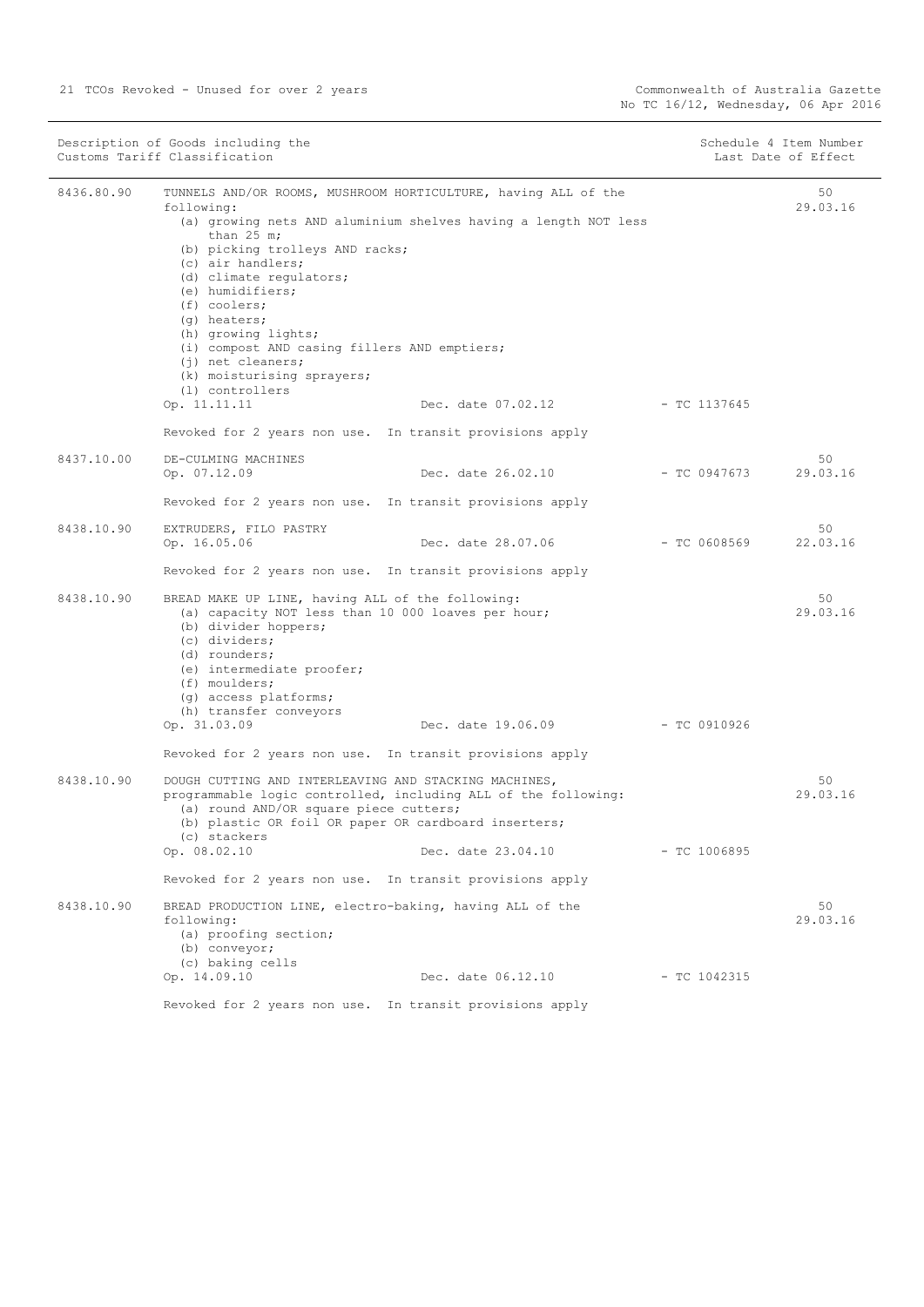| Description of Goods including the<br>Customs Tariff Classification |                                                                                                                                                                                                                                                                                                                                                                                                                                                 | Schedule 4 Item Number<br>Last Date of Effect |                |                |
|---------------------------------------------------------------------|-------------------------------------------------------------------------------------------------------------------------------------------------------------------------------------------------------------------------------------------------------------------------------------------------------------------------------------------------------------------------------------------------------------------------------------------------|-----------------------------------------------|----------------|----------------|
| 8438.10.90                                                          | FILO PASTRY PRODUCTION LINE, programmable logic controlled,<br>including ALL of the following:<br>(a) gauging rollers;<br>(b) dusters;<br>(c) stretching cones;<br>(d) reciprocating hopper;<br>(e) oiling system;<br>(f) cross cutting system;<br>(g) rolling brushes;<br>(h) pneumatic quillotine;<br>(i) revolving panning trays;<br>(j) horizontal mixers;<br>(k) depositor;<br>(1) drying system;<br>(m) collection system<br>Op. 22.10.10 | Dec. date 10.01.11                            | - TC 1047579   | 50<br>29.03.16 |
|                                                                     | Revoked for 2 years non use. In transit provisions apply                                                                                                                                                                                                                                                                                                                                                                                        |                                               |                |                |
| 8438.10.90                                                          | MIXERS, DOUGH, having BOTH of the following:<br>(a) twin helical fixed sprag beater;<br>(b) dough batch size exceeding 490 kg<br>Op. 31.10.02                                                                                                                                                                                                                                                                                                   | Dec. date 24.01.03                            | $-$ TC 0210264 | 50<br>22.03.16 |
|                                                                     | Revoked for 2 years non use. In transit provisions apply                                                                                                                                                                                                                                                                                                                                                                                        |                                               |                |                |
| 8438.10.90                                                          | BREAD STICK LINE, stainless steel, comprising ALL of the<br>following:<br>(a) dough roller and cutter;<br>(b) dough sheeter;<br>(c) continuous tray return<br>Op. 16.03.04                                                                                                                                                                                                                                                                      | Dec. date 15.06.04                            | $-$ TC 0402743 | 50<br>22.03.16 |
|                                                                     | Revoked for 2 years non use. In transit provisions apply                                                                                                                                                                                                                                                                                                                                                                                        |                                               |                |                |
| 8438.20.00                                                          | EXTRUDERS, CONFECTIONERY, continuous slabs and/or strands, water<br>tempered, comprising ALL of the following:<br>(a) cantilever construction;<br>(b) slab width NOT greater than 790 mm;<br>(c) slab height NOT less than 2 mm and NOT greater than 6 mm;<br>(d) strand nozzles<br>Op. 14.11.05                                                                                                                                                | Dec. date 30.01.06                            | - TC 0515972   | 50<br>22.03.16 |
|                                                                     | Revoked for 2 years non use. In transit provisions apply                                                                                                                                                                                                                                                                                                                                                                                        |                                               |                |                |
| 8438.20.00                                                          | CUTTING LINE, CONFECTIONERY, programmable logic controlled,<br>including ALL of the following:<br>(a) gang saws;<br>(b) conveyors;<br>(c) elevator plates;<br>(c) overhead push bars;<br>(d) transfer plates;<br>(e) cutting rate NOT less than 150 kg/h and NOT greater than<br>600 $kg/h;$<br>(f) cutting height NOT less than 10 mm and NOT greater than                                                                                     |                                               |                | 50<br>29.03.16 |
|                                                                     | $35$ mm;                                                                                                                                                                                                                                                                                                                                                                                                                                        |                                               |                |                |
|                                                                     | (g) cutting length NOT less than 15 mm and NOT greater than<br>260 mm<br>Op. 23.02.09                                                                                                                                                                                                                                                                                                                                                           | Dec. date 15.05.09                            | - TC 0906322   |                |
|                                                                     | Revoked for 2 years non use. In transit provisions apply                                                                                                                                                                                                                                                                                                                                                                                        |                                               |                |                |
| 8438.50.00                                                          | CUTTERS, POULTRY TAIL<br>Op. 08.02.06                                                                                                                                                                                                                                                                                                                                                                                                           | Dec. date 18.04.06                            | $-$ TC 0603532 | 50<br>29.03.16 |
|                                                                     | Revoked for 2 years non use. In transit provisions apply                                                                                                                                                                                                                                                                                                                                                                                        |                                               |                |                |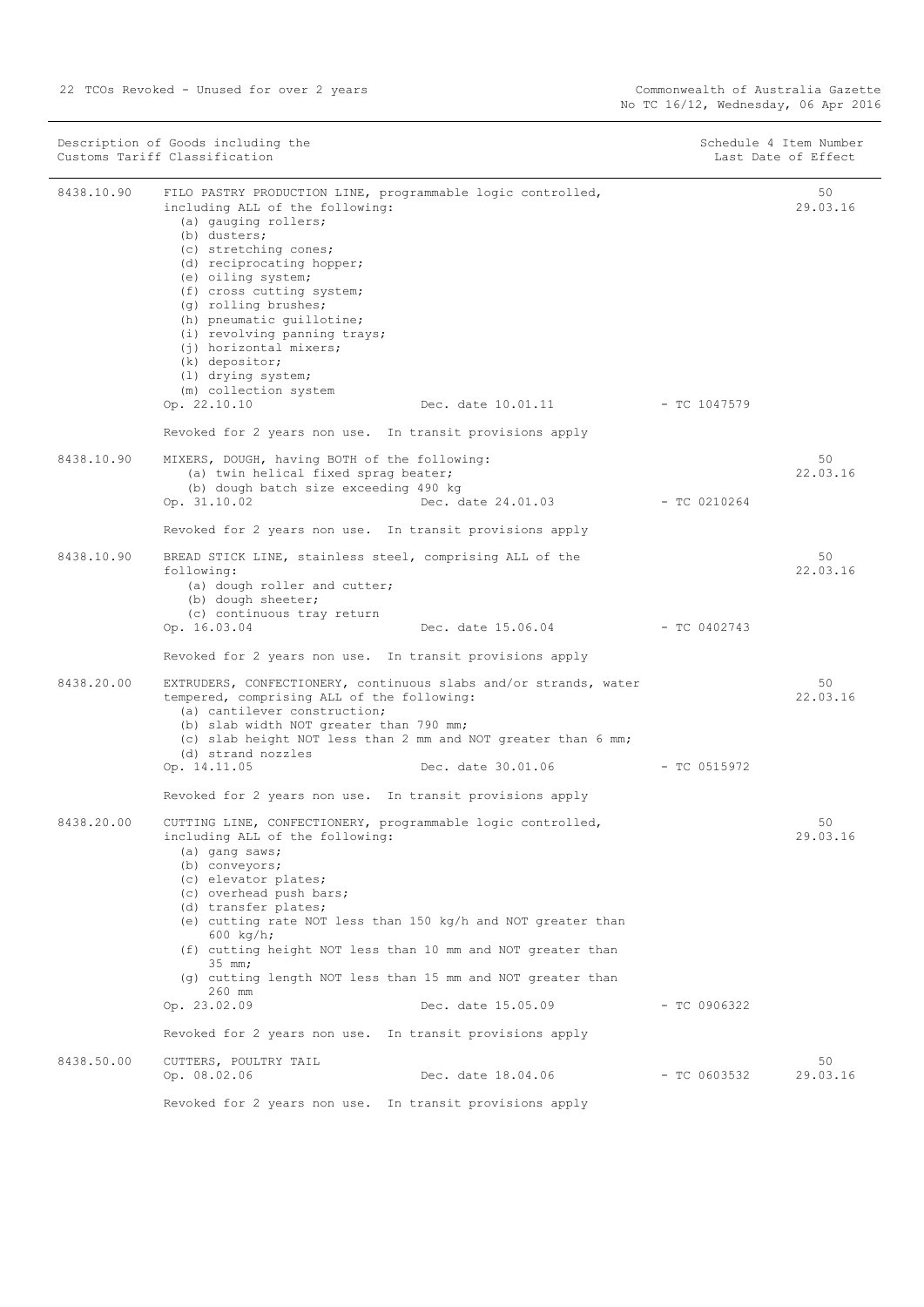|            | Description of Goods including the<br>Customs Tariff Classification                                                                                                                                                                                                                                             |                                                                                                      |                | Schedule 4 Item Number<br>Last Date of Effect |
|------------|-----------------------------------------------------------------------------------------------------------------------------------------------------------------------------------------------------------------------------------------------------------------------------------------------------------------|------------------------------------------------------------------------------------------------------|----------------|-----------------------------------------------|
| 8438.50.00 | (a) vat dumpers<br>(b) frozen meat grinders;<br>(c) loaders;<br>(d) chopper<br>(e) vacuum mixers;<br>(f) brine mixer;<br>(q) formers<br>Op. 19.10.06                                                                                                                                                            | LINE, PREPARATION, POULTRY MEAT, comprising ALL of the following:<br>Dec. date 12.01.07 - TC 0617790 |                | 50<br>29.03.16                                |
|            | Revoked for 2 years non use. In transit provisions apply                                                                                                                                                                                                                                                        |                                                                                                      |                |                                               |
| 8438.50.00 | LINE, MEAT MARINATING, comprising ALL of the following:<br>(a) mixing and chilling tank;<br>(b) conveyors;<br>(c) filters;<br>(d) injectors;<br>(e) heat exchanger<br>Op. 19.06.08                                                                                                                              | Dec. date 08.09.08                                                                                   | $-$ TC 0813588 | 50<br>29.03.16                                |
|            | Revoked for 2 years non use. In transit provisions apply                                                                                                                                                                                                                                                        |                                                                                                      |                |                                               |
| 8438.50.00 | FROZEN MEAT GRINDING LINE, including ALL of the following:<br>(a) frozen meat breaker AND lifting machine;<br>(b) grinder, having a frozen meat grinding maximum output<br>capacity NOT less than 12 000 kg/h;<br>(c) storage bin;<br>(d) conveyors;<br>(e) metal detector;                                     |                                                                                                      |                | 50<br>29.03.16                                |
|            | (f) emulsifier<br>Op. 20.07.12                                                                                                                                                                                                                                                                                  | Dec. date 22.10.12                                                                                   | $-$ TC 1226076 |                                               |
|            | Revoked for 2 years non use. In transit provisions apply                                                                                                                                                                                                                                                        |                                                                                                      |                |                                               |
| 8438.50.00 | MEAT AND/OR POULTRY FOOD MANUFACTURING LINE, having ALL of the<br>following:<br>(a) forming machine;<br>(b) stick inserter;<br>(c) fryer;<br>(d) steam cooker;<br>(e) chiller AND/OR freezer;<br>(f) multihead weigher;<br>(g) tray sealing machine;<br>(h) tray dispenser;<br>(i) dosing machine               |                                                                                                      |                | 50<br>29.03.16                                |
|            | Op. 24.09.12                                                                                                                                                                                                                                                                                                    | Dec. date 17.12.12                                                                                   | $-$ TC 1236559 |                                               |
|            | Revoked for 2 years non use. In transit provisions apply                                                                                                                                                                                                                                                        |                                                                                                      |                |                                               |
| 8438.60.00 | LINES, SALAD PROCESSING, comprising ALL of the following:<br>(a) mixing conveyor;<br>(b) weighing conveyor;<br>(c) cross feed shakers;<br>(d) inspection platforms;<br>(e) wash line;<br>(f) glycol cooling coil;<br>(g) pH sanitiser system;<br>(h) dryer;<br>(i) crate filling station;<br>(j) control panels |                                                                                                      |                | 50<br>29.03.16                                |
|            | Op. 13.10.06                                                                                                                                                                                                                                                                                                    | Dec. date 05.01.07                                                                                   | - TC 0615795   |                                               |
|            | Revoked for 2 years non use. In transit provisions apply                                                                                                                                                                                                                                                        |                                                                                                      |                |                                               |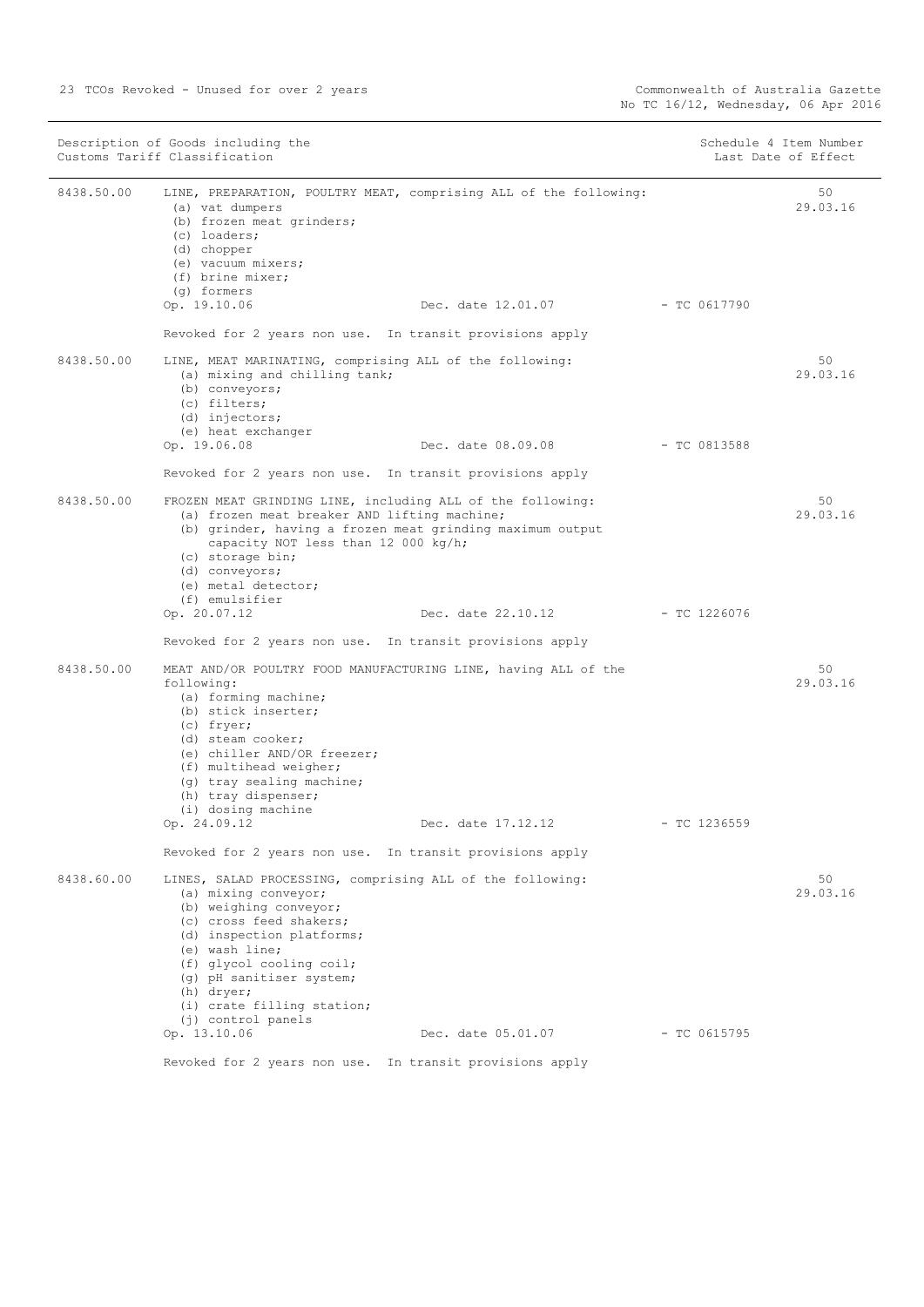| Description of Goods including the<br>Customs Tariff Classification |                                                                                                                                                                                                                                                                                           | Schedule 4 Item Number<br>Last Date of Effect |                |                |
|---------------------------------------------------------------------|-------------------------------------------------------------------------------------------------------------------------------------------------------------------------------------------------------------------------------------------------------------------------------------------|-----------------------------------------------|----------------|----------------|
| 8438.60.00                                                          | LINES, POTATO CRISP MANUFACTURING, comprising ALL of the<br>following:<br>(a) slicers;<br>(b) peelers;<br>(c) optical sorters;<br>(d) fryers;<br>(e) scales and/or weighers;<br>(f) metal detectors;<br>$(q)$ collators;<br>(h) packers<br>Op. 27.11.06                                   | Dec. date 02.03.07                            | $-$ TC 0618983 | 50<br>29.03.16 |
|                                                                     | Revoked for 2 years non use. In transit provisions apply                                                                                                                                                                                                                                  |                                               |                |                |
| 8438.80.00                                                          | LINE, BEVERAGE MIXING, FILLING AND SEALING, having ALL of the<br>following:<br>(a) syrup dosers;<br>(b) mixers;<br>(c) brix density sensors;<br>(d) carbonation injectors;<br>(e) fillers;<br>(f) seamers                                                                                 |                                               |                | 50<br>29.03.16 |
|                                                                     | Op. 03.07.07                                                                                                                                                                                                                                                                              | Dec. date 21.09.07                            | $-$ TC 0707188 |                |
|                                                                     | Revoked for 2 years non use. In transit provisions apply                                                                                                                                                                                                                                  |                                               |                |                |
| 8438.80.00                                                          | FISH FILLETING PROCESSING LINES, having ALL of the following;<br>(a) conveyors;<br>(b) platforms;<br>(c) tables;<br>(d) trolleys;<br>$(e)$ de-icer;<br>(f) de-scaling machines;<br>(q) filleting machines;<br>(h) skinning machines;<br>(i) pinbone removers;<br>$(i)$ racks;<br>(k) bins |                                               |                | 50<br>29.03.16 |
|                                                                     | Op. 30.07.10                                                                                                                                                                                                                                                                              | Dec. date 18.10.10                            | $-$ TC 1035070 |                |
|                                                                     | Revoked for 2 years non use. In transit provisions apply                                                                                                                                                                                                                                  |                                               |                |                |
| 8438.80.00                                                          | FOOD PRESERVATION PULSED ELECTRIC FIELD MACHINES, including ALL<br>of the following:<br>(a) high voltage pulse generators;<br>(b) treatment chambers;<br>(c) treatment belts                                                                                                              |                                               |                | 50<br>29.03.16 |
|                                                                     | Op. 14.03.13                                                                                                                                                                                                                                                                              | Dec. date 27.05.13                            | $-$ TC 1309274 |                |
|                                                                     | Revoked for 2 years non use. In transit provisions apply                                                                                                                                                                                                                                  |                                               |                |                |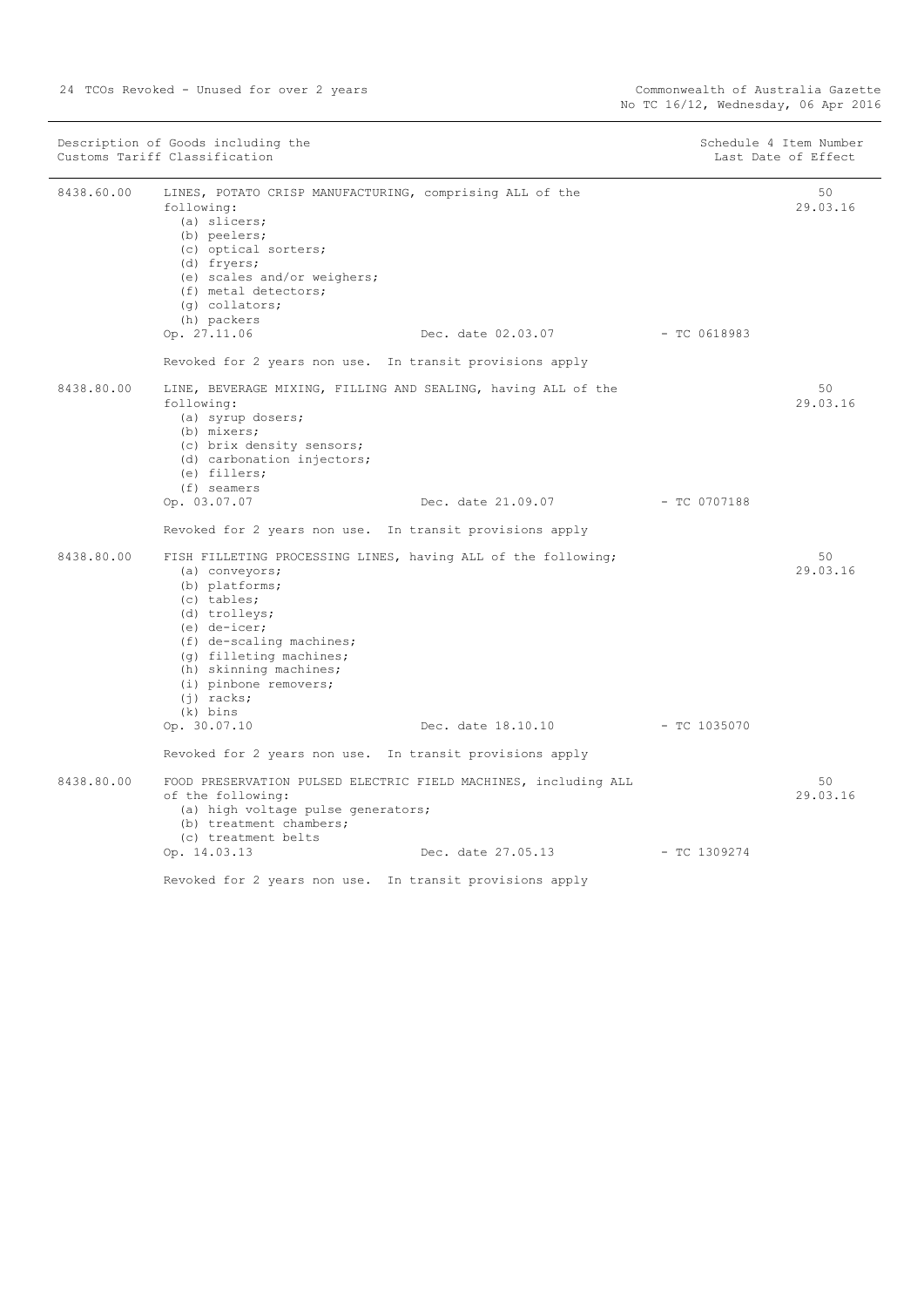|            | Customs Tariff Classification                                                                                                                                                                                                                                                                                                                                                                                                                                                                                                                                                                                                                                                                                                                                                                       |                    |                | Last Date of Effect |
|------------|-----------------------------------------------------------------------------------------------------------------------------------------------------------------------------------------------------------------------------------------------------------------------------------------------------------------------------------------------------------------------------------------------------------------------------------------------------------------------------------------------------------------------------------------------------------------------------------------------------------------------------------------------------------------------------------------------------------------------------------------------------------------------------------------------------|--------------------|----------------|---------------------|
| 8438.90.90 | PARTS OF AN AQUATIC FEED MANUFACTURING PLANT, integrated, having<br>a maximum output capacity of 5 t per hour, capable of producing<br>pellets, having ALL of the following:<br>(a) a diameter of between 1.5 mm and 12 mm inclusive;<br>(b) a oil content of up to 30% and a protein content $46\$ ;<br>(c) controlled sinking;<br>(d) containing less than 0.5% fines in the finished product;<br>comprising ALL of the following:<br>(a) chain, drag, belt and screw conveyors;<br>(b) bucket elevators;<br>(c) belt weigher;<br>(d) fine grinding machine;<br>(e) horizontal batch mixer;<br>(f) PLC controlled extruder;<br>(g) heated air pellet drier;<br>(h) liquid oil applicator;<br>(i) counterflow cooler<br>but NOT including parts for bucket elevators and fine grinding<br>machines |                    |                | 50<br>29.03.16      |
|            | Op. 05.10.94                                                                                                                                                                                                                                                                                                                                                                                                                                                                                                                                                                                                                                                                                                                                                                                        | Dec. date 30.01.95 | - TC 9407943   |                     |
|            | Revoked for 2 years non use. In transit provisions apply                                                                                                                                                                                                                                                                                                                                                                                                                                                                                                                                                                                                                                                                                                                                            |                    |                |                     |
| 8439.30.00 | RESIN COATED PAPER IMPREGNATION MACHINES, including ALL of the<br>following:<br>(a) entry pull rollers;<br>(b) paper wetters;<br>(c) single vat dipping chamber;<br>(d) metering rollers;<br>(e) edge scrapers                                                                                                                                                                                                                                                                                                                                                                                                                                                                                                                                                                                      |                    |                | 50<br>29.03.16      |
|            | Op. 02.03.12                                                                                                                                                                                                                                                                                                                                                                                                                                                                                                                                                                                                                                                                                                                                                                                        | Dec. date 28.05.12 | - TC 1207437   |                     |
|            | Revoked for 2 years non use. In transit provisions apply                                                                                                                                                                                                                                                                                                                                                                                                                                                                                                                                                                                                                                                                                                                                            |                    |                |                     |
| 8439.30.00 | CORRUGATED PAPERBOARD MAKING MACHINES, incorporating corrugated<br>paperboard adhesion steam heated rollers<br>Op. 06.02.13                                                                                                                                                                                                                                                                                                                                                                                                                                                                                                                                                                                                                                                                         | Dec. date 02.05.13 | - TC 1304449   | 50<br>29.03.16      |
|            | Revoked for 2 years non use. In transit provisions apply                                                                                                                                                                                                                                                                                                                                                                                                                                                                                                                                                                                                                                                                                                                                            |                    |                |                     |
| 8439.99.00 | PARTS, PAPER AND PAPERBOARD COATING MACHINE, being coating blades<br>Op. 29.04.09                                                                                                                                                                                                                                                                                                                                                                                                                                                                                                                                                                                                                                                                                                                   | Dec. date 24.07.09 | $-$ TC 0914152 | 50<br>29.03.16      |
|            | Revoked for 2 years non use. In transit provisions apply                                                                                                                                                                                                                                                                                                                                                                                                                                                                                                                                                                                                                                                                                                                                            |                    |                |                     |
| 8443.19.10 | FOIL STAMPING AND EMBOSSING MACHINES, computer controlled, having<br>a single pass speed of 2500 sheets per hour OR greater and a<br>maximum sheet length exceeding 1035 mm<br>Op. 01.01.07                                                                                                                                                                                                                                                                                                                                                                                                                                                                                                                                                                                                         | Dec. date 14.11.06 | $-$ TC 0614270 | 50<br>29.03.16      |
|            | Revoked for 2 years non use. In transit provisions apply                                                                                                                                                                                                                                                                                                                                                                                                                                                                                                                                                                                                                                                                                                                                            |                    |                |                     |
| 8450.11.00 | WASHING MACHINES, having ALL of the following:<br>(a) capacity not greater than 2.5 kg;<br>(b) net machine weight not greater than 18 kg;<br>(c) width not greater than 42 cm                                                                                                                                                                                                                                                                                                                                                                                                                                                                                                                                                                                                                       |                    |                | 50<br>29.03.16      |
|            | Op. 27.09.07                                                                                                                                                                                                                                                                                                                                                                                                                                                                                                                                                                                                                                                                                                                                                                                        | Dec. date 07.12.07 | $-$ TC 0716413 |                     |
|            |                                                                                                                                                                                                                                                                                                                                                                                                                                                                                                                                                                                                                                                                                                                                                                                                     |                    |                |                     |

 $\mathcal{O}(\mathcal{O}_\mathcal{O})$ 50 29.03.16

|            | COMPrising ALL OI the IOIIOWING:<br>(a) chain, drag, belt and screw conveyors;<br>(b) bucket elevators;<br>(c) belt weigher;<br>(d) fine grinding machine;<br>(e) horizontal batch mixer;<br>(f) PLC controlled extruder;<br>(g) heated air pellet drier;<br>(h) liquid oil applicator;<br>(i) counterflow cooler<br>but NOT including parts for bucket elevators and fine grinding |                                 |                |                |
|------------|-------------------------------------------------------------------------------------------------------------------------------------------------------------------------------------------------------------------------------------------------------------------------------------------------------------------------------------------------------------------------------------|---------------------------------|----------------|----------------|
|            | machines<br>Op. 05.10.94                                                                                                                                                                                                                                                                                                                                                            | Dec. date 30.01.95              | $-$ TC 9407943 |                |
|            | Revoked for 2 years non use. In transit provisions apply                                                                                                                                                                                                                                                                                                                            |                                 |                |                |
| 8439.30.00 | RESIN COATED PAPER IMPREGNATION MACHINES, including ALL of the<br>following:<br>(a) entry pull rollers;<br>(b) paper wetters;<br>(c) single vat dipping chamber;<br>(d) metering rollers;<br>(e) edge scrapers                                                                                                                                                                      |                                 |                | 50<br>29.03.16 |
|            | Op. 02.03.12                                                                                                                                                                                                                                                                                                                                                                        | Dec. date 28.05.12 - TC 1207437 |                |                |
|            | Revoked for 2 years non use. In transit provisions apply                                                                                                                                                                                                                                                                                                                            |                                 |                |                |
| 8439.30.00 | CORRUGATED PAPERBOARD MAKING MACHINES, incorporating corrugated<br>paperboard adhesion steam heated rollers<br>Op. 06.02.13                                                                                                                                                                                                                                                         | Dec. date 02.05.13 - TC 1304449 |                | 50<br>29.03.16 |
|            | Revoked for 2 years non use. In transit provisions apply                                                                                                                                                                                                                                                                                                                            |                                 |                |                |
| 8439.99.00 | PARTS, PAPER AND PAPERBOARD COATING MACHINE, being coating blades<br>Op. 29.04.09                                                                                                                                                                                                                                                                                                   | Dec. date 24.07.09              | - TC 0914152   | 50<br>29.03.16 |
|            | Revoked for 2 years non use. In transit provisions apply                                                                                                                                                                                                                                                                                                                            |                                 |                |                |
| 8443.19.10 | FOIL STAMPING AND EMBOSSING MACHINES, computer controlled, having<br>a single pass speed of 2500 sheets per hour OR greater and a<br>maximum sheet length exceeding 1035 mm<br>Op. 01.01.07                                                                                                                                                                                         | Dec. date 14.11.06              | $-TC$ 0614270  | 50<br>29.03.16 |
|            | Revoked for 2 years non use. In transit provisions apply                                                                                                                                                                                                                                                                                                                            |                                 |                |                |
| 8450.11.00 | WASHING MACHINES, having ALL of the following:<br>(a) capacity not greater than 2.5 kg;<br>(b) net machine weight not greater than 18 kg;<br>(c) width not greater than 42 cm<br>Op. 27.09.07                                                                                                                                                                                       | Dec. date 07.12.07              | - TC 0716413   | 50<br>29.03.16 |
|            | Revoked for 2 years non use. In transit provisions apply                                                                                                                                                                                                                                                                                                                            |                                 |                |                |
| 8450.11.00 | WASHING MACHINES, having ALL the following:<br>(a) capacity of 5 kgs OR greater;<br>(b) variable wash temperatures;<br>(c) width NOT exceeding 45 cm;                                                                                                                                                                                                                               |                                 |                | 50<br>29.03.16 |
|            | Op. 19.07.01                                                                                                                                                                                                                                                                                                                                                                        | Dec. date 05.10.01              | $-$ TC 0106061 |                |
|            | Revoked for 2 years non use. In transit provisions apply                                                                                                                                                                                                                                                                                                                            |                                 |                |                |

Description of Goods including the Schedule 4 Item Number (Schedule 4 Item Number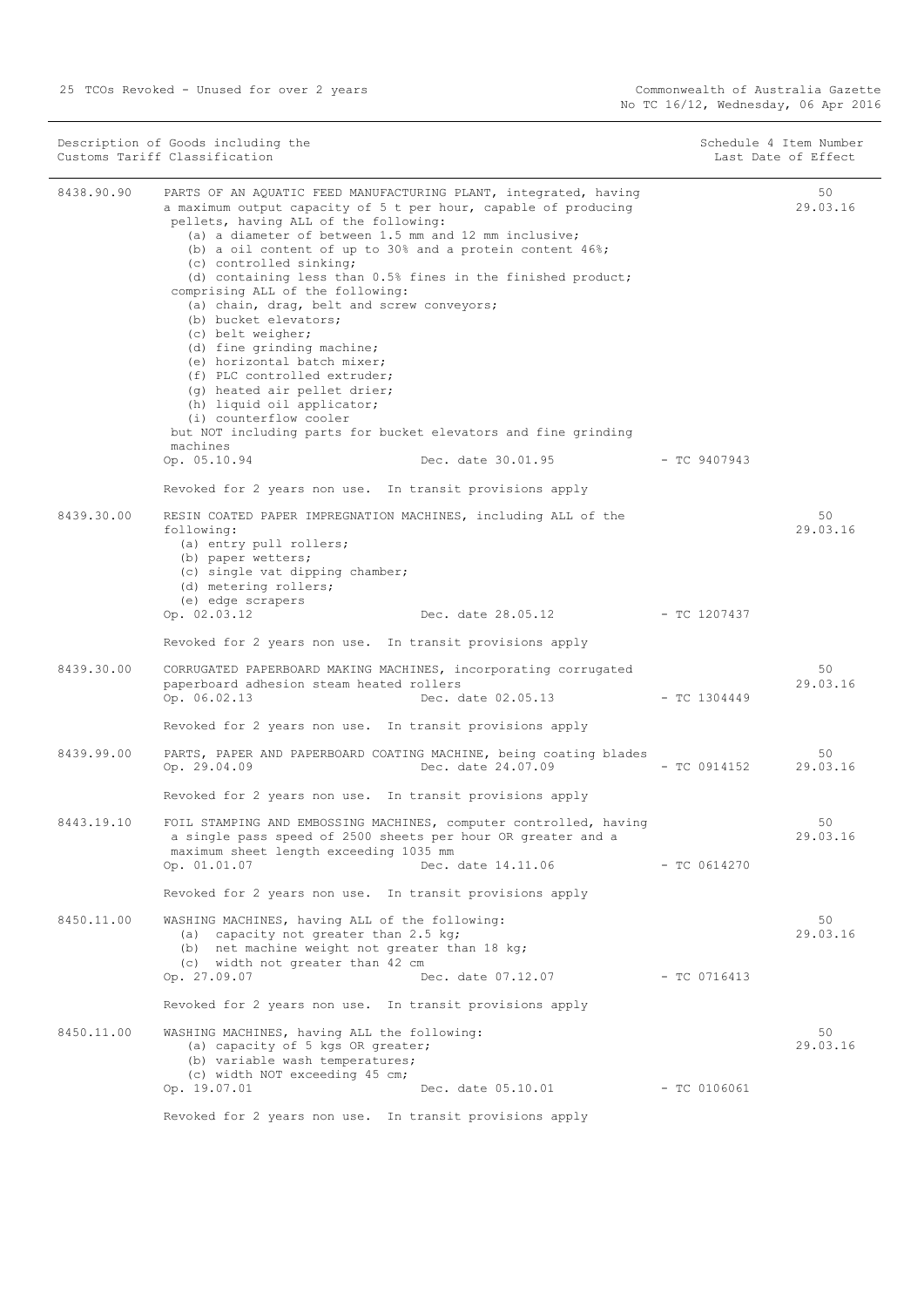|            | Description of Goods including the<br>Customs Tariff Classification                                                                                                                                                                                                                                                |                                 |                | Schedule 4 Item Number<br>Last Date of Effect |
|------------|--------------------------------------------------------------------------------------------------------------------------------------------------------------------------------------------------------------------------------------------------------------------------------------------------------------------|---------------------------------|----------------|-----------------------------------------------|
| 8451.80.00 | FABRIC STENTER MACHINES<br>Op. 01.06.09                                                                                                                                                                                                                                                                            | Dec. date 21.08.09              | $-$ TC 0918433 | 50<br>29.03.16                                |
|            | Revoked for 2 years non use. In transit provisions apply                                                                                                                                                                                                                                                           |                                 |                |                                               |
| 8451.80.00 | HOT MELT CARPET COATING LINE, comprising ALL of the following:<br>(a) applicator heads;<br>(b) bulk melt and metering stations;<br>(c) pre-melting system;<br>(d) temperature controllers;<br>(e) connecting hoses                                                                                                 |                                 |                | 50<br>29.03.16                                |
|            | Op. 29.07.09                                                                                                                                                                                                                                                                                                       | Dec. date 09.10.09 - TC 0927403 |                |                                               |
|            | Revoked for 2 years non use. In transit provisions apply                                                                                                                                                                                                                                                           |                                 |                |                                               |
| 8451.80.00 | CARPET TILE PRODUCTION AND TRANSPORT LINE, programmable logic<br>controlled, having ALL of the following:<br>(a) controllers;<br>(b) suction feeder;<br>(c) waste separator;<br>(d) conveyors;<br>(e) belts;<br>$(f)$ shunts;<br>(g) tile turning station;<br>(h) weigher;<br>(i) stacker                          |                                 |                | 50<br>29.03.16                                |
|            | Op. 19.01.10                                                                                                                                                                                                                                                                                                       | Dec. date 07.04.10              | $-$ TC 1003596 |                                               |
|            | Revoked for 2 years non use. In transit provisions apply                                                                                                                                                                                                                                                           |                                 |                |                                               |
| 8451.80.00 | CARPET ENTRY MACHINES, including ALL of the following:<br>(a) unrolling modules;<br>(b) accumulator;<br>(c) lint cleaner;<br>(d) vertical pre-steamer;<br>(e) quides;<br>(f) rollers                                                                                                                               |                                 |                | 50<br>29.03.16                                |
|            | Op. 16.02.10                                                                                                                                                                                                                                                                                                       | Dec. date 30.04.10 - TC 1008330 |                |                                               |
|            | Revoked for 2 years non use. In transit provisions apply                                                                                                                                                                                                                                                           |                                 |                |                                               |
| 8451.80.00 | HEAT SETTING LINE, YARN, programmable logic controlled, having<br>ALL of the following:<br>(a) coiling heads;<br>(b) conveyors;<br>(c) pre-steamers;<br>(d) cooling chambers;<br>(e) tightening heads, having rollers;<br>(f) turbo cooling module;<br>$(q)$ tunnel;<br>(h) heat setting chambers;<br>$(i)$ dryer; |                                 |                | 50<br>29.03.16                                |
|            | (i) electronic control panel<br>Op. 12.03.13                                                                                                                                                                                                                                                                       | Dec. date 03.06.13              | $-$ TC 1309011 |                                               |
|            | Revoked for 2 years non use. In transit provisions apply                                                                                                                                                                                                                                                           |                                 |                |                                               |
| 8451.80.00 | CARPET STRAIGHTENING MACHINES, having ALL of the following:<br>(a) weft straightener;<br>(b) control AND display station;<br>(c) manual control panel;<br>(d) cooler                                                                                                                                               |                                 |                | 50<br>29.03.16                                |
|            | Op. 27.03.13                                                                                                                                                                                                                                                                                                       | Dec. date 17.06.13              | $-$ TC 1310766 |                                               |
|            |                                                                                                                                                                                                                                                                                                                    |                                 |                |                                               |

Revoked for 2 years non use. In transit provisions apply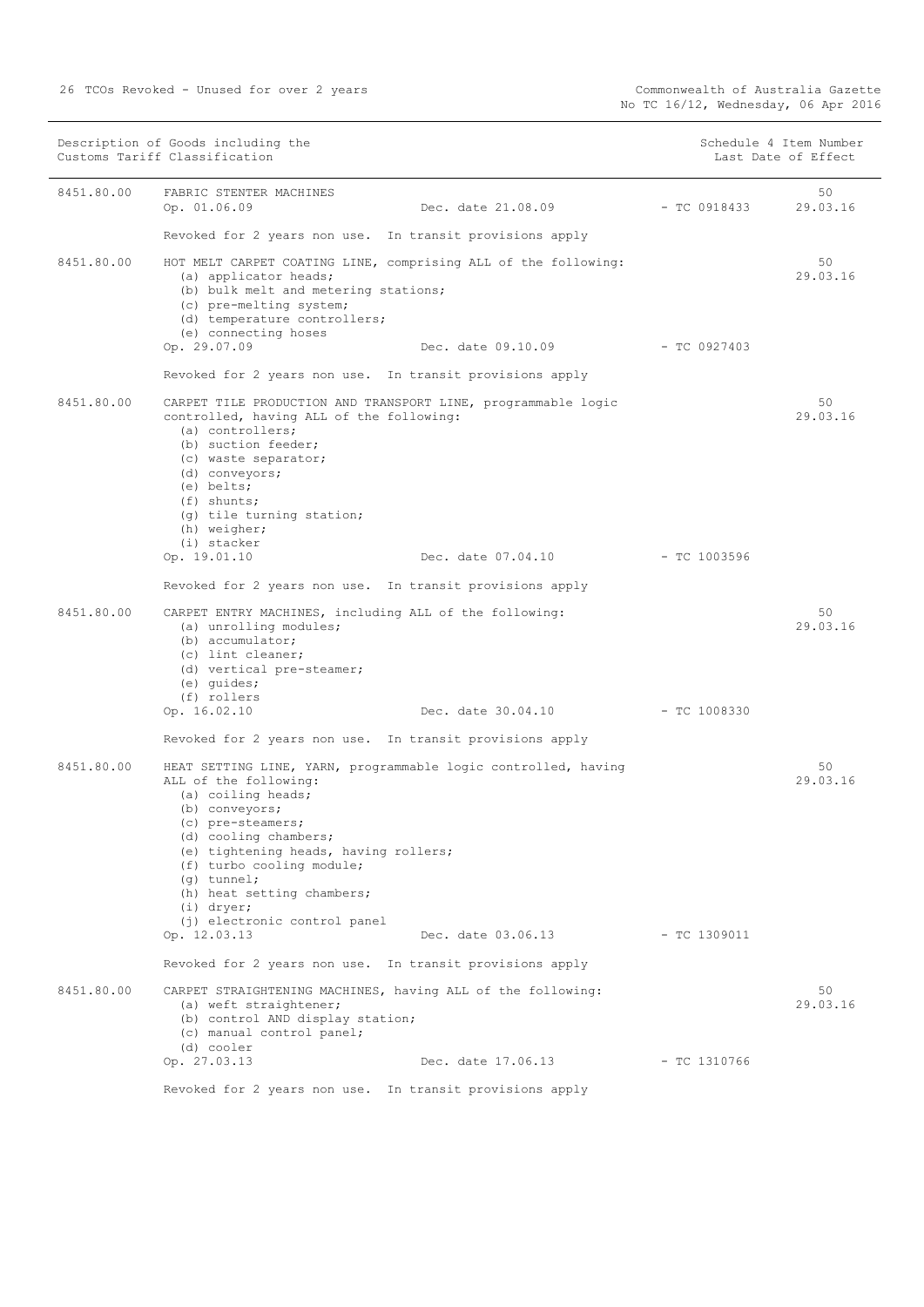### **TARIFF CONCESSION ORDERS (TCOs) NOT USED IN THE PREVIOUS 2 YEARS**

<span id="page-26-0"></span>The Comptroller-General of Customs is satisfied that the TCOs listed in the table below are no longer required because, in the 2 years preceding the day of this notice, they have not been quoted in an import declaration to secure a concessional rate of duty.

From Thursday, 05 May 2016, it is intended to take action to revoke these Orders under subsection 269SD(1A) of the Customs Act 1901. In accordance with subsection 269SG(2) of the Customs Act 1901, in transit provisions shall apply. If revoked, the expected date of effect will be 04 May 2016.

Interested parties are invited to provide, by close of business, Wednesday 04 May 2016, written reasons why an Order should NOT be revoked.

Please advise if any of the Orders listed below have been quoted on an import declaration.

If a request is made to retain an Order used for the granting of a Determination, please specify the Determination and the linked Item number to enable mapping to the Order and its scope.

Contact: Email tarcon@border.gov.au, or phone 02 6275 6534.

#### THE TABLE

Tariff Tariff Tariff Description Description Concession Number<br>Classification Description

| 8424.89.90 | output conveyors<br>Op. 01.05.08                                                                                             | BOOTHS, COATING, ROOF TILE, whether or not including input and<br>Dec. date 11.07.08 - TC 0806256                                 |                |
|------------|------------------------------------------------------------------------------------------------------------------------------|-----------------------------------------------------------------------------------------------------------------------------------|----------------|
|            |                                                                                                                              |                                                                                                                                   |                |
| 8428.39.00 | ALL of the following:<br>(a) trailer;                                                                                        | SHIP UNLOADERS, CEMENT CONVEYING, trailer mounted, including                                                                      |                |
|            | (b) screw conveyor inlet feeder;<br>(c) articulating boom                                                                    |                                                                                                                                   |                |
|            | Op. 29.10.10                                                                                                                 | Dec. date 24.01.11 - TC 1048396                                                                                                   |                |
| 8428.40.00 | BOTH of the following:                                                                                                       | CONVEYORS, SKI CARPET, programmable logic controlled, having                                                                      |                |
|            |                                                                                                                              | (a) running speed NOT greater than 0.8 meters per second;                                                                         |                |
|            |                                                                                                                              | (b) uphill capacity NOT greater than 1 450 skiers per hour                                                                        |                |
|            | Op. 06.03.08                                                                                                                 | Dec. date 30.05.08                                                                                                                | $-$ TC 0803690 |
| 8428.60.00 | supports, having BOTH of the following:<br>(a) drive and return stations;<br>(b) ropes or cables                             | ROPEWAYS, PASSENGER MOVING AND/OR CARRYING, complying with the<br>National Standard of Canada, Z98, with OR without rope or cable |                |
|            | Op. 22.03.05                                                                                                                 | Dec. date 10.06.05                                                                                                                | - тс 0503522   |
| 8433.59.90 | HARVESTERS, PECAN NUT                                                                                                        |                                                                                                                                   |                |
|            | Op. 20.01.04                                                                                                                 |                                                                                                                                   |                |
| 8439.99.00 | PARTS, CORRUGATOR, being ANY of the following:<br>(a) glue machine;<br>(b) double facer;<br>(c) rails;<br>(d) wiring harness |                                                                                                                                   |                |
|            | Op. 11.08.06                                                                                                                 | Dec. date 27.10.06 - TC 0613387                                                                                                   |                |
| 8441.90.10 | sheeters                                                                                                                     | GRIPPERS, pneumatic controlled, being parts of papermaking machine                                                                |                |
|            | Op. 23.04.04                                                                                                                 | Dec. date 19.07.04                                                                                                                | $-$ TC 0404046 |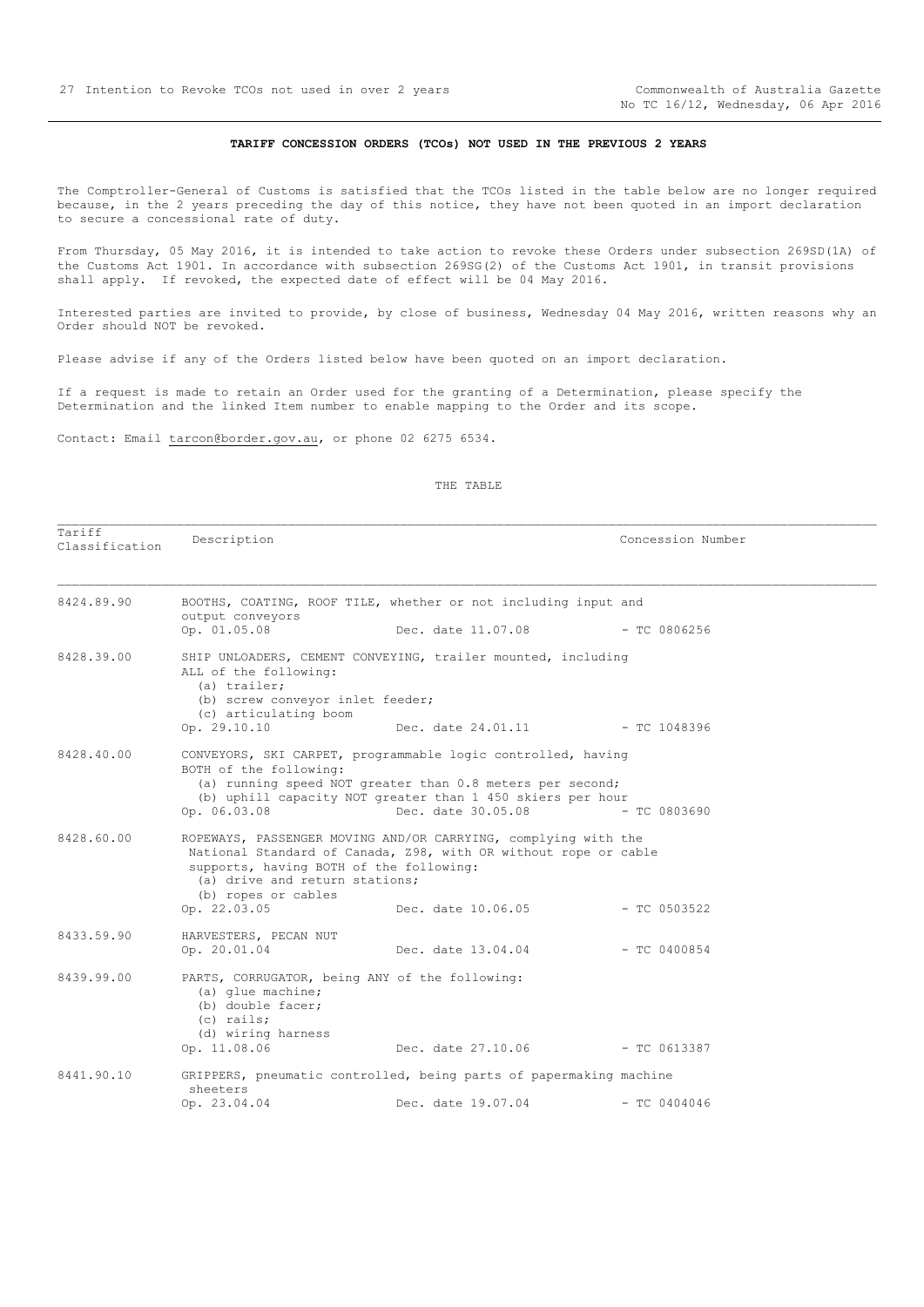|            | than 5 saw blades;<br>(c) variable speed roller infeed and/or outfeed;<br>(d) end dogging system                                                                                                                                                    | (b) single spindle to mount NOT less than 2 and NOT greater                                                                   |                |
|------------|-----------------------------------------------------------------------------------------------------------------------------------------------------------------------------------------------------------------------------------------------------|-------------------------------------------------------------------------------------------------------------------------------|----------------|
|            | Op. 06.04.06                                                                                                                                                                                                                                        | Dec. date 07.07.06                                                                                                            | $-$ TC 0606247 |
| 8467.29.00 | TOOLS, in sets, comprising BOTH of the following:<br>$(a)$ jigsaws;<br>(b) sanders<br>Op. 06.01.06                                                                                                                                                  | Dec. date 24.03.06                                                                                                            | $-$ TC 0601896 |
| 8477.59.00 | Op. 06.05.02                                                                                                                                                                                                                                        | FOAM PLANTS, POLYURETHANE, REFRIGERATOR OR FREEZER DOOR<br>Dec. date 02.08.02                                                 | $-$ TC 0203831 |
| 8477.59.00 | comprising BOTH of the following:<br>(a) compression moulding press and moulds;<br>(b) folders and/or cutters<br>Op. 01.03.06                                                                                                                       | COMPRESSION PLASTIC MOULDERS, FOLDING AND SLITTING LINE,<br>Dec. date 17.05.06                                                | $-$ TC 0604622 |
| 8477.59.00 | Op. 29.02.08                                                                                                                                                                                                                                        | COMPRESSING AND/OR BONDING MACHINES, recycled polyurethane<br>Dec. date 16.05.08                                              | $-$ TC 0803411 |
| 8477.59.00 | controlled                                                                                                                                                                                                                                          | WEB MAKING MACHINES, DIAGNOSTIC STRIP, programmable logic                                                                     |                |
|            | Op. 03.03.10                                                                                                                                                                                                                                        | Dec. date 14.05.10                                                                                                            | $-$ TC 1010974 |
| 8477.59.00 | logic controlled, including ALL of the following:<br>(a) curing press;<br>(b) clamping and tensioning device;<br>$(c) creel$ ;                                                                                                                      | RUBBER STEEL CORD CONVEYOR BELT PRODUCTION LINE, programmable<br>(d) pull roll and wind up device, with OR without framework; |                |
|            | (e) compacting lorry, with OR without framework;<br>(f) electrical controls                                                                                                                                                                         |                                                                                                                               |                |
|            | Op. 29.05.12                                                                                                                                                                                                                                        | Dec. date 20.08.12                                                                                                            | - TC 1218352   |
| 8477.59.00 | BELT MANUFACTURING LINE<br>Op. 27.07.12                                                                                                                                                                                                             | CLAMPING AND/OR STRETCHING AND/OR TENSIONING MACHINES, CONVEYOR<br>Dec. date 15.10.12                                         | $-$ TC 1227078 |
| 8477.80.00 | the following:<br>(a) feeder hopper;<br>(b) single screw extruder;<br>(c) lattice basket extrusion dies;<br>(d) vacuum calibrator tanks;<br>(e) spray cooling tanks;<br>(f) caterpillar haul off unit;<br>(q) planetary cut off saw<br>Op. 11.06.93 | PLASTICS EXTRUSION LINE, computer controlled, consisting of ALL of<br>Dec. date 03.04.00                                      | $-$ TC 0002428 |
| 8477.80.00 | INJECTION AND PLASTICISING MACHINES                                                                                                                                                                                                                 |                                                                                                                               |                |
|            | Op. 05.09.02                                                                                                                                                                                                                                        | Dec. date 18.11.02                                                                                                            | $-$ TC 0208154 |
| 8477.80.00 | following:<br>(a) corrugator;<br>(b) spray cooler and water tank;<br>(c) perforator;<br>(d) quillotine<br>Op. 26.08.04                                                                                                                              | AGRICULTURAL PIPES, CORRUGATION LINE, comprising ALL of the<br>Dec. date 05.11.04                                             | - TC 0408813   |
| 8477.80.00 | PELLETISING LINES, comprising ALL of the following:<br>(a) conveyor screw and/or injector blower;<br>(b) pre-crystalliser;<br>(c) extruder;<br>(d) melt filter;<br>(e) under-water and/or strand pelletiser<br>Op. 30.11.04                         | Dec. date 11.02.05                                                                                                            | $-$ TC 0412877 |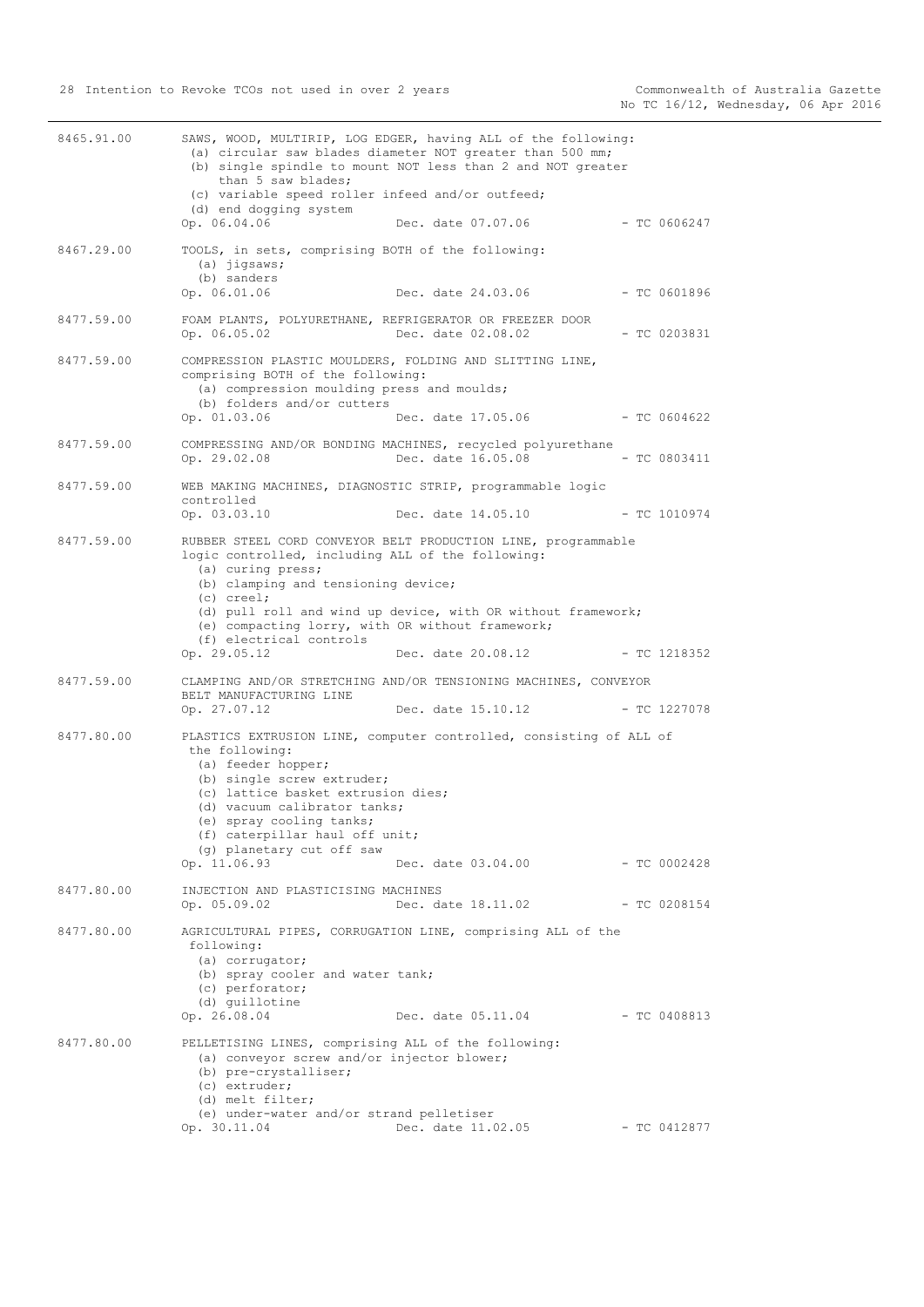| 8477.80.00 | PUNCHERS AND SPLITTERS, DIAGNOSTIC STRIP, programmable logic<br>controlled, having ALL of the following:<br>(a) unwinders and rewinders;<br>(b) splice tables;<br>(c) active web quides;<br>(d) puncher tool die stations;<br>(e) slitter tool die stations;<br>(f) vacuum waste removers<br>Op. 02.03.07<br>Dec. date 25.05.07 - TC 0703435                                                                                                                                                                                                                                                                                                                                                                                                                                                                                                                                                                                                                              |
|------------|---------------------------------------------------------------------------------------------------------------------------------------------------------------------------------------------------------------------------------------------------------------------------------------------------------------------------------------------------------------------------------------------------------------------------------------------------------------------------------------------------------------------------------------------------------------------------------------------------------------------------------------------------------------------------------------------------------------------------------------------------------------------------------------------------------------------------------------------------------------------------------------------------------------------------------------------------------------------------|
| 8477.80.00 | EXTRUSION LINE, POLYVINYL CHLORIDE (PVC) PROFILE, comprising ALL<br>of the following:<br>(a) twin screw extruder;<br>(b) calibrating tables;<br>(c) tracks;<br>(d) adapters;<br>(e) flanges;<br>(f) leaders;<br>(q) feeders;<br>(h) supports;<br>(i) dosing tubes;<br>(j) screen plates;<br>(k) mounting brackets;<br>(1) filter cartridges;<br>(m) operating manuals;<br>(n) filters;<br>(o) thyristor fuses;<br>(p) signal indicators;<br>(q) melt temperature indicators;<br>(r) melt pressure indicators;<br>(s) thermal/heating elements;<br>(t) heating plugs;<br>(u) downstream voltage supply plugs;<br>(v) downstream control plugs;<br>(w) main switch covers;<br>(x) control cabinet keys;<br>(y) system software;<br>$(z)$ modems;<br>(aa) back up service CDs;<br>(ab) data sticks;<br>(ac) vacuum pumps;<br>(ad) take off galleries;<br>(ae) haul offs;<br>$(a f)$ saws;<br>(ag) sawdust exhausters<br>Op. 24.01.08<br>Dec. date 11.04.08<br>$-$ TC 0801293 |
| 8477.80.00 | PLASTICS EXTRUSION LINE, comprising ALL of the following:<br>$(a)$ pay-offs;<br>(b) dancers;<br>(c) haul off capstans;<br>(d) quides;<br>(e) conveyors;<br>(f) extruders;<br>(g) crossheads;<br>(h) distributors;<br>$(i)$ pumps;<br>$(i)$ lasers;<br>(k) coolers;<br>$(l)$ dryers;<br>(m) markers;<br>(n) take-ups;<br>(o) cable trays;<br>(p) power supply cabinets<br>Op. 27.12.07<br>Dec. date 25.06.08<br>$-$ TC 0805659                                                                                                                                                                                                                                                                                                                                                                                                                                                                                                                                             |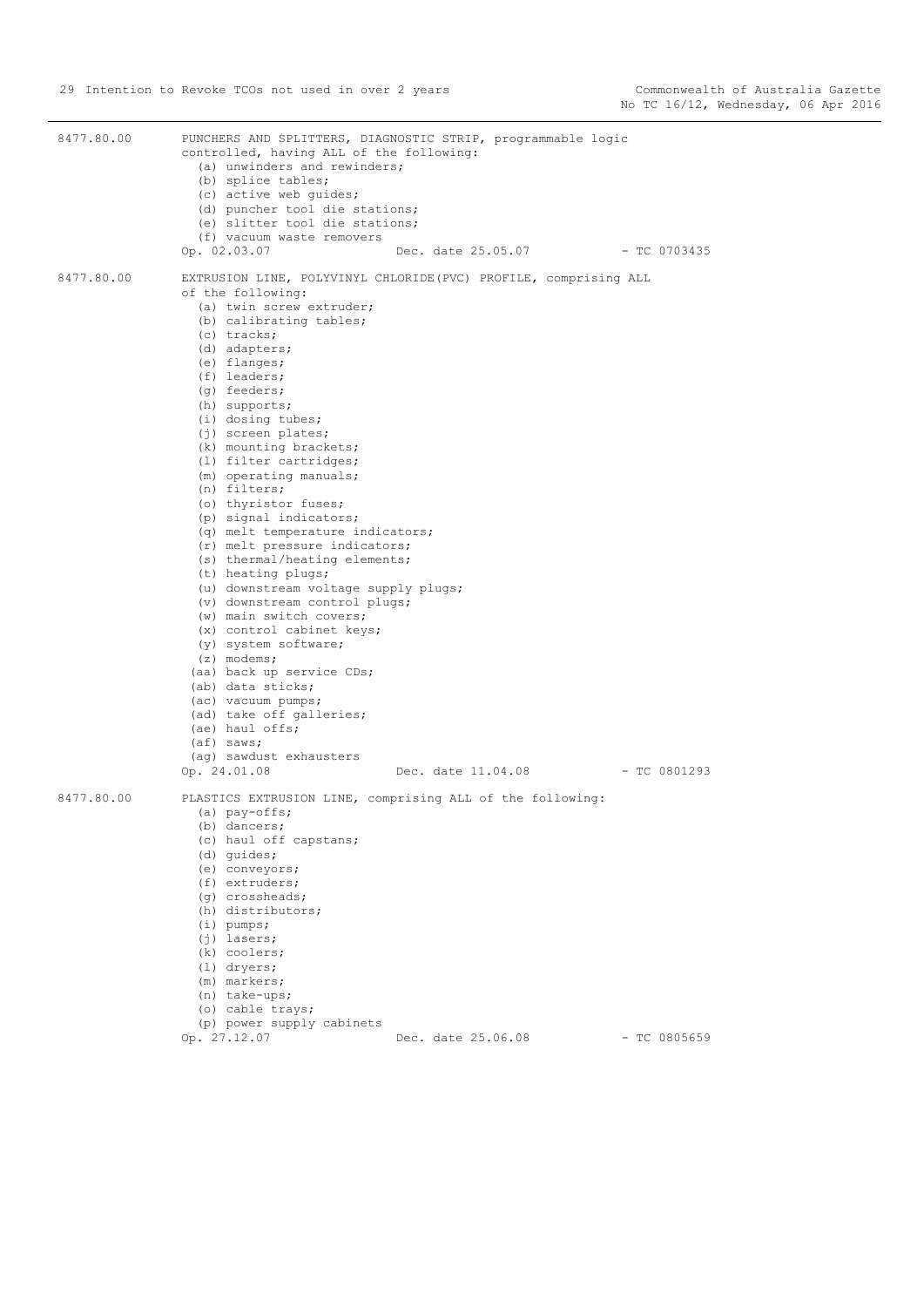| 8477.80.00 | following:<br>(a) feeder sections;<br>(b) draw roll assembly;<br>(c) web tension adjuster;<br>(d) servomechanism;<br>(e) servomotor;<br>(f) cut-off length adjuster;<br>(g) operator panel;<br>(h) power control cabinet;<br>(i) half tube assembly;<br>$(i)$ heat sealing station;<br>(k) unwinding and folding station;<br>(1) roller system capture dancers;<br>foldover and sealing station;<br>(m)<br>(n) qusseter;<br>(o) handle sealer;<br>(p) loop handle station;<br>(q) pre heating station;<br>(r) vacuum belt delivery station;<br>(s) laser pointer;<br>(t) automatic bag folding station<br>Op. 06.06.08 | LOOP HANDLE CARRIER BAG MAKING LINE, comprising ALL of the<br>Dec. date 23.10.08 | $-$ TC 0836495 |
|------------|------------------------------------------------------------------------------------------------------------------------------------------------------------------------------------------------------------------------------------------------------------------------------------------------------------------------------------------------------------------------------------------------------------------------------------------------------------------------------------------------------------------------------------------------------------------------------------------------------------------------|----------------------------------------------------------------------------------|----------------|
| 8477.80.00 | ALL of the following:                                                                                                                                                                                                                                                                                                                                                                                                                                                                                                                                                                                                  | CHAIN TRACK SYSTEM, POLYPROPYLENE FILM EXPANDER MACHINES, having                 |                |
|            | (a) chain tensioners AND lubricators;<br>(b) inlet edge trackers;<br>(c) edge coolers                                                                                                                                                                                                                                                                                                                                                                                                                                                                                                                                  |                                                                                  |                |
|            | Op. 12.08.11                                                                                                                                                                                                                                                                                                                                                                                                                                                                                                                                                                                                           | Dec. date 07.11.11                                                               | - TC 1127273   |
| 8477.80.00 | POLYSTYRENE PLASTIC RECYCLING LINE, including ALL of the<br>following:<br>(a) conveyors;<br>(b) grinders;<br>(c) feeders;<br>$(d)$ silo;<br>(e) venting extruder;<br>(f) hydraulic drive melt filter;<br>(q) strand die;<br>(h) water bath;<br>(i) air blowing cleaner;<br>$(j)$ pelletiser;<br>(k) control cabinet<br>Op. 28.11.11                                                                                                                                                                                                                                                                                    | Dec. date 13.02.12 - TC 1139430                                                  |                |
| 8477.80.00 | (a) granulator;<br>(b) pneumatic suction module;<br>(c) extruder;<br>(d) vacuum pump;<br>(e) melt pressure indicator;<br>(f) hydraulic screen changer;<br>(g) water cooled die face cutter;<br>(h) heat exchanger;<br>(i) control cabinet;<br>(j) pelletizer<br>Op. 30.04.12                                                                                                                                                                                                                                                                                                                                           | THERMOPLASTIC RECYCLING LINE, having ALL of the following:<br>Dec. date 16.07.12 | - TC 1213722   |
| 8477.80.00 | (a) in feed conveyor;<br>(b) deviator;<br>(c) wet grinders<br>Op. 14.05.12                                                                                                                                                                                                                                                                                                                                                                                                                                                                                                                                             | PLASTIC BOTTLE GRINDING LINE, having ALL of the following:<br>Dec. date 23.07.12 | $-$ TC 1215735 |
|            |                                                                                                                                                                                                                                                                                                                                                                                                                                                                                                                                                                                                                        |                                                                                  |                |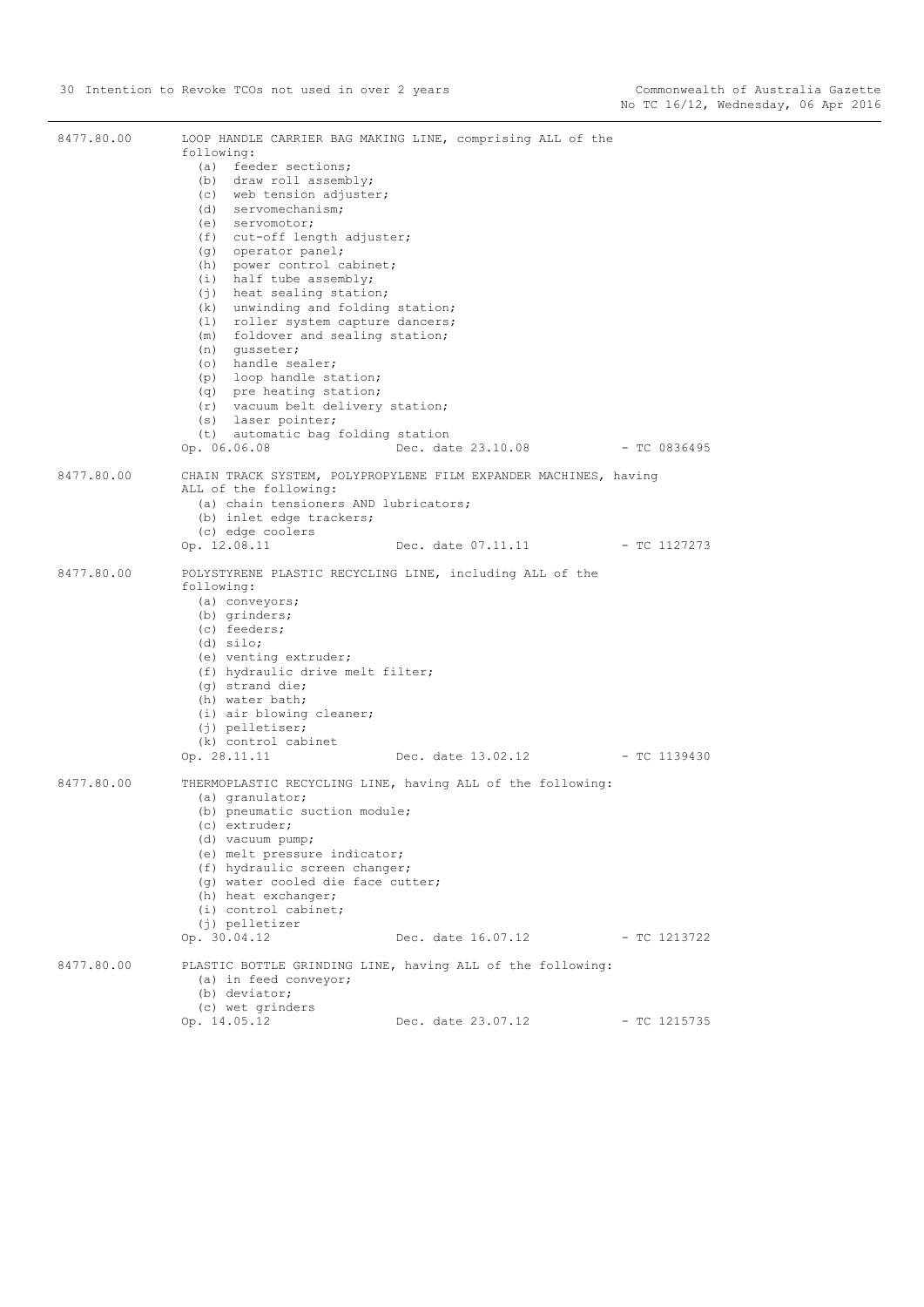| 8477.80.00 | including ALL the following:<br>(a) extruder;<br>(b) venting module;<br>(c) back flushing filter;<br>(d) underwater pelletiser with inline crystalliser;<br>(e) filling station with blowers;<br>(f) pneumatic discharge conveying;<br>(g) post crystalliser;<br>(h) feed screws;<br>(i) condensate separator;<br>(j) air filter with cyclone;<br>(k) nitrogen generator;<br>(1) piping AND electrical controls;<br>(m) vacuum base module<br>Op. 15.06.12 | PELLETISING LINE, RE-CYCLED POLYETHYLENE TEREPHTHALATE FLAKES,<br>Dec. date 15.10.12 - TC 1220492                                                                                                                      |                |
|------------|------------------------------------------------------------------------------------------------------------------------------------------------------------------------------------------------------------------------------------------------------------------------------------------------------------------------------------------------------------------------------------------------------------------------------------------------------------|------------------------------------------------------------------------------------------------------------------------------------------------------------------------------------------------------------------------|----------------|
| 8477.80.00 | PLASTIC ACTUATOR ASSEMBLY MACHINES, AEROSOL SPRAY CAN,<br>190 units per minute<br>Op. 18.09.12                                                                                                                                                                                                                                                                                                                                                             | programmable logic controlled, having a capacity NOT less than<br>Dec. date 10.12.12                                                                                                                                   | $-$ TC 1235721 |
| 8477.80.00 | having ALL of the following:<br>(a) moisture AND dust reduction system;<br>(b) cutter compactor AND/OR extruders;<br>(c) screen changers;<br>(d) granulators;<br>(e) heat exchangers;<br>(f) metal detectors;<br>(g) extruder cooling baths;<br>(h) extruder dies                                                                                                                                                                                          | THERMOPLASTIC RECYCLING PLANT, POLYTRIMETHYLENE TEREPHTHALATE<br>FIBRES, POLYETHYLENE TEREPHTHALATE FIBRES AND NYLON 6 FIBRES,                                                                                         |                |
|            | Op. 03.04.13                                                                                                                                                                                                                                                                                                                                                                                                                                               | Dec. date 24.06.13                                                                                                                                                                                                     | $-$ TC 1311480 |
| 8477.90.00 | axial-bearings;<br>(b) screen changers<br>Op. 01.01.07                                                                                                                                                                                                                                                                                                                                                                                                     | PARTS OF EXTRUSION SECTION OF LINEAR LOW DENSITY POLYETHYLENE<br>(LLDPE) SHEET CO-EXTRUSION LINE, being EITHER of the following:<br>(a) stabiliser, consisting of frame and hardened shafts with<br>Dec. date 16.11.06 | $-$ TC 0614298 |
| 8477.90.00 | following:<br>(a) coat hangar internal profile;<br>(b) adjustable gap opening;<br>(c) 500 mm to 960 mm die mouth;<br>(d) individually heated die zones;<br>(e) cartridge heaters;<br>Op. 01.01.07                                                                                                                                                                                                                                                          | EXTRUSION DIES, THERMOPLASTIC, multi-layer, having ALL of the<br>(f) sheet thickness range 1.2 mm to 3.7 mm (both inclusive)<br>Dec. date 16.11.06                                                                     | $-$ TC 0614301 |
| 8477.90.00 | AND/OR moulds<br>Op. 22.10.07                                                                                                                                                                                                                                                                                                                                                                                                                              | TOOLING, HOT RUNNER, being domestic refrigerator component dies<br>Dec. date 25.01.08                                                                                                                                  | $-$ TC 0718003 |
| 8477.90.00 | including ALL of the following:<br>(a) hole and shape punches;<br>(b) plastic sheet folders;<br>(c) sealing and cooling bars;<br>(d) sealing and cooling dies;<br>(e) trim winders<br>Op. 28.07.09                                                                                                                                                                                                                                                         | PLASTIC PACKAGING POUCH MAKING MACHINE EXTENSION ASSEMBLIES,<br>Dec. date 23.10.09                                                                                                                                     | $-$ TC 0927089 |
| 8477.90.00 | Op. 22.05.12                                                                                                                                                                                                                                                                                                                                                                                                                                               | PARTS, PLASTIC INJECTION MOULDING MACHINE, being "C" frames<br>Dec. date 06.08.12                                                                                                                                      | $-$ TC 1217046 |
| 8477.90.00 | PARTS, CURING PRESS AND/OR PRE-PRESS, CONVEYOR BELT<br>MANUFACTURING LINE, being ANY of the following:<br>(a) press AND/OR pre-press frames;<br>(b) press AND/OR pre-press tables;<br>(c) foundation beams;<br>(d) press bracings;<br>(e) stretching device frames<br>Op. 04.07.12                                                                                                                                                                         | Dec. date 26.09.12                                                                                                                                                                                                     | $-$ TC 1223388 |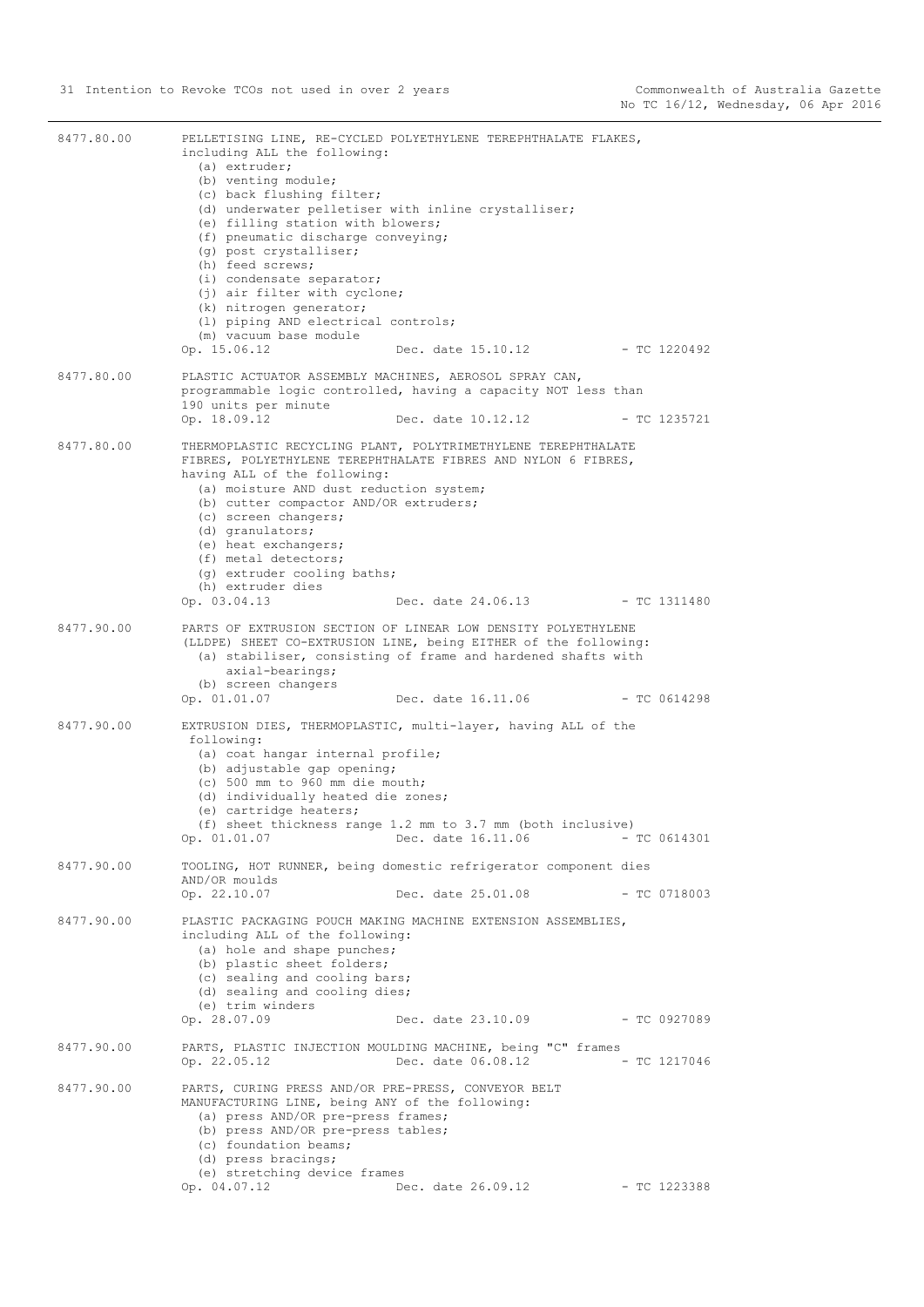| 8477.90.00 | CONVEYOR BELT MANUFACTURING LINE, being frames<br>Op. 27.07.12                                                                                                                                                                                                                                                                   | PARTS, CLAMPING AND/OR STRETCHING AND/OR TENSIONING MACHINES,<br>Dec. date 15.10.12  | - TC 1227075   |
|------------|----------------------------------------------------------------------------------------------------------------------------------------------------------------------------------------------------------------------------------------------------------------------------------------------------------------------------------|--------------------------------------------------------------------------------------|----------------|
| 8479.89.90 | ALL of the following:<br>(a) cooling coil;<br>(b) outside air particulate filtration system;<br>(c) indoor room air particulate filtration system;<br>(d) variable speed fans;<br>(e) digital controls;<br>(f) electrical cabinets;<br>(q) ultrasonic humidification system;<br>(h) capacity NOT less than 90 kW<br>Op. 28.04.11 | AIR HANDLING MACHINES, COMPUTER SERVER, DATA CENTRE, including<br>Dec. date 19.09.11 | - TC 1113719   |
| 8483.60.90 | CLUTCHES, LAMINAL FRICTION, ROLL GRINDER<br>Op. $04.02.08$                                                                                                                                                                                                                                                                       | Dec. date 11.04.08                                                                   | $-$ TC 0802002 |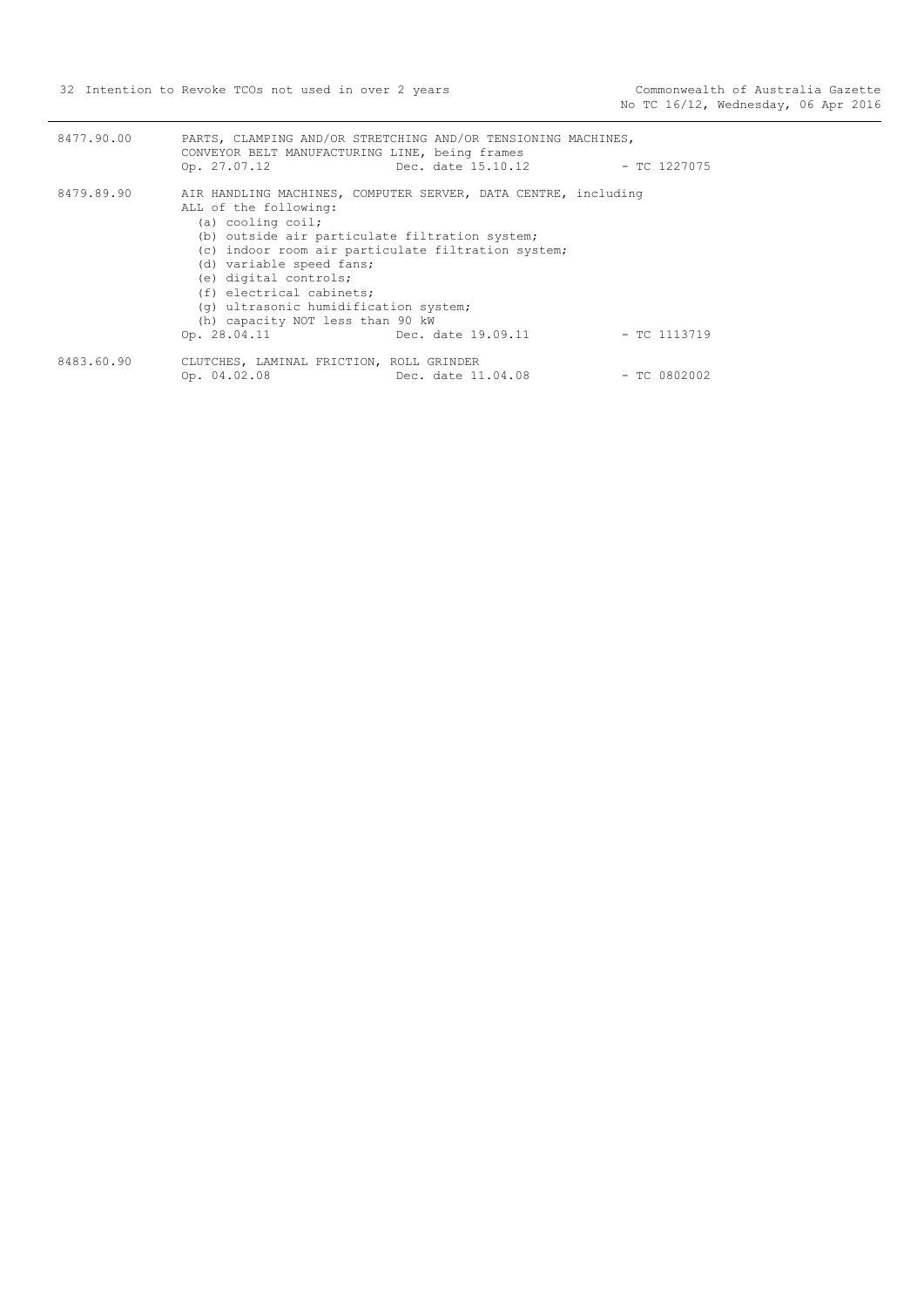#### **IMMIGRATION AND BORDER PROTECTION**

## <span id="page-32-0"></span>**TARIFF QUOTAS - QUOTA TRANSACTIONS PROCESSED DURING THE PERIOD 22 MARCH 2016 TO 05 APRIL 2016.**

GENERAL INFORMATION

This Gazette contains details of quota transactions processed curing the period 22 March 2016 to 05 April 2016 inclusive.

Part 1 contains a Table specifying quota category details.

Part 2, Section A, lists quota holders who received quota allocations via transfer transactions.

Part 2, Section B, lists all adjustments to previous allocations which have been caused by transfer transactions.

NB.- In Section B, transactions represent changes to individual tariff quotas and do not necessarily represent the entire holdings in that category for the quota holder.

- The "AS WAS" and "AS IS" columns indicate the quota levels for that particular tariff quota only at the time of that transaction.
- The amount of the transaction can be deduced by subtracting the "AS WAS" column from the "AS IS" column.

Inquiries concerning any information published within this Gazette should be directed to the Trade Branch, Department of Immigration and Border Protection, PO Box 25, Belconnen, ACT, 2616.

#### **PART 1**

#### **NOTICE OF MAKING A DETERMINATION UNDER PART XVI OF THE CUSTOMS ACT 1901**

In pursuance of Section 273B of the Customs Act 1901, notice is hereby given that a Determination specified in Section A of Part 2 was made in relation to Item 55 in Part III of Schedule 4 to the Customs Tariff Act 1995 and subject to any conditions set out hereunder, that Determination applies to goods that are:

- (1) specified in the Table hereunder;
- (2) classified under a subheading of Schedule 3 to the Customs Tariff Act 1995, specified in Item 55 in Part III of Schedule 4 to the Customs Tariff Act 1995;
- (3) entered for home consumption not earlier than the start date, and not later than the finish date, by the person specified in that Determination, as shown in Part 2; and
- (4) in total, not in excess of such quantity as is specified in that Determination, as shown in Part 2.

In pursuance of Section 273B of the Customs Act 1901, notice is hereby given that a Determination specified in Section B of Part 2 amended a previous Determination by deleting the figures in the column headed "QUANTITY AS WAS" and inserting the figures in the column headed "QUANTITY AS IS".

| CATEGORY<br>CODE. | <b>TINTT</b><br>OUANTITY | OUOTA<br>T TEM<br>NUMBER | OUOTA<br>DESCRIPTION |
|-------------------|--------------------------|--------------------------|----------------------|
| 311               | Kilograms                | 61 A                     | Cheese and Curd      |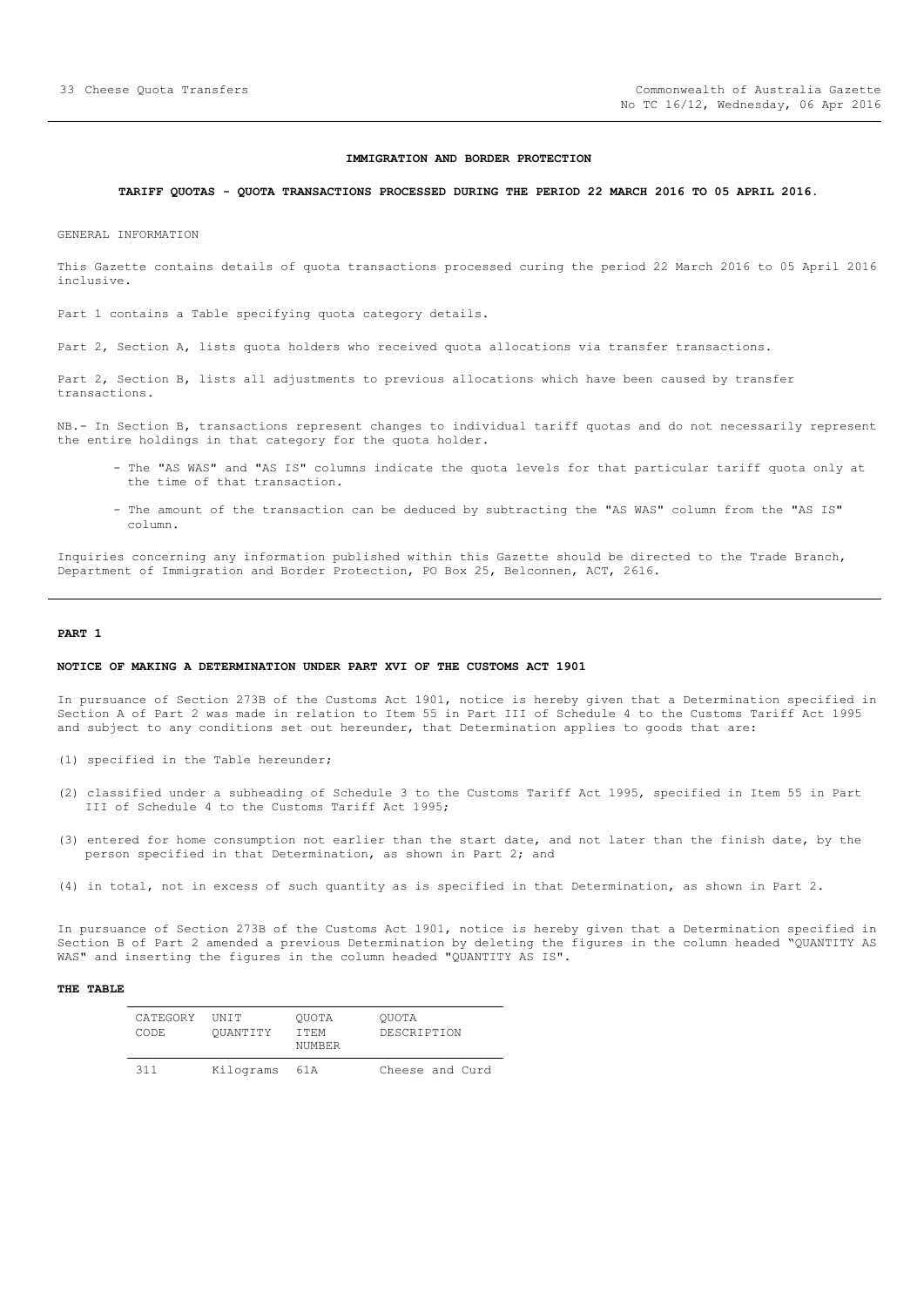# **PART 2**

#### **SECTION A – QUOTA ALLOCATIONS**

| CAT         | JAME<br>$\tilde{\phantom{a}}$ | $n \cap$<br>$\sim$<br>ు     | $T Z \cap T$<br>---<br>A L<br>. NG<br>- - - -<br>the contract of the contract of the | 1H. |
|-------------|-------------------------------|-----------------------------|--------------------------------------------------------------------------------------|-----|
| <b>CODE</b> |                               | $\sim$ $\sim$ $\sim$ $\sim$ |                                                                                      |     |

# **PART 2**

# **SECTION B – AMENDED ALLOCATIONS**

| CAT  | OUOTA HOLDERS LEGAL NAME         | POST | (KG)<br>OUANTITY | OUANTITY<br>(KG) | DETERMINATION |
|------|----------------------------------|------|------------------|------------------|---------------|
| CODE |                                  | CODE | AS WAS           | AS IS            | NUMBER        |
| 311  | GLOBAL FOOD DISTRIBUTORS PTY LTD | 5095 | 11,629.00        | 3,788.00         | 000730        |
| 311  | A.O.M.S. PTY. LTD.               | 3068 | 6,863.00         | 14,704.00        | 000730        |
| 311  | BON FOOD PTY LTD                 | 3072 | 128,482.00       | 97,982.00        | 000731        |
| 311  | A.O.M.S. PTY. LTD.               | 3068 | 14,704.00        | 45,204.00        | 000731        |
| 311  | A.O.M.S. PTY. LTD.               | 3068 | 45,204.00        | 18,341.00        | 000732        |
| 311  | F. MAYER (IMPORTS) PTY LTD       | 1460 | 1,435,848.00     | 1,462,711.00     | 000732        |